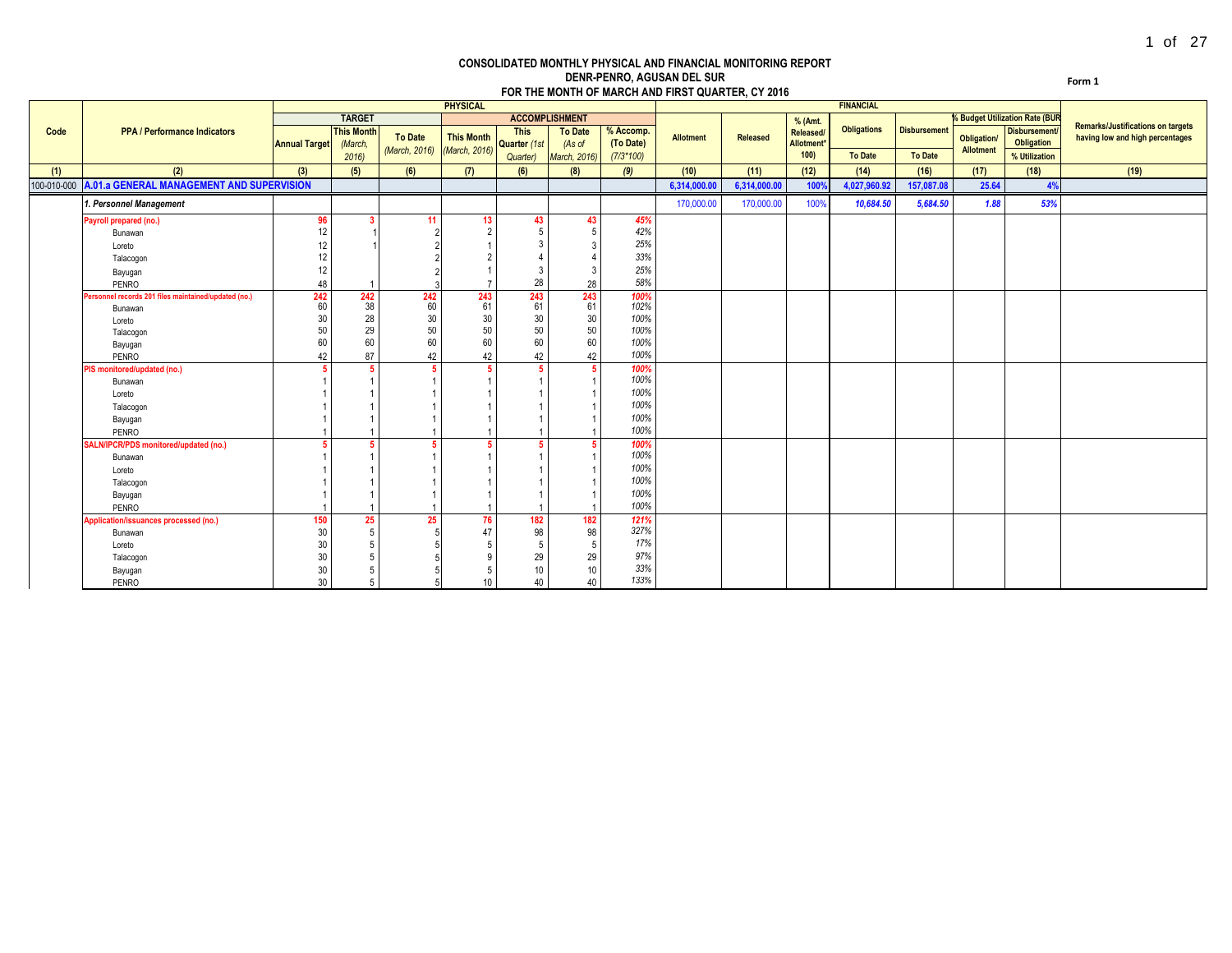|      |                                                                       |                         |                   |                | <b>PHYSICAL</b>   |              |                       |             |                  |                 |            | <b>FINANCIAL</b>   |                     |                                        |                                       |                                          |
|------|-----------------------------------------------------------------------|-------------------------|-------------------|----------------|-------------------|--------------|-----------------------|-------------|------------------|-----------------|------------|--------------------|---------------------|----------------------------------------|---------------------------------------|------------------------------------------|
|      |                                                                       |                         | <b>TARGET</b>     |                |                   |              | <b>ACCOMPLISHMENT</b> |             |                  |                 | % (Amt.    |                    |                     |                                        | <b>% Budget Utilization Rate (BUR</b> |                                          |
| Code | <b>PPA / Performance Indicators</b>                                   |                         | <b>This Month</b> |                |                   | <b>This</b>  | <b>To Date</b>        | % Accomp.   |                  |                 | Released/  | <b>Obligations</b> | <b>Disbursement</b> |                                        | <b>Disbursement</b>                   | <b>Remarks/Justifications on targets</b> |
|      |                                                                       | <b>Annual Target</b>    | (March,           | <b>To Date</b> | <b>This Month</b> | Quarter (1st | (As of                | (To Date)   | <b>Allotment</b> | <b>Released</b> | Allotment* |                    |                     | <b>Obligation/</b><br><b>Allotment</b> | Obligation                            | having low and high percentages          |
|      |                                                                       |                         | 2016              | (March, 2016)  | (March, 2016)     | Quarter)     | March, 2016)          | $(7/3*100)$ |                  |                 | 100)       | <b>To Date</b>     | <b>To Date</b>      |                                        | % Utilization                         |                                          |
| (1)  | (2)                                                                   | (3)                     | (5)               | (6)            | (7)               | (6)          | (8)                   | (9)         | (10)             | (11)            | (12)       | (14)               | (16)                | (17)                                   | (18)                                  | (19)                                     |
|      | 2. Procurement Services                                               |                         |                   |                |                   |              |                       |             | 70,000.00        | 70,000.00       | 100%       | $\sim$             | $\sim$              |                                        |                                       |                                          |
|      | - Agency procurement plan updated/ prepared (no.)                     |                         |                   |                |                   |              |                       | 0%          |                  |                 |            |                    |                     |                                        |                                       |                                          |
|      | Bunawan                                                               |                         |                   |                |                   |              |                       | 0%          |                  |                 |            |                    |                     |                                        |                                       |                                          |
|      | Loreto                                                                |                         |                   |                |                   |              |                       | 0%          |                  |                 |            |                    |                     |                                        |                                       |                                          |
|      | Talacogon                                                             |                         |                   |                |                   |              |                       | 0%          |                  |                 |            |                    |                     |                                        |                                       |                                          |
|      | Bayugan                                                               |                         |                   |                |                   |              |                       | 0%          |                  |                 |            |                    |                     |                                        |                                       |                                          |
|      | PENRO                                                                 |                         |                   |                |                   |              |                       | 0%          |                  |                 |            |                    |                     |                                        |                                       |                                          |
|      | PhilGEPS registered/posted (no.)                                      | 20                      |                   |                | 10 <sup>°</sup>   | 10           | 10                    | 50%         |                  |                 |            |                    |                     |                                        |                                       |                                          |
|      | PENRO                                                                 | 20                      |                   |                | 10                | 10           | 10                    | 50%         |                  |                 |            |                    |                     |                                        |                                       |                                          |
|      | <b>Public Bidding conducted (no.)</b>                                 | $\overline{\mathbf{A}}$ | ٠                 |                |                   |              | -2                    | 200%        |                  |                 |            |                    |                     |                                        |                                       |                                          |
|      | PENRO                                                                 | $\overline{1}$          |                   |                | $\overline{2}$    |              | $\overline{2}$        | 200%        |                  |                 |            |                    |                     |                                        |                                       | Public bidding on Infrastructure project |
|      |                                                                       |                         |                   |                |                   |              |                       |             |                  |                 |            |                    |                     |                                        |                                       | under CENRO Bunawan and PASu-AMWS        |
|      | 3. Property Management                                                |                         |                   |                |                   |              |                       |             | 70,000.00        | 70,000.00       | 100%       | 11,250.00          | 11,250.00           | 1.00                                   | 100%                                  |                                          |
|      | <del>upplies/property/ equipment inventory conducte</del> t.<br>a a A |                         |                   |                |                   |              |                       | 40%         |                  |                 |            |                    |                     |                                        |                                       |                                          |
|      | Bunawan                                                               |                         |                   |                |                   |              |                       | 100%        |                  |                 |            |                    |                     |                                        |                                       |                                          |
|      | Loreto                                                                |                         |                   |                |                   |              |                       | 0%          |                  |                 |            |                    |                     |                                        |                                       |                                          |
|      | Talacogon                                                             |                         |                   |                |                   |              |                       | 100%        |                  |                 |            |                    |                     |                                        |                                       |                                          |
|      | Bayugan                                                               |                         |                   |                |                   |              |                       | 0%          |                  |                 |            |                    |                     |                                        |                                       |                                          |
|      | PENRO                                                                 |                         |                   |                |                   |              |                       | 0%          |                  |                 |            |                    |                     |                                        |                                       |                                          |
|      | Radio Equipment Registered (no.)                                      | $\mathbf{3}$            |                   |                |                   |              |                       | 67%         |                  |                 |            |                    |                     |                                        |                                       |                                          |
|      | Loreto                                                                |                         |                   |                |                   |              |                       | 100%        |                  |                 |            |                    |                     |                                        |                                       |                                          |
|      | Talacogon                                                             |                         |                   |                |                   |              |                       | 100%        |                  |                 |            |                    |                     |                                        |                                       | renewed last February 10, 2016           |
|      | PENRO                                                                 |                         |                   |                |                   |              |                       | 0%          |                  |                 |            |                    |                     |                                        |                                       |                                          |
|      | - RP vehicles insured and registered (no.)                            | $\overline{7}$          |                   |                |                   |              |                       | 71%         |                  |                 |            |                    |                     |                                        |                                       |                                          |
|      | Bunawan                                                               | $\overline{2}$          |                   |                |                   |              | $\mathcal{D}$         | 100%        |                  |                 |            |                    |                     |                                        |                                       |                                          |
|      | Loreto                                                                |                         |                   |                |                   |              |                       | 100%        |                  |                 |            |                    |                     |                                        |                                       |                                          |
|      | Talacogon                                                             |                         |                   |                |                   |              |                       | 0%          |                  |                 |            |                    |                     |                                        |                                       |                                          |
|      | Bayugan                                                               |                         |                   |                |                   |              |                       | 0%          |                  |                 |            |                    |                     |                                        |                                       |                                          |
|      | PENRO                                                                 | $\overline{2}$          |                   |                | $\overline{2}$    | 2            | $\mathcal{L}$         | 100%        |                  |                 |            |                    |                     |                                        |                                       |                                          |
|      | <b>Building insured (no.)</b>                                         | $\overline{9}$          | -3                |                |                   |              |                       | 100%        |                  |                 |            |                    |                     |                                        |                                       |                                          |
|      | Bunawan                                                               | $\overline{2}$          |                   |                |                   |              | $\overline{2}$        | 100%        |                  |                 |            |                    |                     |                                        |                                       |                                          |
|      | Loreto                                                                |                         |                   |                |                   |              |                       | 100%        |                  |                 |            |                    |                     |                                        |                                       |                                          |
|      | Talacogon                                                             | $\overline{2}$          | $\mathcal{P}$     |                |                   |              |                       | 100%        |                  |                 |            |                    |                     |                                        |                                       |                                          |
|      | Bayugan                                                               |                         |                   |                |                   |              |                       | 100%        |                  |                 |            |                    |                     |                                        |                                       |                                          |
|      | PENRO                                                                 | $\mathcal{R}$           |                   |                |                   |              |                       | 100%        |                  |                 |            |                    |                     |                                        |                                       |                                          |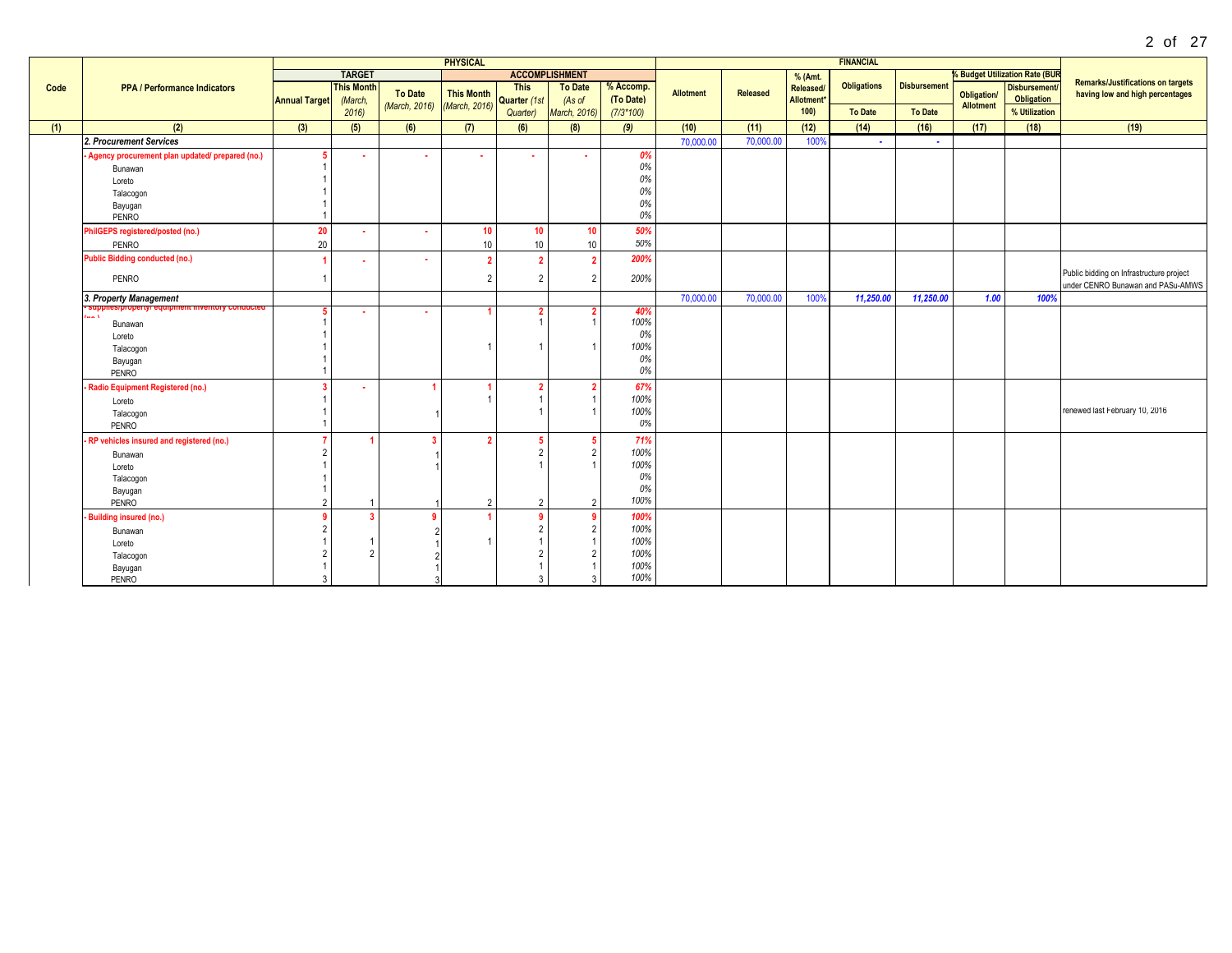|      |                                                                                         |                                                            |                                  |                |                     |                                        |                          |                        |                  |                 |                               |                    |                     |                    |                                          | 3 of 27                                    |
|------|-----------------------------------------------------------------------------------------|------------------------------------------------------------|----------------------------------|----------------|---------------------|----------------------------------------|--------------------------|------------------------|------------------|-----------------|-------------------------------|--------------------|---------------------|--------------------|------------------------------------------|--------------------------------------------|
|      |                                                                                         |                                                            |                                  |                | <b>PHYSICAL</b>     |                                        |                          |                        |                  |                 |                               | <b>FINANCIAL</b>   |                     |                    |                                          |                                            |
|      |                                                                                         |                                                            | <b>TARGET</b>                    |                |                     | <b>ACCOMPLISHMENT</b>                  |                          |                        |                  |                 | % (Amt.                       |                    |                     |                    | <b>6 Budget Utilization Rate (BUR</b>    | <b>Remarks/Justifications on targets</b>   |
| Code | <b>PPA / Performance Indicators</b>                                                     | <b>Annual Target</b>                                       | <b>This Month</b><br>(March,     | <b>To Date</b> | <b>This Month</b>   | <b>This</b><br>Quarter (1st            | <b>To Date</b><br>(As of | % Accomp.<br>(To Date) | <b>Allotment</b> | <b>Released</b> | Released/<br><b>Allotment</b> | <b>Obligations</b> | <b>Disbursement</b> | <b>Obligation/</b> | <b>Disbursement</b><br><b>Obligation</b> | having low and high percentages            |
|      |                                                                                         |                                                            | 2016                             | (March, 2016)  | (March, 2016)       | Quarter)                               | March, 2016)             | $(7/3*100)$            |                  |                 | 100)                          | <b>To Date</b>     | <b>To Date</b>      | <b>Allotment</b>   | % Utilization                            |                                            |
| (1)  | (2)                                                                                     | (3)                                                        | (5)                              | (6)            | (7)                 | (6)                                    | (8)                      | (9)                    | (10)             | (11)            | (12)                          | (14)               | (16)                | (17)               | (18)                                     | (19)                                       |
|      | 4. Radio Communications                                                                 |                                                            |                                  |                |                     |                                        |                          |                        | 70,000.00        | 70,000.0        | 100 <sup>o</sup>              | 1,000.00           | 1,000.00            | 1.00               | 100%                                     |                                            |
|      | radio messages received/transmitted (no.)<br>Bunawan                                    | 1,300<br>100                                               | 120<br>10                        | 320<br>30      | 324<br>42           | 652<br>90                              | 652<br>90                | 50%<br>90%             |                  |                 |                               |                    |                     |                    |                                          |                                            |
|      | Loreto                                                                                  | 300                                                        | 20                               | 60             | 135                 | 170                                    | 170                      | 57%                    |                  |                 |                               |                    |                     |                    |                                          |                                            |
|      | Talacogon                                                                               | 400                                                        | 40                               | 100            | 38                  | 108                                    | 108                      | 27%                    |                  |                 |                               |                    |                     |                    |                                          |                                            |
|      | Bayugan<br>PENRO                                                                        | 100<br>400                                                 | 10<br>40                         | 30<br>100      | 20<br>89            | 148<br>136                             | 148<br>136               | 148%<br>34%            |                  |                 |                               |                    |                     |                    |                                          |                                            |
|      | 5. Records Management                                                                   |                                                            |                                  |                |                     |                                        |                          |                        | 70,000.00        | 70,000.00       | 100%                          | a.                 | $\sim$              |                    |                                          |                                            |
|      | Data Tracking System (DATS) (no.)                                                       | 2,000                                                      | 130                              | 370            | 1,882               | 3,991                                  | 3,991                    | 200%                   |                  |                 |                               |                    |                     |                    |                                          |                                            |
|      | - receiving and releasing<br>Bunawan                                                    | 350                                                        | 10                               | 30             | 584                 | 1,241                                  | 1,241                    | 355%                   |                  |                 |                               |                    |                     |                    |                                          |                                            |
|      | Loreto                                                                                  | 350                                                        | 20                               | 60             | 108                 | 290                                    | 290                      | 83%                    |                  |                 |                               |                    |                     |                    |                                          |                                            |
|      | Talacogon                                                                               | 350                                                        | 40                               | 100            | 628                 | 1,235                                  | 1,235                    | 353%                   |                  |                 |                               |                    |                     |                    |                                          |                                            |
|      | Bayugan<br>PENRO                                                                        | 350<br>600                                                 | 10<br>50                         | 30<br>150      | 68<br>494           | 418<br>807                             | 418<br>807               | 119%<br>135%           |                  |                 |                               |                    |                     |                    |                                          |                                            |
|      | records inventoried and disposed (no.)                                                  | 2,000                                                      | 250                              | 250            | 835                 | 984                                    | 984                      | 49%                    |                  |                 |                               |                    |                     |                    |                                          |                                            |
|      | Bunawan                                                                                 | 400                                                        | 50                               | 50             | 65                  | 65                                     | 65                       | 16%                    |                  |                 |                               |                    |                     |                    |                                          |                                            |
|      | Loreto                                                                                  | 400<br>400                                                 | 50<br>50                         | 50<br>50       | 586                 | 586<br>117                             | 586<br>117               | 147%<br>29%            |                  |                 |                               |                    |                     |                    |                                          |                                            |
|      | Talacogon<br>Bayugan                                                                    | 400                                                        | 50                               | 50             | 24                  | 56                                     | 56                       | 14%                    |                  |                 |                               |                    |                     |                    |                                          |                                            |
|      | <b>PENRO</b>                                                                            | 400                                                        | 50                               | 50             | 160                 | 160                                    | 160                      | 40%                    |                  |                 |                               |                    |                     |                    |                                          |                                            |
|      | 6. Cashiering<br>Official Receipts issued (no.)                                         | 1,800                                                      | 250                              | 400            | 249                 | 754                                    | 1,341                    | 75%                    | 70,000.00        | 70,000.00       | 100%                          | 1,400.00           | 1,400.00            | 1.00               | 100%                                     |                                            |
|      | Bunawan                                                                                 | 150                                                        | 25                               | 25             | 20                  | 61                                     | 61                       | 41%                    |                  |                 |                               |                    |                     |                    |                                          |                                            |
|      | Loreto                                                                                  | 150                                                        | 25                               | 25             | 85                  | 241                                    | 241                      | 161%                   |                  |                 |                               |                    |                     |                    |                                          |                                            |
|      | Talacogon<br>Bayugan                                                                    | 750<br>750                                                 | 100<br>100                       | 175<br>175     | 125<br>19           | 264<br>188                             | 264<br>188               | 35%<br>25%             |                  |                 |                               |                    |                     |                    |                                          |                                            |
|      | <b>PENRO</b>                                                                            |                                                            |                                  |                |                     |                                        | 587                      |                        |                  |                 |                               |                    |                     |                    |                                          | <b>CALITICATION SHE LIBO DOMECTED IN A</b> |
|      | reports prepared (no.)                                                                  | $\begin{array}{c} \n \textbf{120} \\ \n 20 \n \end{array}$ | 12 <sup>°</sup>                  | 30             | 13                  | $\begin{array}{c} 36 \\ 8 \end{array}$ | $\frac{36}{8}$           | 30%<br>40%             |                  |                 |                               |                    |                     |                    |                                          |                                            |
|      | Bunawan<br>Loreto                                                                       | $20\,$                                                     | $\overline{2}$<br>$\overline{2}$ | -5             | 3                   | 6                                      | 6                        | 30%                    |                  |                 |                               |                    |                     |                    |                                          |                                            |
|      | Talacogon                                                                               | 20                                                         | $\overline{2}$                   | 5              | 3                   | 8                                      | 8                        | 40%                    |                  |                 |                               |                    |                     |                    |                                          |                                            |
|      | Bayugan                                                                                 | 20                                                         | $\overline{2}$                   | -5             |                     | $\overline{4}$                         | $\overline{4}$           | 20%<br>25%             |                  |                 |                               |                    |                     |                    |                                          |                                            |
|      | <b>PENRO</b><br>- PACSVAL /CHECKS & check issued (ADA)                                  | 40<br>500                                                  | $\overline{4}$<br>25             | 10<br>50       | 152                 | 10                                     | 10                       | 78%                    |                  |                 |                               |                    |                     |                    |                                          |                                            |
|      | PENRO                                                                                   | 500                                                        | 25                               | 50             | 152                 | 389<br>389                             | 389<br>389               | 78%                    |                  |                 |                               |                    |                     |                    |                                          |                                            |
|      | 7. Budget/Finance Management                                                            |                                                            |                                  |                | 143                 |                                        |                          |                        | 100,000.00       | 100,000.00      | 100%                          | 37,800.00          | 7,350.00            | 5.14               | 19%                                      |                                            |
|      | obligation request/claims processed (no.)<br>PENRO                                      | 1,500<br>1,500                                             | 125<br>125                       | 375<br>375     | 143                 | 684<br>684                             | 684<br>684               | 46%<br>46%             |                  |                 |                               |                    |                     |                    |                                          | from December 16, 2015 to date             |
|      | Monthly & Quarterly Financial Reports prepared                                          | 16                                                         | $\mathbf{2}$                     |                | 10                  | 24                                     | 24                       | 150%                   |                  |                 |                               |                    |                     |                    |                                          |                                            |
|      | submitted to RO)<br>PENRO                                                               | 16                                                         |                                  |                | 10                  | 24                                     | 24                       | 150%                   |                  |                 |                               |                    |                     |                    |                                          | from December 16, 2015 to date             |
|      | Registries of allotment & obligation of PS, MOOE &                                      | 36                                                         | 5                                |                | 19                  | 57                                     | 57                       | 158%                   |                  |                 |                               |                    |                     |                    |                                          |                                            |
|      | CO (no.)<br><b>PENRO</b>                                                                | 36                                                         |                                  |                | 19                  | 57                                     | 57                       | 158%                   |                  |                 |                               |                    |                     |                    |                                          |                                            |
|      | 8. Accounting                                                                           |                                                            |                                  |                |                     |                                        |                          |                        | 93,000.00        | 93,000.00       | 100%                          | 23,250.00          | 19,500.00           | 1.19               | 84%                                      |                                            |
|      | Remittances prepared (no.)                                                              | 84                                                         |                                  | 21             | 12                  | 36                                     | 36                       | 43%                    |                  |                 |                               |                    |                     |                    |                                          |                                            |
|      | PENRO<br>TRA prepared (no.)                                                             | 84<br>24                                                   | $\mathbf{2}$                     | -21<br>6       | 12<br>3             | 36<br>11                               | 36<br>11                 | 43%<br>46%             |                  |                 |                               |                    |                     |                    |                                          |                                            |
|      | PENRO                                                                                   | 24                                                         | C                                |                | $\mathbf{3}$        | 11                                     | 11                       | 46%                    |                  |                 |                               |                    |                     |                    |                                          |                                            |
|      | <b>Bank reconciliation conducted (no.)</b>                                              | 12                                                         |                                  | 3              |                     | $\mathbf{3}$                           | $\mathbf{3}$             | 25%                    |                  |                 |                               |                    |                     |                    |                                          |                                            |
|      | PENRO<br>vouchers & payrolls indexed/processed (no.)                                    | 12<br>1,400                                                | 125                              | 250            | 150                 | 3<br>500                               | 3<br>500                 | 25%<br>36%             |                  |                 |                               |                    |                     |                    |                                          |                                            |
|      | PENRO                                                                                   | 1,400                                                      | 125                              | 250            | 150                 | 500                                    | 500                      | 36%                    |                  |                 |                               |                    |                     |                    |                                          | from December 16, 2015 to date             |
|      | - monthly/quarterly financial reports prepared (no.)                                    | 16<br>16                                                   | $\mathbf{2}$                     |                | 2<br>$\overline{2}$ | 4<br>$\overline{4}$                    | 4<br>$\overline{4}$      | 25%                    |                  |                 |                               |                    |                     |                    |                                          |                                            |
|      | PENRO<br><b>Financial Accountability Report (no.)</b>                                   | 16                                                         | $\mathfrak{p}$<br>$\overline{2}$ |                | $\overline{2}$      |                                        | 4                        | 25%<br>25%             |                  |                 |                               |                    |                     |                    |                                          |                                            |
|      | PENRO                                                                                   | 16                                                         | 2                                |                | $\overline{2}$      |                                        | 4                        | 25%                    |                  |                 |                               |                    |                     |                    |                                          |                                            |
|      | 9. Hiring of Security Guards (Blue Guards)<br>Security Guards (Blue Guards) hired (no.) |                                                            |                                  |                |                     |                                        |                          | 100%                   | 864,000.00       | 864,000.00      | 100%                          |                    |                     |                    |                                          |                                            |
|      | Bunawan                                                                                 | 6<br>$\mathbf{1}$                                          | 6                                | 6              |                     |                                        | -6<br>$\mathbf{1}$       | 100%                   |                  |                 |                               |                    |                     |                    |                                          |                                            |
|      | Loreto                                                                                  | $\mathbf{1}$                                               |                                  |                |                     |                                        | -1                       | 100%                   |                  |                 |                               |                    |                     |                    |                                          |                                            |
|      | Talacogon                                                                               |                                                            |                                  |                |                     |                                        |                          | 100%                   |                  |                 |                               |                    |                     |                    |                                          |                                            |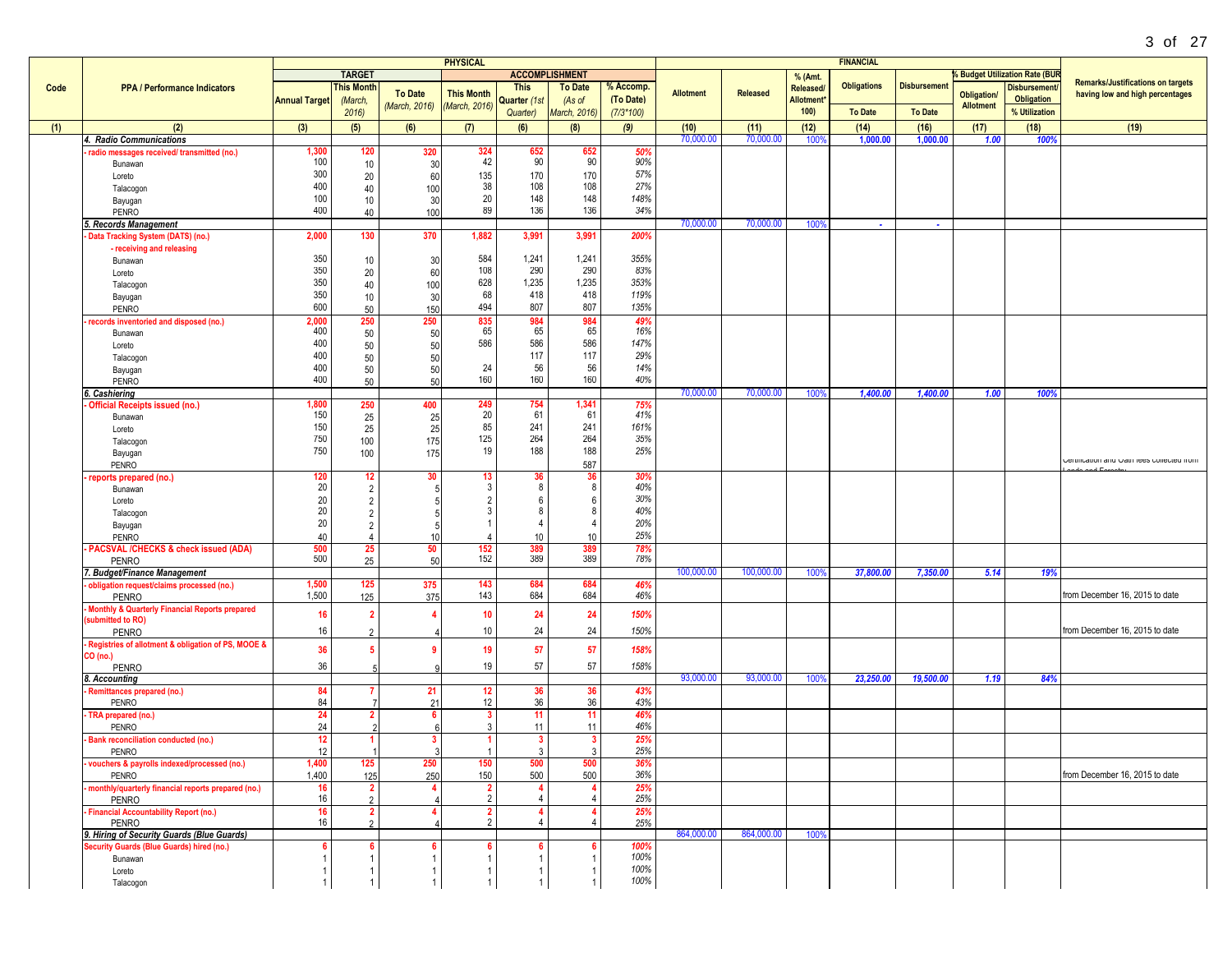|      |                                                                                                                 |                      |                   |                | <b>PHYSICAL</b>   |              |                       |             |                  |                 |           | <b>FINANCIAL</b>   |                     |                                        |                                       |                                                                             |
|------|-----------------------------------------------------------------------------------------------------------------|----------------------|-------------------|----------------|-------------------|--------------|-----------------------|-------------|------------------|-----------------|-----------|--------------------|---------------------|----------------------------------------|---------------------------------------|-----------------------------------------------------------------------------|
|      |                                                                                                                 |                      | <b>TARGET</b>     |                |                   |              | <b>ACCOMPLISHMENT</b> |             |                  |                 | % (Amt.   |                    |                     |                                        | <b>% Budget Utilization Rate (BUR</b> |                                                                             |
| Code | <b>PPA / Performance Indicators</b>                                                                             |                      | <b>This Month</b> | <b>To Date</b> | <b>This Month</b> | <b>This</b>  | <b>To Date</b>        | % Accomp.   | <b>Allotment</b> | <b>Released</b> | Released/ | <b>Obligations</b> | <b>Disbursement</b> |                                        | <b>Disbursement</b>                   | <b>Remarks/Justifications on targets</b><br>having low and high percentages |
|      |                                                                                                                 | <b>Annual Target</b> | (March,           | (March, 2016)  | (March, 2016)     | Quarter (1st | (As of                | (To Date)   |                  |                 | Allotment |                    |                     | <b>Obligation/</b><br><b>Allotment</b> | Obligation                            |                                                                             |
|      |                                                                                                                 |                      | 2016              |                |                   | Quarter)     | March, 2016)          | $(7/3*100)$ |                  |                 | 100)      | <b>To Date</b>     | <b>To Date</b>      |                                        | % Utilization                         |                                                                             |
| (1)  | (2)                                                                                                             | (3)                  | (5)               | (6)            | (7)               | (6)          | (8)                   | (9)         | (10)             | (11)            | (12)      | (14)               | (16)                | (17)                                   | (18)                                  | (19)                                                                        |
|      | Bayugan                                                                                                         |                      |                   |                | -1                |              |                       | 100%        |                  |                 |           |                    |                     |                                        |                                       |                                                                             |
|      | PENRO                                                                                                           | $\mathfrak{D}$       | $\mathcal{D}$     | $\mathfrak{D}$ | $\mathfrak{p}$    |              | $\mathcal{D}$         | 100%        |                  |                 |           |                    |                     |                                        |                                       |                                                                             |
|      | 10. Provision of Insurance for CCTV/VOIP equipments in all DENR Offices                                         |                      |                   |                |                   |              |                       |             | 100,000.00       | 100,000.00      | 100%      |                    |                     |                                        |                                       |                                                                             |
|      | Offices provided with insurance for CCTV & VOIP                                                                 |                      |                   |                |                   |              |                       | 100%        |                  |                 |           |                    |                     |                                        |                                       |                                                                             |
|      | equipments (no.)                                                                                                |                      |                   |                |                   |              |                       | 100%        |                  |                 |           |                    |                     |                                        |                                       |                                                                             |
|      | Bunawan                                                                                                         |                      |                   |                |                   |              |                       | 100%        |                  |                 |           |                    |                     |                                        |                                       |                                                                             |
|      | Loreto<br>Talacogon                                                                                             |                      |                   |                |                   |              |                       | 100%        |                  |                 |           |                    |                     |                                        |                                       |                                                                             |
|      | Bayugan                                                                                                         |                      |                   |                |                   |              |                       | 100%        |                  |                 |           |                    |                     |                                        |                                       |                                                                             |
|      | PENRO                                                                                                           |                      |                   |                |                   |              |                       | 100%        |                  |                 |           |                    |                     |                                        |                                       |                                                                             |
|      | 11. Support to GAD                                                                                              |                      |                   |                |                   |              |                       |             | 30,000.00        | 30,000.00       | 100%      |                    |                     |                                        |                                       |                                                                             |
|      | 12. Budgetary Impostions                                                                                        |                      |                   |                |                   |              |                       |             | 607.000.00       | 607.000.00      | 100%      | 85,002.58          | 81.502.58           | 1.04                                   | 96%                                   |                                                                             |
|      | <b>CAPITAL OUTLAY</b>                                                                                           |                      |                   |                |                   |              |                       |             |                  |                 |           |                    |                     |                                        |                                       |                                                                             |
|      | 1. Completion/ Rehabilitation/ Repair of Office Building                                                        |                      |                   |                |                   |              |                       |             | 3,160,000.00     | 3,160,000.00    | 100%      | 3,019,736.84       | 29,400.00           | 102.71                                 | 1%                                    |                                                                             |
|      | Office building repaired/rehabilitated (no.)                                                                    |                      |                   |                |                   |              |                       | 0%          |                  |                 |           |                    |                     |                                        |                                       |                                                                             |
|      | PENRO-ADS                                                                                                       |                      |                   |                |                   |              |                       | 0%          |                  |                 |           |                    |                     |                                        |                                       | Construction is now starting byAdmin.                                       |
|      | Office building repaired/extension constructed (no.)                                                            |                      |                   |                |                   |              |                       | 0%<br>0%    |                  |                 |           |                    |                     |                                        |                                       | NOTICE OF WARD AND ISSUED TO THE MILITING                                   |
|      | CENRO Bunawan                                                                                                   |                      |                   |                |                   |              |                       |             | 840,000.00       | 840,000.00      |           |                    |                     |                                        | 0%                                    |                                                                             |
|      | 2. Protection & Security of Office Building & Facilities<br>Perimeter fencing for new building constrcuted no.) | $\overline{2}$       | ×.                |                |                   |              |                       | 0%          |                  |                 | 100%      | 837,837.00         | ٠                   |                                        |                                       |                                                                             |
|      | CENRO Bunawan                                                                                                   | $\overline{1}$       |                   |                |                   |              |                       | 0%          |                  |                 |           |                    |                     |                                        |                                       | NOTICE OF WARREN MAY ISSUED TO THE MITHING                                  |
|      | CENRO Loreto                                                                                                    |                      |                   |                |                   |              |                       | 0%          |                  |                 |           |                    |                     |                                        |                                       | <b>GRAND FITH BUILDING</b>                                                  |
|      | 200-010-000 A.02.a DATA MANAGEMENT INCLUDING SYSTEMS DEVELOPMENT & MAINTENANCE                                  |                      |                   |                |                   |              |                       |             | 656,000.00       | 656,000.00      | 100%      | 30,446.15          | 30,446.15           | 1.00                                   | 100%                                  |                                                                             |
|      | A. INTENSIFIED MAINTENANCE OF ICT EQUIPMENT & INFORMATION SYSTEMS                                               |                      |                   |                |                   |              |                       |             |                  |                 |           |                    |                     |                                        |                                       |                                                                             |
|      |                                                                                                                 |                      |                   |                |                   |              |                       |             | 100,000.00       | 100,000.00      | 100%      | 4,773.00           | 4,773.00            | 1.00                                   | 100%                                  |                                                                             |
|      | 1. Updating and Maintenance of Data Information System<br>data information system updated/ maintained (no.      |                      |                   |                |                   |              |                       |             |                  |                 |           |                    |                     |                                        |                                       |                                                                             |
|      | hardware and software                                                                                           |                      |                   |                | -2                |              |                       | 100%        |                  |                 |           |                    |                     |                                        |                                       |                                                                             |
|      | Bunawan                                                                                                         |                      |                   |                |                   |              |                       | 100%        |                  |                 |           |                    |                     |                                        |                                       |                                                                             |
|      | Loreto                                                                                                          |                      |                   |                |                   |              |                       | 100%        |                  |                 |           |                    |                     |                                        |                                       |                                                                             |
|      | Talacogon                                                                                                       |                      |                   |                |                   |              |                       | 100%        |                  |                 |           |                    |                     |                                        |                                       |                                                                             |
|      | Bayugan                                                                                                         |                      |                   |                |                   |              |                       | 100%        |                  |                 |           |                    |                     |                                        |                                       |                                                                             |
|      | <b>PENRO</b>                                                                                                    |                      |                   |                | -1                |              |                       | 100%        |                  |                 |           |                    |                     |                                        |                                       |                                                                             |
|      | ord assessed, validated &<br><b>FOREST TENUTE FEI</b>                                                           | 4/40                 | 4/40              | 4/40           | 4/40              | 4/40         | 4/40                  | 100%        |                  |                 |           |                    |                     |                                        |                                       |                                                                             |
|      | í on) hater<br>Bunawan                                                                                          | 1/5                  | 1/5               | 1/5            | 1/5               | 1/5          | 1/5                   | 100%        |                  |                 |           |                    |                     |                                        |                                       |                                                                             |
|      | Loreto                                                                                                          | 2/5                  | 2/5               | 2/5            | 2/5               | 2/5          | $2/5$                 | 100%        |                  |                 |           |                    |                     |                                        |                                       |                                                                             |
|      | Talacogon                                                                                                       | 3/6                  | 3/6               | 3/6            | 3/6               | 3/6          | 3/6                   | 100%        |                  |                 |           |                    |                     |                                        |                                       |                                                                             |
|      | Bayugan                                                                                                         | 3/24                 | 3/24              | 3/24           | 3/24              | 3/24         | 3/24                  | 100%        |                  |                 |           |                    |                     |                                        |                                       |                                                                             |
|      | 2. Management & Maintenance of VOIP, Safety & Security System, Connectivity & Other ICT Resources/Facilities    |                      |                   |                |                   |              |                       |             |                  |                 |           |                    |                     |                                        |                                       |                                                                             |
|      | 2.1. Operationalization & Maintenance of Internet Connectivity                                                  |                      |                   |                |                   |              |                       |             | 175,000.00       | 175,000.00      | 100%      | 1,600.0            | 1.600.00            | 1.00                                   | 100%                                  |                                                                             |
|      | internet connectivity maintained, operationalized &                                                             |                      | -5                |                |                   |              |                       | 100%        |                  |                 |           |                    |                     |                                        |                                       |                                                                             |
|      | nonitored (no. of offices)                                                                                      |                      |                   |                |                   |              |                       |             |                  |                 |           |                    |                     |                                        |                                       |                                                                             |
|      | Bunawan                                                                                                         |                      |                   |                |                   |              |                       | 100%        |                  |                 |           |                    |                     |                                        |                                       |                                                                             |
|      | Loreto                                                                                                          |                      |                   |                |                   |              |                       | 100%        |                  |                 |           |                    |                     |                                        |                                       |                                                                             |
|      | Talacogon                                                                                                       |                      |                   |                |                   |              |                       | 100%        |                  |                 |           |                    |                     |                                        |                                       |                                                                             |
|      | Bayugan                                                                                                         |                      |                   |                |                   |              |                       | 100%        |                  |                 |           |                    |                     |                                        |                                       |                                                                             |
|      | <b>PENRO</b>                                                                                                    |                      |                   |                | -1                |              |                       | 100%        |                  |                 |           |                    |                     |                                        |                                       |                                                                             |
|      | 2.2. Maintenance & operationalization of VOIP equipment & systems                                               |                      |                   |                |                   |              |                       |             | 50.000.00        | 50,000.00       | 100%      | 2,732.08           | 2,732.08            | 1.00                                   | 100%                                  |                                                                             |
|      | VOIP equipment & system maintained (no.)                                                                        |                      |                   |                | 5                 |              |                       | 100%        |                  |                 |           |                    |                     |                                        |                                       |                                                                             |
|      | Bunawan                                                                                                         |                      |                   |                |                   |              |                       | 100%        |                  |                 |           |                    |                     |                                        |                                       |                                                                             |
|      | Loreto                                                                                                          |                      |                   |                |                   |              |                       | 100%        |                  |                 |           |                    |                     |                                        |                                       |                                                                             |
|      | Talacogon                                                                                                       |                      |                   |                |                   |              |                       | 100%        |                  |                 |           |                    |                     |                                        |                                       |                                                                             |
|      | Bayugan                                                                                                         |                      |                   |                |                   |              |                       | 100%        |                  |                 |           |                    |                     |                                        |                                       |                                                                             |
|      | <b>PENRO</b>                                                                                                    |                      |                   |                |                   |              |                       | 100%        |                  |                 |           |                    |                     |                                        |                                       |                                                                             |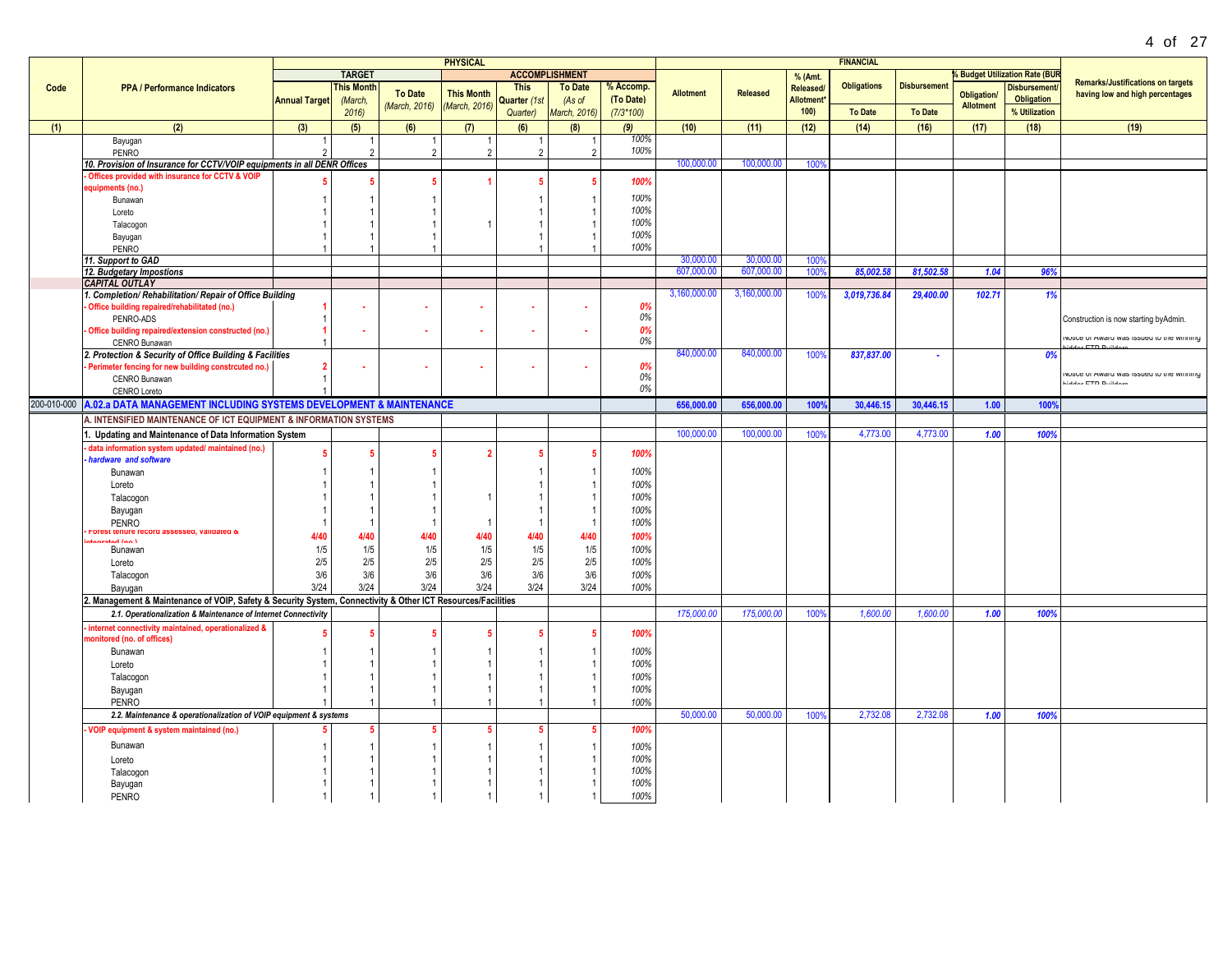|             |                                                                                                                                                                      |                      |                   |                | <b>PHYSICAL</b>   |              |                       |             |                  |                 |                        | <b>FINANCIAL</b>   |                     |                                        |                                       |                                                                             |
|-------------|----------------------------------------------------------------------------------------------------------------------------------------------------------------------|----------------------|-------------------|----------------|-------------------|--------------|-----------------------|-------------|------------------|-----------------|------------------------|--------------------|---------------------|----------------------------------------|---------------------------------------|-----------------------------------------------------------------------------|
|             |                                                                                                                                                                      |                      | <b>TARGET</b>     |                |                   |              | <b>ACCOMPLISHMENT</b> |             |                  |                 | % (Amt.                |                    |                     |                                        | <b>% Budget Utilization Rate (BUR</b> |                                                                             |
| Code        | <b>PPA / Performance Indicators</b>                                                                                                                                  |                      | <b>This Month</b> | <b>To Date</b> | <b>This Month</b> | <b>This</b>  | <b>To Date</b>        | % Accomp.   | <b>Allotment</b> | <b>Released</b> | Released/              | <b>Obligations</b> | <b>Disbursement</b> |                                        | <b>Disbursement</b>                   | <b>Remarks/Justifications on targets</b><br>having low and high percentages |
|             |                                                                                                                                                                      | <b>Annual Target</b> | (March,           | (March, 2016)  | (March, 2016)     | Quarter (1st | (As of                | (To Date)   |                  |                 | Allotment <sup>*</sup> |                    |                     | <b>Obligation/</b><br><b>Allotment</b> | Obligation                            |                                                                             |
|             |                                                                                                                                                                      |                      | 2016              |                |                   | Quarter)     | March, 2016)          | $(7/3*100)$ |                  |                 | 100)                   | <b>To Date</b>     | <b>To Date</b>      |                                        | % Utilization                         |                                                                             |
| (1)         | (2)                                                                                                                                                                  | (3)                  | (5)               | (6)            | (7)               | (6)          | (8)                   | (9)         | (10)             | (11)            | (12)                   | (14)               | (16)                | (17)                                   | (18)                                  | (19)                                                                        |
|             | 2.3. Operationalization & Maintenance of Safety & Security System Equipment                                                                                          |                      |                   |                |                   |              |                       |             | 50,000.00        | 50,000.00       | 100%                   |                    |                     |                                        |                                       |                                                                             |
|             | - safety & security (CCTV) equipment & system                                                                                                                        | 24                   | 24                | 24             | 26                | 26           | 26                    | 108%        |                  |                 |                        |                    |                     |                                        |                                       |                                                                             |
|             | maintained (no.)                                                                                                                                                     |                      |                   |                |                   |              |                       |             |                  |                 |                        |                    |                     |                                        |                                       |                                                                             |
|             | Bunawan                                                                                                                                                              |                      |                   |                |                   |              |                       | 100%        |                  |                 |                        |                    |                     |                                        |                                       |                                                                             |
|             | Loreto                                                                                                                                                               |                      |                   |                |                   |              |                       | 100%        |                  |                 |                        |                    |                     |                                        |                                       |                                                                             |
|             | Talacogon                                                                                                                                                            |                      |                   |                |                   |              | -6                    | 150%        |                  |                 |                        |                    |                     |                                        |                                       | 2016                                                                        |
|             | Bayugan                                                                                                                                                              |                      |                   |                |                   |              |                       | 100%        |                  |                 |                        |                    |                     |                                        |                                       |                                                                             |
|             | <b>PENRO</b>                                                                                                                                                         |                      |                   |                |                   |              |                       | 100%        |                  |                 |                        |                    |                     |                                        |                                       |                                                                             |
|             | Website maintained (no.)                                                                                                                                             |                      |                   |                |                   |              |                       | 100%        | 25,000.00        | 25,000.00       | 100%                   |                    |                     |                                        |                                       |                                                                             |
|             | PENRO-ADS                                                                                                                                                            |                      |                   |                |                   |              |                       | 100%        |                  |                 |                        |                    |                     |                                        |                                       |                                                                             |
|             | B. UPDATING & SUBMISSION OF ENR STATISTICAL REPORTS & ATTENDANCE TO STATISTICAL-RELATED ACTIVITIES                                                                   |                      |                   |                |                   |              |                       |             |                  |                 |                        |                    |                     |                                        |                                       |                                                                             |
|             | 1. Preparation and submission of Quarterly Statistical Report                                                                                                        |                      |                   |                |                   |              |                       |             | 50,000.00        | 50,000.00       | 100%                   |                    |                     |                                        |                                       |                                                                             |
|             | quarterly statistical reports consolidated and                                                                                                                       |                      |                   |                |                   |              |                       | 100%        |                  |                 |                        |                    |                     |                                        |                                       |                                                                             |
|             | analyzed (no.)                                                                                                                                                       |                      |                   |                |                   |              |                       |             |                  |                 |                        |                    |                     |                                        |                                       |                                                                             |
|             | Bunawan                                                                                                                                                              |                      |                   |                |                   |              |                       | 100%        |                  |                 |                        |                    |                     |                                        |                                       |                                                                             |
|             | Loreto                                                                                                                                                               |                      |                   |                |                   |              |                       | 100%        |                  |                 |                        |                    |                     |                                        |                                       |                                                                             |
|             | Talacogon                                                                                                                                                            |                      |                   |                |                   |              |                       | 100%        |                  |                 |                        |                    |                     |                                        |                                       |                                                                             |
|             | Bayugan                                                                                                                                                              |                      |                   |                |                   |              |                       | 100%        |                  |                 |                        |                    |                     |                                        |                                       |                                                                             |
|             | PENRO                                                                                                                                                                |                      |                   |                |                   |              |                       | 100%        |                  |                 |                        |                    |                     |                                        |                                       |                                                                             |
|             | 2. Updated/Publish ENR Profile                                                                                                                                       |                      |                   |                |                   |              |                       |             | 50,000.00        | 50,000.00       | 100%                   |                    |                     |                                        |                                       |                                                                             |
|             | <b>ENR Profile updated/published (no.)</b>                                                                                                                           |                      |                   |                |                   |              |                       | 0%<br>0%    |                  |                 |                        |                    |                     |                                        |                                       |                                                                             |
|             | Bunawan<br>Loreto                                                                                                                                                    |                      |                   |                |                   |              |                       | 0%          |                  |                 |                        |                    |                     |                                        |                                       |                                                                             |
|             | Talacogon                                                                                                                                                            |                      |                   |                |                   |              |                       | 0%          |                  |                 |                        |                    |                     |                                        |                                       |                                                                             |
|             | Bayugan                                                                                                                                                              |                      |                   |                |                   |              |                       | 0%          |                  |                 |                        |                    |                     |                                        |                                       |                                                                             |
|             | PENRO                                                                                                                                                                |                      |                   |                |                   |              |                       | 0%          |                  |                 |                        |                    |                     |                                        |                                       |                                                                             |
|             | 3. Support to GAD                                                                                                                                                    |                      |                   |                |                   |              |                       |             | 7,000.00         | 7,000.00        | 100%                   |                    |                     |                                        |                                       |                                                                             |
|             | 4. Budgetary Impostions                                                                                                                                              |                      |                   |                |                   |              |                       |             | 149,000.00       | 149,000.00      | 100                    | 21,341.07          | 21.341.07           | 1.00                                   | 100%                                  |                                                                             |
| 200-020-000 | A.02.b PRODUCTION AND DISSEMINATION OF TECHNICAL AND POPULAR MATERIALS IN THE CONSERVATION AND DEVELOPMENT OF<br>NATURAL RESOURCES INCLUDING ENVIRONMENTAL EDUCATION |                      |                   |                |                   |              |                       |             | 179,000.00       | 179,000.00      | 100%                   | 20,797.76          | 20,797.76           | 1.00                                   | 100%                                  |                                                                             |
|             | 1. Implementation of IEC Plan                                                                                                                                        |                      |                   |                |                   |              |                       |             |                  |                 |                        |                    |                     |                                        |                                       |                                                                             |
|             | 1.a Establish/manage DENR media relation network                                                                                                                     |                      |                   |                |                   |              |                       |             | 82,000.00        | 82,000.00       | 100%                   |                    |                     |                                        |                                       |                                                                             |
|             | - Press release produced (no.)                                                                                                                                       | 10                   |                   |                |                   |              |                       | 30%         |                  |                 |                        |                    |                     |                                        |                                       |                                                                             |
|             | PENRO-ADS                                                                                                                                                            | 10                   | $\mathcal{P}$     |                |                   |              |                       | 30%         |                  |                 |                        |                    |                     |                                        |                                       |                                                                             |
|             | - Photo release prepared (no.)                                                                                                                                       | 10                   |                   |                |                   |              |                       | 50%         |                  |                 |                        |                    |                     |                                        |                                       |                                                                             |
|             | PENRO-ADS                                                                                                                                                            | 10                   |                   |                |                   |              |                       | 50%         |                  |                 |                        |                    |                     |                                        |                                       |                                                                             |
|             | Regular Radio Program contracted (no./min.)                                                                                                                          |                      |                   |                |                   |              |                       |             |                  |                 |                        |                    |                     |                                        |                                       |                                                                             |
|             | PENRO-ADS<br>(no.)                                                                                                                                                   | 32                   |                   |                |                   | 8            |                       | 25%         |                  |                 |                        |                    |                     |                                        |                                       |                                                                             |
|             | (min.)                                                                                                                                                               | 1.920                | 240               | 480            | 240               | 480          | 480                   | 25%         |                  |                 |                        |                    |                     |                                        |                                       |                                                                             |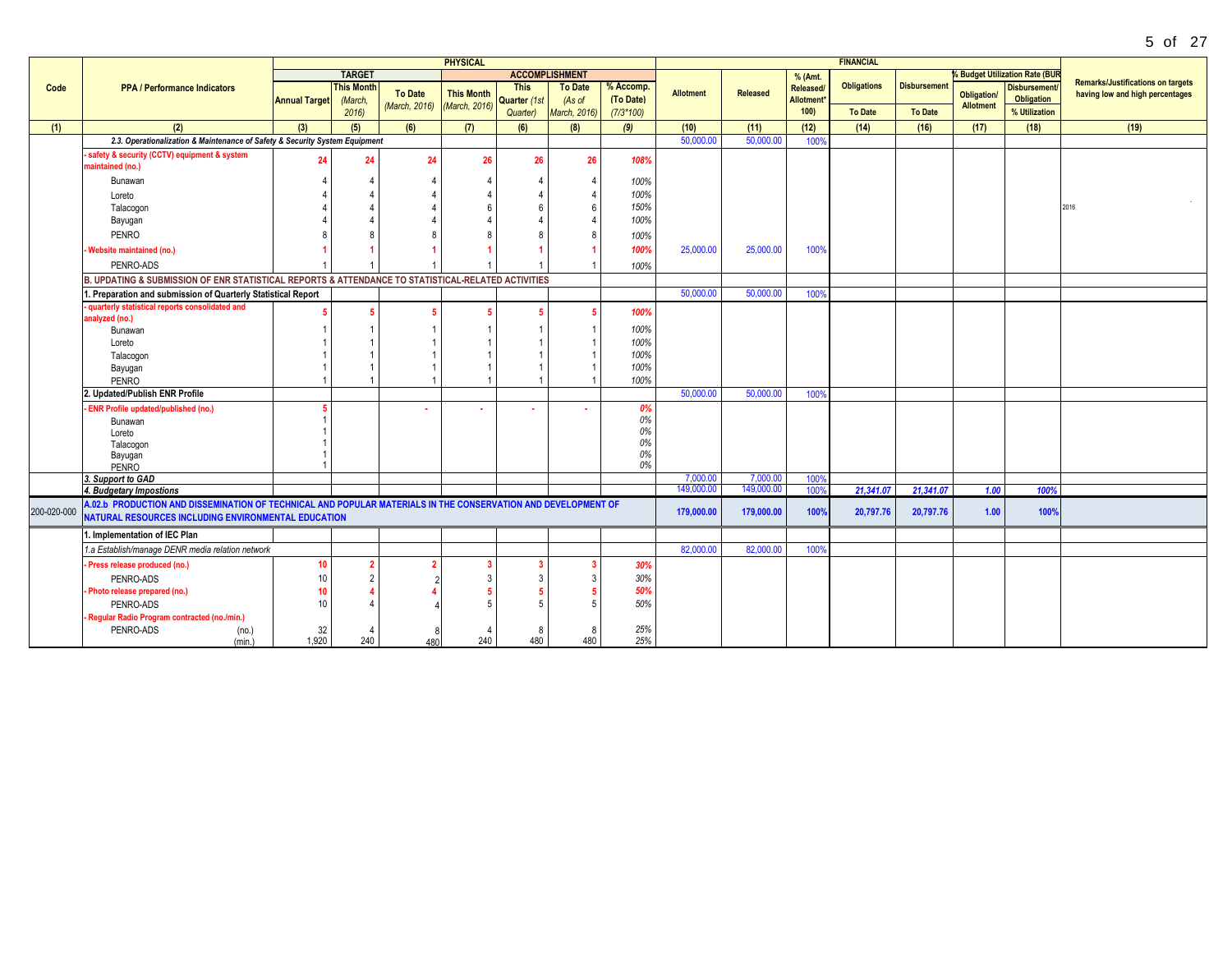|             |                                                                                                               |                      |                   |                | <b>PHYSICAL</b>   |              |                       |             |                  |                 |                        | <b>FINANCIAL</b>   |                    |                    |                                           |                                                 |
|-------------|---------------------------------------------------------------------------------------------------------------|----------------------|-------------------|----------------|-------------------|--------------|-----------------------|-------------|------------------|-----------------|------------------------|--------------------|--------------------|--------------------|-------------------------------------------|-------------------------------------------------|
|             |                                                                                                               |                      | <b>TARGET</b>     |                |                   |              | <b>ACCOMPLISHMENT</b> |             |                  |                 | % (Amt.                |                    |                    |                    | <b>&amp; Budget Utilization Rate (BUR</b> |                                                 |
| Code        | <b>PPA / Performance Indicators</b>                                                                           |                      | <b>This Month</b> |                |                   | <b>This</b>  | <b>To Date</b>        | % Accomp.   |                  |                 | Released/              | <b>Obligations</b> | <b>Disbursemen</b> |                    | <b>Disbursement</b>                       | <b>Remarks/Justifications on targets</b>        |
|             |                                                                                                               | <b>Annual Target</b> | (March,           | <b>To Date</b> | <b>This Month</b> | Quarter (1st | (As of                | (To Date)   | <b>Allotment</b> | <b>Released</b> | Allotment <sup>*</sup> |                    |                    | <b>Obligation/</b> | <b>Obligation</b>                         | having low and high percentages                 |
|             |                                                                                                               |                      | 2016              | (March, 2016)  | March, 2016)      | Quarter)     | March, 2016)          | $(7/3*100)$ |                  |                 | 100                    | <b>To Date</b>     | <b>To Date</b>     | <b>Allotment</b>   | % Utilization                             |                                                 |
|             |                                                                                                               |                      |                   |                |                   |              |                       |             |                  |                 |                        |                    |                    |                    |                                           |                                                 |
| (1)         | (2)                                                                                                           | (3)                  | (5)               | (6)            | (7)               | (6)          | (8)                   | (9)         | (10)             | (11)            | (12)                   | (14)               | (16)               | (17)               | (18)                                      | (19)                                            |
|             | Radio/TV guestings (no.)                                                                                      |                      |                   |                |                   |              |                       | 200%        | 12,000.00        | 12,000.00       | 100%                   |                    |                    |                    |                                           |                                                 |
|             |                                                                                                               |                      |                   |                |                   |              |                       |             |                  |                 |                        |                    |                    |                    |                                           | Abrahan, For. Teodulo B. Awa, LMO-I             |
|             | PENRO-ADS                                                                                                     |                      |                   |                |                   |              |                       | 200%        |                  |                 |                        |                    |                    |                    |                                           | Rosalinda O. Ortiz, For. Emmilie T. Ibonia, Ms. |
|             |                                                                                                               |                      |                   |                |                   |              |                       |             |                  |                 |                        |                    |                    |                    |                                           | Chello M. Tanjay, For. Romela P. Bade, For.     |
|             | Media Materials produced (no.) tarpaulins                                                                     |                      |                   |                | -3                |              |                       | 57%         | 6,000.00         | 6,000.00        | 100%                   |                    |                    |                    |                                           |                                                 |
|             | PENRO-ADS                                                                                                     |                      |                   |                |                   |              |                       | 57%         |                  |                 |                        |                    |                    |                    |                                           |                                                 |
|             | <b>Support to GAD</b>                                                                                         |                      |                   |                |                   |              |                       |             | 1,000.00         | 1,000.0         | 100%                   |                    |                    |                    |                                           |                                                 |
|             |                                                                                                               |                      |                   |                |                   |              |                       |             | 78,000.00        | 78,000.00       |                        | 20,797.76          |                    | 1.00               |                                           |                                                 |
|             | <b>Budgetary Impostions</b>                                                                                   |                      |                   |                |                   |              |                       |             |                  |                 | 100                    |                    | 20,797.76          |                    | 100%                                      |                                                 |
|             | MAJOR FINAL OUTPUT 1 - ECOSYSTEMS POLICY SERVICES                                                             |                      |                   |                |                   |              |                       |             |                  |                 |                        |                    |                    |                    |                                           |                                                 |
| 301-010-000 | A.03.a FORMULATION & MONITORING OF ENR SECTOR PLANS AND POLICIES, PROGRAMS AND PROJECTS                       |                      |                   |                |                   |              |                       |             | 1,591,000.00     | 1,591,000.00    | 100%                   | 85,334.19          | 85,334.19          | 1.00               | 100%                                      |                                                 |
|             | <b>FOREST MANAGEMENT</b>                                                                                      |                      |                   |                |                   |              |                       |             | 809,000.00       | 809,000.00      | 100%                   |                    |                    |                    |                                           |                                                 |
|             |                                                                                                               |                      |                   |                |                   |              |                       |             |                  |                 |                        |                    |                    |                    |                                           |                                                 |
|             | 1. Preparation of Climate Resilient Plans                                                                     |                      |                   |                |                   |              |                       |             |                  |                 |                        |                    |                    |                    |                                           |                                                 |
|             | 1.1 Forest Land Use Planning                                                                                  |                      |                   |                |                   |              |                       |             | 400,000.00       | 400,000.00      | 100%                   |                    |                    |                    |                                           |                                                 |
|             | FLUP prepared/drafted (no.)                                                                                   |                      |                   |                | ٠                 | ٠            |                       | 0%          |                  |                 |                        |                    |                    |                    |                                           |                                                 |
|             | CENRO Loreto (Veruela)                                                                                        |                      |                   |                |                   |              |                       | 0%          |                  |                 |                        |                    |                    |                    |                                           |                                                 |
|             | Milestone Activities:<br>-Data Gatnering, Community Mapping and                                               |                      |                   |                |                   |              |                       |             |                  |                 |                        |                    |                    |                    |                                           |                                                 |
|             |                                                                                                               |                      |                   |                |                   |              |                       |             |                  |                 |                        |                    |                    |                    |                                           |                                                 |
|             | <b>Validation</b><br>- Conduct of Situational Analysis                                                        |                      |                   |                |                   |              |                       |             |                  |                 |                        |                    |                    |                    |                                           |                                                 |
|             | - Prioritazation of Sub-watersheds &                                                                          |                      |                   |                |                   |              |                       |             |                  |                 |                        |                    |                    |                    |                                           |                                                 |
|             |                                                                                                               |                      |                   |                |                   |              |                       |             |                  |                 |                        |                    |                    |                    |                                           |                                                 |
|             | allocation of Forest & Forestlands                                                                            |                      |                   |                |                   |              |                       |             |                  |                 |                        |                    |                    |                    |                                           |                                                 |
|             | - Plan Formulation<br>1.2 Preparation of CRMF with map and FYWP                                               |                      |                   |                |                   |              |                       |             | 300,000.00       | 300,000.00      | 100%                   |                    |                    |                    |                                           |                                                 |
|             |                                                                                                               |                      |                   |                |                   |              |                       |             |                  |                 |                        |                    |                    |                    |                                           |                                                 |
|             | <b>CRMF &amp; FYWP evaluated &amp; affirmed (no.)</b>                                                         |                      |                   |                | $\sim$            | ×            |                       | 0%          |                  |                 |                        |                    |                    |                    |                                           |                                                 |
|             | CENRO Bayugan                                                                                                 | $\mathbf{3}$         |                   |                |                   |              |                       | 0%          |                  |                 |                        |                    |                    |                    |                                           |                                                 |
|             | - TAMPO. BFPC & BTRCDAI                                                                                       |                      |                   |                |                   |              |                       |             |                  |                 |                        |                    |                    |                    |                                           |                                                 |
|             | <b>CENRO Bunawan</b>                                                                                          |                      |                   |                |                   |              |                       |             |                  |                 |                        |                    |                    |                    |                                           |                                                 |
|             | - LUPICOMFOBA                                                                                                 |                      |                   |                |                   |              |                       |             |                  |                 |                        |                    |                    |                    |                                           |                                                 |
|             | <b>CENRO Loreto</b>                                                                                           | $\mathfrak{p}$       |                   |                |                   |              |                       |             |                  |                 |                        |                    |                    |                    |                                           |                                                 |
|             | -WAMVIPO & TTFA                                                                                               |                      |                   |                |                   |              |                       |             |                  |                 |                        |                    |                    |                    |                                           |                                                 |
|             | 2. Data Management                                                                                            |                      |                   |                |                   |              |                       |             |                  |                 |                        |                    |                    |                    |                                           |                                                 |
|             | 2.3 Forest Products Utilization & Price Survey                                                                |                      |                   |                |                   |              |                       |             | 75,000.00        | 75,000.00       | 100%                   | 7,882.00           | 2,882.00           | 2.73               | 37%                                       |                                                 |
|             | consolidated price data by PENRO submitted to                                                                 |                      |                   |                |                   |              |                       | 100%        |                  |                 |                        |                    |                    |                    |                                           |                                                 |
|             | FMB quarterly with monthly breakdown (no.)                                                                    |                      |                   |                |                   |              |                       |             |                  |                 |                        |                    |                    |                    |                                           |                                                 |
|             | Bunawan                                                                                                       |                      |                   |                |                   |              |                       | 100%        |                  |                 |                        |                    |                    |                    |                                           |                                                 |
|             | Loreto                                                                                                        |                      |                   |                |                   |              |                       | 100%        |                  |                 |                        |                    |                    |                    |                                           |                                                 |
|             | Talacogon                                                                                                     |                      |                   |                |                   |              |                       | 100%        |                  |                 |                        |                    |                    |                    |                                           |                                                 |
|             | Bayugan                                                                                                       |                      |                   |                |                   |              |                       | 100%        |                  |                 |                        |                    |                    |                    |                                           |                                                 |
|             | PENRO                                                                                                         |                      |                   |                |                   |              |                       | 100%        |                  |                 |                        |                    |                    |                    |                                           |                                                 |
|             | 2.4 Provision of Technical Assistance                                                                         |                      |                   |                |                   |              |                       |             | 34,000.0         | 34,000.0        | 100%                   |                    |                    |                    |                                           |                                                 |
|             | <b>MENRO provided with TA (no.)</b>                                                                           |                      |                   |                |                   |              |                       | 0%          |                  |                 |                        |                    |                    |                    |                                           |                                                 |
|             | <b>PENRO</b>                                                                                                  |                      |                   |                |                   |              |                       | 0%          |                  |                 |                        |                    |                    |                    |                                           |                                                 |
|             |                                                                                                               |                      |                   |                |                   |              |                       |             |                  |                 |                        |                    |                    |                    |                                           |                                                 |
|             | PROTECTED AREAS, WILDLIFE & COASTAL ZONE MANAGEMENT                                                           |                      |                   |                |                   |              |                       |             | 40,000.00        | 40,000.00       |                        |                    |                    |                    | $\sim$                                    |                                                 |
|             | 3. IEC and Advocacy Campaign                                                                                  |                      |                   |                |                   |              |                       |             |                  |                 |                        |                    |                    |                    |                                           |                                                 |
|             | - Dalaw Turo conducted (no.)                                                                                  |                      |                   |                |                   |              |                       | 150%        |                  |                 |                        |                    |                    |                    |                                           |                                                 |
|             | Bunawan                                                                                                       |                      |                   |                |                   |              |                       | 200%        |                  |                 |                        |                    |                    |                    |                                           | Sta. Maria Elementary School and East           |
|             | Loreto                                                                                                        |                      |                   |                |                   |              |                       | 100%        |                  |                 |                        |                    |                    |                    |                                           |                                                 |
|             | Talacogon                                                                                                     |                      |                   |                |                   |              |                       | 100%        |                  |                 |                        |                    |                    |                    |                                           | Zillovia National High School                   |
|             | Bayugan                                                                                                       |                      |                   |                |                   |              |                       | 200%        |                  |                 |                        |                    |                    |                    |                                           |                                                 |
|             | <b>PLANNING &amp; MANAGEMENT</b>                                                                              |                      |                   |                |                   |              |                       |             | 465,000.00       | 465,000.00      | 100%                   | 6,126.00           | 6,126.00           | 1.00               | 100%                                      |                                                 |
|             | 1. Preparation and submission of PENRO/CENRO Work and Financial Plan                                          |                      |                   |                |                   |              |                       |             | 122,000.00       | 122,000.00      | 100%                   | 6,126.00           | 6,126.00           | 1.00               | 100%                                      |                                                 |
|             | PENRO/CENRO WFP prepared and submitted (no.)                                                                  |                      |                   |                | ٠                 |              |                       | 0%          |                  |                 |                        |                    |                    |                    |                                           |                                                 |
|             | Bunawan                                                                                                       |                      |                   |                |                   |              |                       | 0%          |                  |                 |                        |                    |                    |                    |                                           |                                                 |
|             | Loreto                                                                                                        |                      |                   |                |                   |              |                       | 0%          |                  |                 |                        |                    |                    |                    |                                           |                                                 |
|             |                                                                                                               |                      |                   |                |                   |              |                       | 0%          |                  |                 |                        |                    |                    |                    |                                           |                                                 |
|             | Talacogon                                                                                                     |                      |                   |                |                   |              |                       | 0%          |                  |                 |                        |                    |                    |                    |                                           |                                                 |
|             | Bayugan                                                                                                       |                      |                   |                |                   |              |                       | 0%          |                  |                 |                        |                    |                    |                    |                                           |                                                 |
|             | PENRO                                                                                                         |                      |                   |                |                   |              |                       |             |                  |                 |                        |                    |                    |                    |                                           |                                                 |
|             | 2. Preparation and submission of Provincial Budget Proposal<br><b>Provincial Budget Proposal prepared and</b> |                      |                   |                |                   |              |                       |             | 90,000.00        | 90,000.00       | 100%                   |                    |                    |                    |                                           |                                                 |
|             | <b>Con) hattimdus</b>                                                                                         |                      |                   |                | ×.                | ×            |                       | 0%          |                  |                 |                        |                    |                    |                    |                                           |                                                 |
|             | PENRO                                                                                                         |                      |                   |                |                   |              |                       | 0%          |                  |                 |                        |                    |                    |                    |                                           |                                                 |
|             | <b>Provincial Consultation for Dub of Priority LOUS</b><br>tan 1                                              |                      |                   |                |                   |              |                       | 100%        |                  |                 |                        |                    |                    |                    |                                           |                                                 |
|             |                                                                                                               |                      |                   |                |                   |              |                       |             |                  |                 |                        |                    |                    |                    |                                           |                                                 |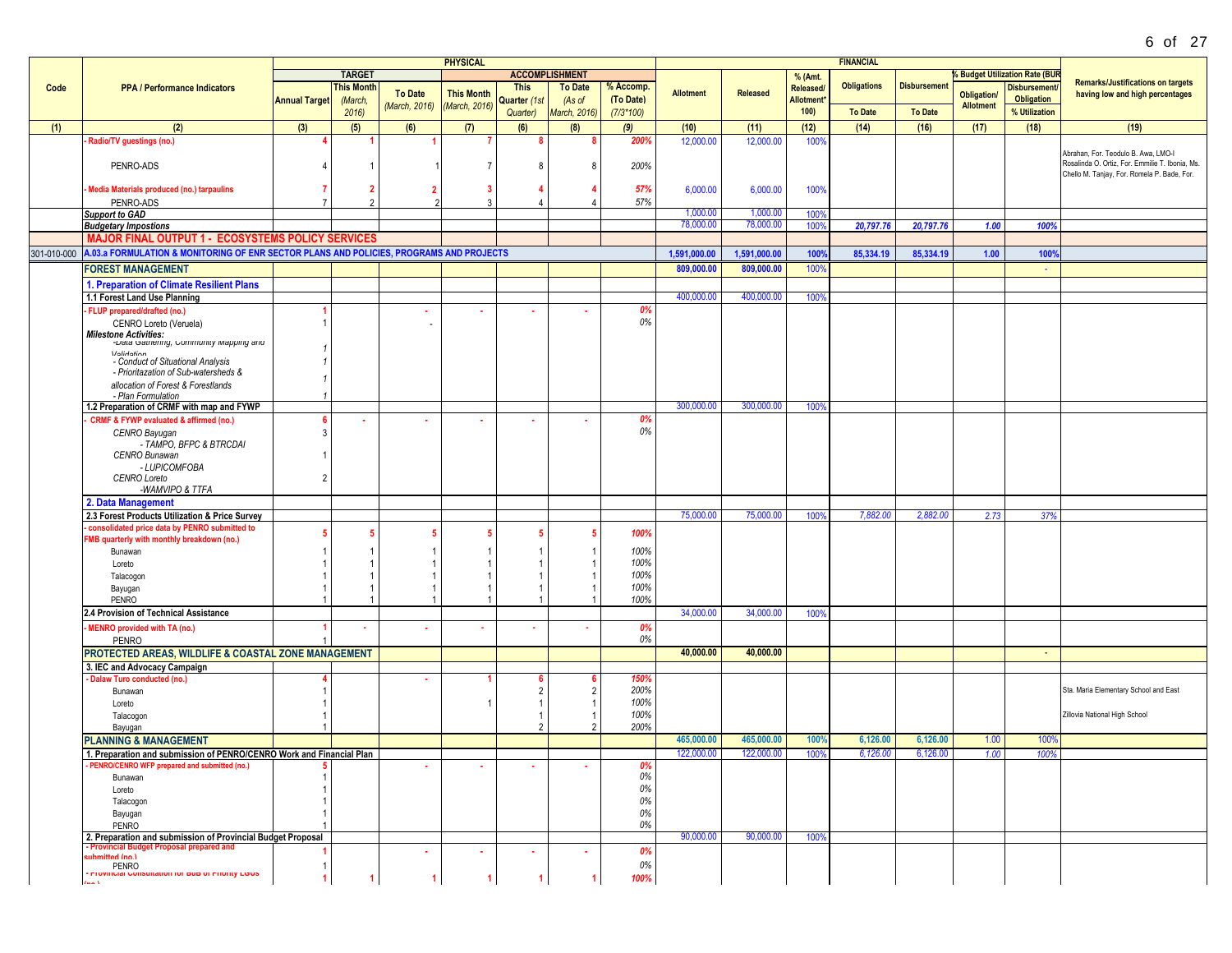|      |                                                                                                             |                      |                   |                             | <b>PHYSICAL</b>             |             |                       |             |                  |            |           | <b>FINANCIAL</b>   |                     |                  |                                       |                                          |
|------|-------------------------------------------------------------------------------------------------------------|----------------------|-------------------|-----------------------------|-----------------------------|-------------|-----------------------|-------------|------------------|------------|-----------|--------------------|---------------------|------------------|---------------------------------------|------------------------------------------|
|      |                                                                                                             |                      | <b>TARGET</b>     |                             |                             |             | <b>ACCOMPLISHMENT</b> |             |                  |            | % (Amt.   |                    |                     |                  | <b>% Budget Utilization Rate (BUR</b> |                                          |
| Code | <b>PPA / Performance Indicators</b>                                                                         |                      | <b>This Month</b> |                             |                             | <b>This</b> | <b>To Date</b>        | % Accomp.   |                  |            | Released/ | <b>Obligations</b> | <b>Disbursement</b> |                  | Disbursement/                         | <b>Remarks/Justifications on targets</b> |
|      |                                                                                                             | <b>Annual Target</b> | (March,           | <b>To Date</b>              | This Month<br>Quarter (1st) |             | (As of                | (To Date)   | <b>Allotment</b> | Released   | Allotment |                    |                     | Obligation/      | Obligation                            | having low and high percentages          |
|      |                                                                                                             |                      | 2016              | (March, 2016) (March, 2016) |                             | Quarter)    | <b>March, 2016)</b>   | $(7/3*100)$ |                  |            | 100)      | <b>To Date</b>     | <b>To Date</b>      | <b>Allotment</b> | % Utilization                         |                                          |
| (1)  | (2)                                                                                                         | (3)                  | (5)               | (6)                         | (7)                         | (6)         | (8)                   | (9)         | (10)             | (11)       | (12)      | (14)               | (16)                | (17)             | (18)                                  | (19)                                     |
|      | PENRO                                                                                                       |                      |                   |                             |                             |             |                       | 100%        |                  |            |           |                    |                     |                  |                                       |                                          |
|      | 3. Attendance Conducted of Trainings/Meetings on the Adoption of Planning & Programming Information Systems |                      |                   |                             |                             |             |                       |             | 20,000.00        | 20,000.00  | 100%      |                    |                     |                  |                                       |                                          |
|      | - Trainings/meetings on PAPIS attended (no.)                                                                |                      |                   |                             |                             | $\sim$      | ٠                     | 0%          |                  |            |           |                    |                     |                  |                                       |                                          |
|      | PENRO                                                                                                       |                      |                   |                             |                             |             |                       | 0%          |                  |            |           |                    |                     |                  |                                       |                                          |
|      | 4. Preparation and submission of monthly, quarterly and semi-annual reports                                 |                      |                   |                             |                             |             |                       |             | 85,000.00        | 85,000.00  | 100%      |                    |                     |                  |                                       |                                          |
|      | - monthly, quarterly, semi-annual & annual report                                                           | 80                   | 10                | 20                          |                             |             | 20                    | 25%         |                  |            |           |                    |                     |                  |                                       |                                          |
|      | prepared and submitted (no.)                                                                                |                      |                   |                             |                             |             |                       |             |                  |            |           |                    |                     |                  |                                       |                                          |
|      | Bunawan                                                                                                     | 16                   |                   |                             |                             |             |                       | 25%         |                  |            |           |                    |                     |                  |                                       |                                          |
|      | Loreto                                                                                                      | 16                   |                   |                             |                             |             |                       | 25%         |                  |            |           |                    |                     |                  |                                       |                                          |
|      | Talacogon                                                                                                   | 16                   |                   |                             |                             |             |                       | 25%         |                  |            |           |                    |                     |                  |                                       |                                          |
|      | Bayugan                                                                                                     | 16                   |                   |                             |                             |             |                       | 25%         |                  |            |           |                    |                     |                  |                                       |                                          |
|      | PENRO                                                                                                       | 16                   |                   |                             |                             |             |                       | 25%         |                  |            |           |                    |                     |                  |                                       |                                          |
|      | 5. Periodic validation of service/PENROs/CENROs accomplishment                                              |                      |                   |                             |                             |             |                       |             | 100,000.00       | 100,000.00 | 100%      |                    |                     |                  |                                       |                                          |
|      | - projects monitored (no.)                                                                                  |                      |                   |                             |                             |             |                       | 40%         |                  |            |           |                    |                     |                  |                                       |                                          |
|      | Bunawan                                                                                                     |                      |                   |                             |                             |             |                       | 75%         |                  |            |           |                    |                     |                  |                                       |                                          |
|      | Loreto                                                                                                      |                      |                   |                             |                             |             |                       | 25%         |                  |            |           |                    |                     |                  |                                       |                                          |
|      | Talacogon                                                                                                   |                      |                   |                             |                             |             |                       | 50%         |                  |            |           |                    |                     |                  |                                       |                                          |
|      | Bayugan                                                                                                     |                      |                   |                             |                             |             |                       | 25%         |                  |            |           |                    |                     |                  |                                       |                                          |
|      | PENRO                                                                                                       |                      |                   |                             |                             |             |                       | 25%         |                  |            |           |                    |                     |                  |                                       |                                          |
|      | 6. Conduct/attend planning year-end assessment/ cross visit/ exposure tour                                  |                      |                   |                             |                             |             |                       |             | 48,000.00        | 48,000.00  | 100%      |                    |                     |                  |                                       |                                          |
|      | year-end assessment/cross visit attended (no.)                                                              |                      |                   |                             |                             |             |                       | 0%          |                  |            |           |                    |                     |                  |                                       |                                          |
|      | Bunawan                                                                                                     |                      |                   |                             |                             |             |                       | 0%          |                  |            |           |                    |                     |                  |                                       |                                          |
|      | Loreto                                                                                                      |                      |                   |                             |                             |             |                       | 0%          |                  |            |           |                    |                     |                  |                                       |                                          |
|      | Talacogon                                                                                                   |                      |                   |                             |                             |             |                       | 0%          |                  |            |           |                    |                     |                  |                                       |                                          |
|      | Bayugan                                                                                                     |                      |                   |                             |                             |             |                       | 0%          |                  |            |           |                    |                     |                  |                                       |                                          |
|      | PENRO                                                                                                       |                      |                   |                             |                             |             |                       | 0%          |                  |            |           |                    |                     |                  |                                       |                                          |
|      | <b>Support to GAD</b>                                                                                       |                      |                   |                             |                             |             |                       |             | 2,000.00         | 2,000.00   | 100%      |                    |                     |                  |                                       |                                          |
|      | <b>Budgetary Impostions</b>                                                                                 |                      |                   |                             |                             |             |                       |             | 275,000.00       | 275,000.00 | 100%      | 79,208.19          | 79.208.19           | 1.00             | 100%                                  |                                          |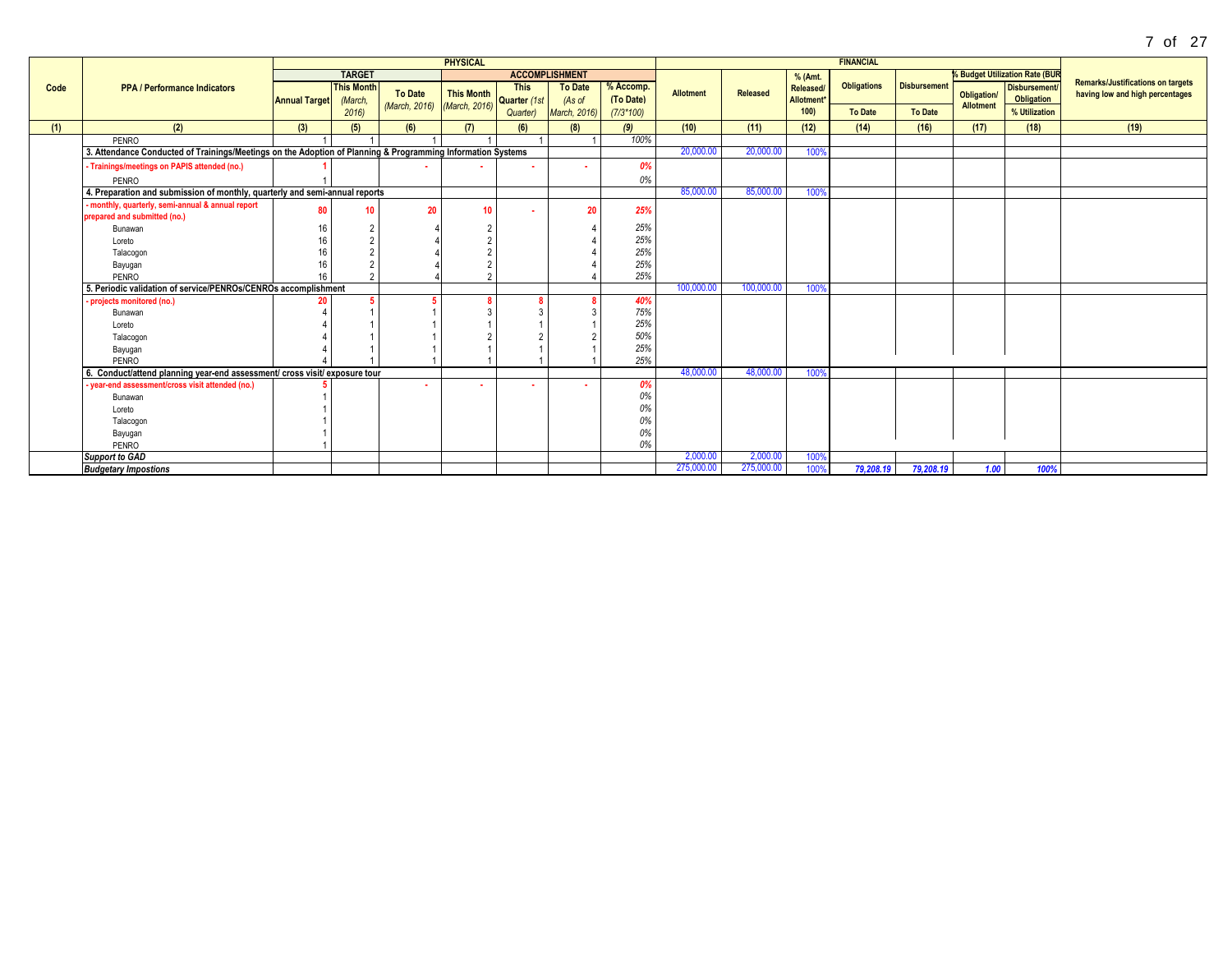|      |                                                                                   |                      |                              |                    | <b>PHYSICAL</b>   |                             |                          |                        |                  |                 |                                     | <b>FINANCIAL</b>   |                     |                  |                                       |                                                                             |
|------|-----------------------------------------------------------------------------------|----------------------|------------------------------|--------------------|-------------------|-----------------------------|--------------------------|------------------------|------------------|-----------------|-------------------------------------|--------------------|---------------------|------------------|---------------------------------------|-----------------------------------------------------------------------------|
|      |                                                                                   |                      | <b>TARGET</b>                |                    |                   |                             | <b>ACCOMPLISHMENT</b>    |                        |                  |                 | % (Amt.                             |                    |                     |                  | <b>% Budget Utilization Rate (BUR</b> |                                                                             |
| Code | <b>PPA / Performance Indicators</b>                                               | <b>Annual Target</b> | <b>This Month</b><br>(March, | <b>To Date</b>     | <b>This Month</b> | <b>This</b><br>Quarter (1st | <b>To Date</b><br>(As of | % Accomp.<br>(To Date) | <b>Allotment</b> | <b>Released</b> | Released/<br>Allotment <sup>®</sup> | <b>Obligations</b> | <b>Disbursement</b> | Obligation/      | <b>Disbursement</b><br>Obligation     | <b>Remarks/Justifications on targets</b><br>having low and high percentages |
|      |                                                                                   |                      | 2016                         | (March, 2016)      | (March, 2016)     | Quarter)                    | March, 2016)             | $(7/3*100)$            |                  |                 | 100                                 | <b>To Date</b>     | <b>To Date</b>      | <b>Allotment</b> | % Utilization                         |                                                                             |
| (1)  | (2)                                                                               | (3)                  | (5)                          | (6)                | (7)               | (6)                         | (8)                      | (9)                    | (10)             | (11)            | (12)                                | (14)               | (16)                | (17)             | (18)                                  | (19)                                                                        |
|      | <b>MAJOR FINAL OUTPUT 2 - ECOSYSTEMS MANAGEMENT SERVICES</b>                      |                      |                              |                    |                   |                             |                          |                        |                  |                 |                                     |                    |                     |                  |                                       |                                                                             |
|      | 302-010-000 A.03.b FOREST DEVELOPMENT, REHABILITATION AND PROTECTION              |                      |                              |                    |                   |                             |                          |                        | 241,981,000.00   | 241,981,000.00  | 100%                                | 165, 164, 075.50   | 4,071,245.92        | 40.57            | 2%                                    |                                                                             |
|      | <b>TOTAL PLANTATION MAINTENANCE &amp; PROTECTION (Y1: 2015 - Y3: 2013)</b>        |                      |                              |                    |                   |                             |                          |                        | 57,392,000.00    | 57,392,000.00   | 100%                                |                    |                     |                  |                                       |                                                                             |
|      | corresponding GIS-generated map by site by<br><b>Statistics</b>                   | 28.946.0             | 20,741.0                     | 20,741.0           | 18,315.0          | 20.741.0                    | 20.741.0                 | 72%                    |                  |                 |                                     |                    |                     |                  |                                       |                                                                             |
|      | <b>District I</b>                                                                 | 13,891.0             | 10,731.0                     | 10.731.0           | 10,731.0          | 10,731.0                    | 10,731.0                 | 77%                    |                  |                 |                                     |                    |                     |                  |                                       |                                                                             |
|      | <b>CENRO Bayugan</b>                                                              | 13,079.0             | 10,305.0                     | 10,305.0           | 10,305.0          | 10,305.0                    | 10,305.0                 | 79%                    |                  |                 |                                     |                    |                     |                  |                                       |                                                                             |
|      | Bayugan                                                                           | 3,042.0              | 2,300.0                      | 2,300.0            | 2,300.0           | 2,300.0                     | 2,300.0                  | 76%                    |                  |                 |                                     |                    |                     |                  |                                       |                                                                             |
|      | Esperanza                                                                         | 4,163.0              | 3,421.0                      | 3,421.0            | 3,421.0           | 3,421.0                     | 3,421.0                  | 82%                    |                  |                 |                                     |                    |                     |                  |                                       |                                                                             |
|      | Sibagat                                                                           | 3,460.0              | 2,719.0                      | 2,719.0            | 2,719.0           | 2,719.0                     | 2,719.0                  | 79%<br>77%             |                  |                 |                                     |                    |                     |                  |                                       |                                                                             |
|      | Prosperidad<br><b>CENRO Talacogon</b>                                             | 2,414.0<br>812.0     | 1,865.0<br>426.0             | 1,865.0<br>426.0   | 1,865.0<br>426.0  | 1,865.0<br>426.0            | 1,865.0<br>426.0         | 52%                    |                  |                 |                                     |                    |                     |                  |                                       |                                                                             |
|      | Talacogon                                                                         | 523.0                | 426.0                        | 426.0              | 426.0             | 426.0                       | 426.0                    | 81%                    |                  |                 |                                     |                    |                     |                  |                                       |                                                                             |
|      | San Luis                                                                          | 289.0                |                              |                    |                   |                             |                          | 0%                     |                  |                 |                                     |                    |                     |                  |                                       |                                                                             |
|      | <b>District II</b>                                                                | 15,055.0             | 10,010.0                     | 10,010.0           | 7,584.0           | 10,010.0                    | 10,010.0                 | 66%                    |                  |                 |                                     |                    |                     |                  |                                       |                                                                             |
|      | <b>CENRO Talacogon</b>                                                            | 2,271.0              | 1,071.0                      | 1,071.0            | 1,071.0           | 1,071.0                     | 1,071.0                  | 47%                    |                  |                 |                                     |                    |                     |                  |                                       |                                                                             |
|      | La Paz                                                                            | 2,271.0              | 1,071.0                      | 1.071.0            | 1,071.0           | 1,071.0                     | 1,071.0                  | 47%                    |                  |                 |                                     |                    |                     |                  |                                       |                                                                             |
|      | <b>CENRO Bunawan</b>                                                              | 6,560.0              | 5,097.0                      | 5,097.0            | 5,097.0           | 5,097.0                     | 5,097.0                  | 78%                    |                  |                 |                                     |                    |                     |                  |                                       |                                                                             |
|      | Bunawan                                                                           | 879.0                | 270.0                        | 270.0              | 270.0             | 270.0                       | 270.0                    | 31%                    |                  |                 |                                     |                    |                     |                  |                                       |                                                                             |
|      | Sta, Josefa                                                                       | 1.041.0              | 1.041.0                      | 1,041.0            | 1,041.0           | 1,041.0                     | 1,041.0                  | 100%                   |                  |                 |                                     |                    |                     |                  |                                       |                                                                             |
|      | Trento                                                                            | 1,654.0              | 1,178.0                      | 1,178.0            | 1,178.0           | 1,178.0                     | 1,178.0                  | 71%                    |                  |                 |                                     |                    |                     |                  |                                       |                                                                             |
|      | Rosario                                                                           | 2,128.0              | 1,831.0                      | 1,831.0            | 1,831.0           | 1,831.0                     | 1,831.0                  | 86%                    |                  |                 |                                     |                    |                     |                  |                                       |                                                                             |
|      | San Francisco                                                                     | 858.0                | 777.0                        | 777.0              | 777.0             | 777.0                       | 777.0                    | 91%                    |                  |                 |                                     |                    |                     |                  |                                       |                                                                             |
|      | <b>CENRO Loreto</b>                                                               | 6,224.0              | 3,842.0                      | 3,842.0            | 1,416.0           | 3,842.0                     | 3,842.0                  | 62%                    |                  |                 |                                     |                    |                     |                  |                                       |                                                                             |
|      | Loreto                                                                            | 2,869.0<br>3.355.0   | 1,879.0<br>1,963.0           | 1,879.0<br>1.963.0 | 673.0<br>743.0    | 1,879.0<br>1,963.0          | 1,879.0<br>1,963.0       | 65%<br>59%             |                  |                 |                                     |                    |                     |                  |                                       |                                                                             |
|      | Veruela<br>1. Plantation Maintenance and Protection - NGP (Year 1 - 2016) - TOTAL |                      |                              |                    |                   |                             |                          |                        | 8.205.000.00     | 8.205.000.00    | 100%                                | 8,205,000.00       |                     |                  |                                       |                                                                             |
|      |                                                                                   |                      |                              |                    |                   |                             |                          |                        |                  |                 |                                     |                    |                     |                  |                                       |                                                                             |
|      | corresponding GIS-generated map by site by                                        | 8,205                | ۰.                           | ж.                 | ٠                 | ٠                           | . .                      | 0%                     |                  |                 |                                     |                    |                     |                  |                                       |                                                                             |
|      | <b>District I</b>                                                                 | 3,160                | $\sim$                       | $\sim$             | $\sim$            | $\sim$                      | $\sim$                   | 0%                     |                  |                 |                                     |                    |                     |                  |                                       |                                                                             |
|      | <b>CENRO Bayugan</b>                                                              | 2,774                | $\sim$                       |                    |                   | ×.                          |                          | 0%                     |                  |                 |                                     |                    |                     |                  |                                       |                                                                             |
|      | Bayugan                                                                           | 742                  |                              |                    |                   |                             |                          | 0%                     |                  |                 |                                     |                    |                     |                  |                                       |                                                                             |
|      | Esperanza                                                                         | 742                  |                              |                    |                   |                             |                          | 0%                     |                  |                 |                                     |                    |                     |                  |                                       |                                                                             |
|      | Sibagat                                                                           | 741                  |                              |                    |                   |                             |                          | 0%<br>0%               |                  |                 |                                     |                    |                     |                  |                                       |                                                                             |
|      | Prosperidad                                                                       | 549                  |                              |                    |                   |                             |                          |                        |                  |                 |                                     |                    |                     |                  |                                       |                                                                             |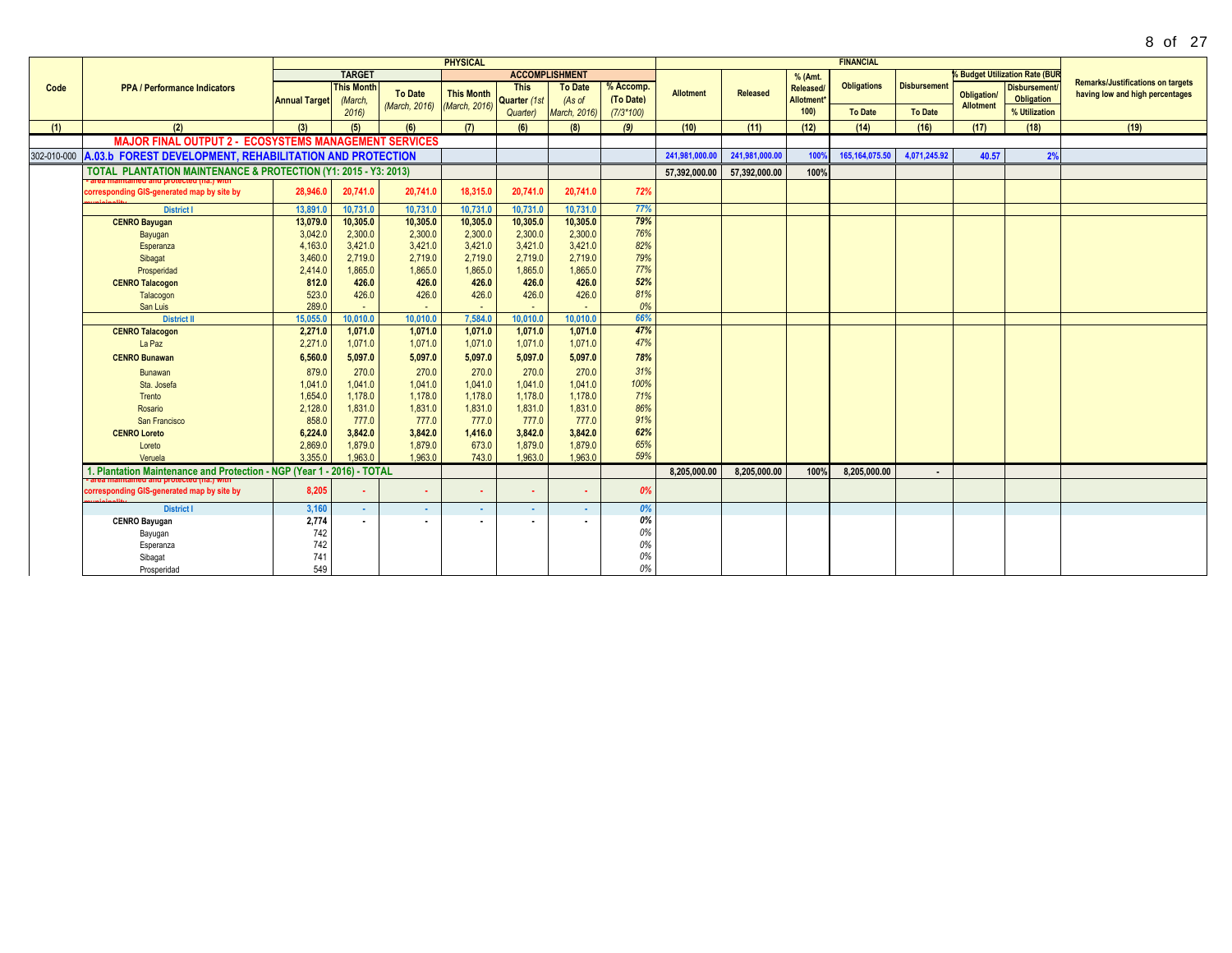|      |                                                                        |                      |                              |                             | <b>PHYSICAL</b>   |                             |                          |                        |                  |                 |                               | <b>FINANCIAL</b>   |                     |                    |                                       |                                                                             |
|------|------------------------------------------------------------------------|----------------------|------------------------------|-----------------------------|-------------------|-----------------------------|--------------------------|------------------------|------------------|-----------------|-------------------------------|--------------------|---------------------|--------------------|---------------------------------------|-----------------------------------------------------------------------------|
|      |                                                                        |                      | <b>TARGET</b>                |                             |                   |                             | <b>ACCOMPLISHMENT</b>    |                        |                  |                 | % (Amt.                       |                    |                     |                    | <b>6 Budget Utilization Rate (BUR</b> |                                                                             |
| Code | <b>PPA / Performance Indicators</b>                                    | <b>Annual Target</b> | <b>This Month</b><br>(March, | <b>To Date</b>              | <b>This Month</b> | <b>This</b><br>Quarter (1st | <b>To Date</b><br>(As of | % Accomp.<br>(To Date) | <b>Allotment</b> | <b>Released</b> | Released/<br><b>Allotment</b> | <b>Obligations</b> | <b>Disbursement</b> | <b>Obligation/</b> | Disbursement/<br><b>Obligation</b>    | <b>Remarks/Justifications on targets</b><br>having low and high percentages |
|      |                                                                        |                      | 2016                         | (March, 2016) (March, 2016) |                   | Quarter)                    | March, 2016)             | $(7/3*100)$            |                  |                 | 100)                          | <b>To Date</b>     | <b>To Date</b>      | <b>Allotment</b>   | % Utilization                         |                                                                             |
| (1)  | (2)                                                                    | (3)                  | (5)                          | (6)                         | (7)               | (6)                         | (8)                      | (9)                    | (10)             | (11)            | (12)                          | (14)               | (16)                | (17)               | (18)                                  | (19)                                                                        |
|      | <b>CENRO Talacogon</b>                                                 | 386                  | $\overline{\phantom{a}}$     | $\sim$                      | ٠.                | $\overline{\phantom{a}}$    |                          | 0%                     |                  |                 |                               |                    |                     |                    |                                       |                                                                             |
|      | Talacogon                                                              | 97                   |                              |                             |                   |                             |                          | 0%                     |                  |                 |                               |                    |                     |                    |                                       |                                                                             |
|      | San Luis                                                               | 289                  |                              |                             |                   |                             |                          | 0%                     |                  |                 |                               |                    |                     |                    |                                       |                                                                             |
|      | <b>District II</b>                                                     | 5.045                | <b>Card</b>                  | <b>COL</b>                  | $\sim$            | $\sim$                      | <b>COL</b>               | 0%                     |                  |                 |                               |                    |                     |                    |                                       |                                                                             |
|      | <b>CENRO Talacogon</b>                                                 | 1.200                | $\sim$                       | $\sim$                      | $\sim$            | $\mathbf{r}$                |                          | 0%<br>$0\%$            |                  |                 |                               |                    |                     |                    |                                       |                                                                             |
|      | La Paz<br><b>CENRO Bunawan</b>                                         | 1,200<br>1,463       |                              |                             |                   |                             |                          | 0%                     |                  |                 |                               |                    |                     |                    |                                       |                                                                             |
|      | Bunawan                                                                | 609                  | $\sim$                       | $\sim$                      | $\blacksquare$    | $\sim$                      |                          | 0%                     |                  |                 |                               |                    |                     |                    |                                       |                                                                             |
|      | Sta. Josefa                                                            |                      |                              |                             |                   |                             |                          |                        |                  |                 |                               |                    |                     |                    |                                       |                                                                             |
|      | Trento                                                                 | 476                  |                              |                             |                   |                             |                          | 0%                     |                  |                 |                               |                    |                     |                    |                                       |                                                                             |
|      | Rosario                                                                | 297                  |                              |                             |                   |                             |                          | 0%                     |                  |                 |                               |                    |                     |                    |                                       |                                                                             |
|      | San Francisco                                                          | 81                   |                              |                             |                   |                             |                          | 0%                     |                  |                 |                               |                    |                     |                    |                                       |                                                                             |
|      | <b>CENRO Loreto</b>                                                    | 2,382                | $\sim$                       | $\sim$                      | $\blacksquare$    | $\sim$                      |                          | 0%                     |                  |                 |                               |                    |                     |                    |                                       |                                                                             |
|      | Loreto                                                                 | 990                  |                              |                             |                   |                             |                          | 0%                     |                  |                 |                               |                    |                     |                    |                                       |                                                                             |
|      | Veruela                                                                | 1.392                |                              |                             |                   |                             |                          | 0%                     |                  |                 |                               |                    |                     |                    |                                       |                                                                             |
|      | 2. Plantation Maintenance and Protection - NGP (Year 2 - 2015) - TOTAL |                      |                              |                             |                   |                             |                          |                        | 23,115,000.00    | 23,115,000.00   | 100%                          | 22,936,008.00      |                     |                    |                                       |                                                                             |
|      | corresponding GIS-generated map by site by                             | 7,705                | 7,705                        | 7,705                       | 6,695.0           | 7,705.0                     | 7,705.0                  | 100%                   |                  |                 |                               |                    |                     |                    |                                       |                                                                             |
|      | <b>District I</b>                                                      | 3,236                | 3,236                        | 3,236                       | 3,236             | 3,236                       | 3,236                    | 100%                   |                  |                 |                               |                    |                     |                    |                                       |                                                                             |
|      | <b>CENRO Bayugan</b>                                                   | 3,236                | 3,236                        | 3,236                       | 3,236             | 3,236                       | 3,236                    | 100%                   |                  |                 |                               |                    |                     |                    |                                       |                                                                             |
|      | Bayugan                                                                | 919                  | 919                          | 919                         | 919               | 919                         | 919                      | 100%                   |                  |                 |                               |                    |                     |                    |                                       |                                                                             |
|      | Esperanza                                                              | 1,467                | 1,467                        | 1,467                       | 1,467             | 1,467                       | 1,467                    | 100%                   |                  |                 |                               |                    |                     |                    |                                       |                                                                             |
|      | Sibagat                                                                | 641                  | 641                          | 641                         | 641               | 641                         | 641                      | 100%                   |                  |                 |                               |                    |                     |                    |                                       |                                                                             |
|      | Prosperidad                                                            | 209<br>4,469         | 209<br>4,469                 | 209<br>4.469                | 209<br>3,459      | 209                         | 209<br>4,469             | 100%                   |                  |                 |                               |                    |                     |                    |                                       |                                                                             |
|      | <b>District II</b><br><b>CENRO Talacogon</b>                           | 528                  | 528                          | 528                         | 528.0             | 4,469<br>528.0              | 528.0                    | 100%<br>100%           |                  |                 |                               |                    |                     |                    |                                       |                                                                             |
|      | La Paz                                                                 | 528                  | 528                          | 528                         | 528.0             | 528.0                       | 528.0                    | 100%                   |                  |                 |                               |                    |                     |                    |                                       |                                                                             |
|      | <b>CENRO Bunawan</b>                                                   | 2,353                | 2,353                        | 2,353                       | 2,353             | 2,353                       | 2,353                    | 100%                   |                  |                 |                               |                    |                     |                    |                                       |                                                                             |
|      | Bunawan                                                                | 125                  | 125                          | 125                         | 125               | 125                         | 125                      | 100%                   |                  |                 |                               |                    |                     |                    |                                       |                                                                             |
|      | Sta. Josefa                                                            | 998                  | 998                          | 998                         | 998               | 998                         | 998                      | 100%                   |                  |                 |                               |                    |                     |                    |                                       |                                                                             |
|      | Trento                                                                 | 113                  | 113                          | 113                         | 113               | 113                         | 113                      | 100%                   |                  |                 |                               |                    |                     |                    |                                       |                                                                             |
|      | Rosario                                                                | 731                  | 731                          | 731                         | 731               | 731                         | 731                      | 100%                   |                  |                 |                               |                    |                     |                    |                                       |                                                                             |
|      | San Francisco                                                          | 386                  | 386                          | 386                         | 386               | 386                         | 386                      | 100%                   |                  |                 |                               |                    |                     |                    |                                       |                                                                             |
|      | <b>CENRO Loreto</b>                                                    | 1,588                | 1,588                        | 1,588                       | 578.0             | 1,588.0                     | 1,588.0                  | 100%                   |                  |                 |                               |                    |                     |                    |                                       |                                                                             |
|      | Loreto                                                                 | 741                  | 741                          | 741                         | 261.0             | 741.0                       | 741.0                    | 100%                   |                  |                 |                               |                    |                     |                    |                                       |                                                                             |
|      | Veruela                                                                | 847                  | 847                          | 847                         | 317.0             | 847.0                       | 847.0                    | 100%                   |                  |                 |                               |                    |                     |                    |                                       |                                                                             |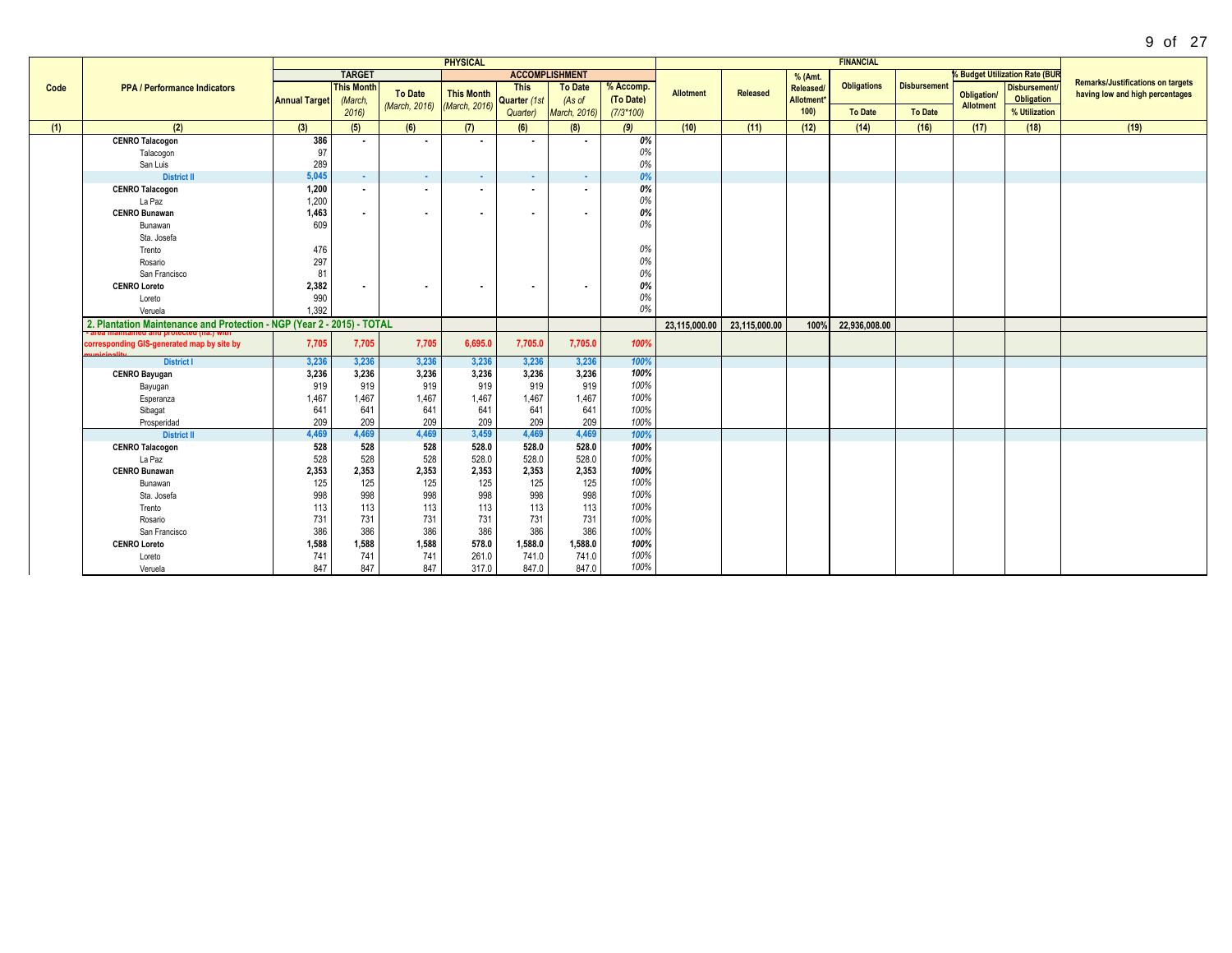|      |                                                                                                     |                      |                   |                             | <b>PHYSICAL</b>   |                |                       |             |                  |               |                  | <b>FINANCIAL</b>   |                     |                    |                                       |                                          |
|------|-----------------------------------------------------------------------------------------------------|----------------------|-------------------|-----------------------------|-------------------|----------------|-----------------------|-------------|------------------|---------------|------------------|--------------------|---------------------|--------------------|---------------------------------------|------------------------------------------|
|      |                                                                                                     |                      | <b>TARGET</b>     |                             |                   |                | <b>ACCOMPLISHMENT</b> |             |                  |               | % (Amt.          |                    |                     |                    | <b>6 Budget Utilization Rate (BUF</b> |                                          |
| Code | <b>PPA / Performance Indicators</b>                                                                 |                      | <b>This Month</b> |                             |                   | <b>This</b>    | <b>To Date</b>        | % Accomp.   |                  |               | Released/        | <b>Obligations</b> | <b>Disbursement</b> |                    | <b>Disbursement</b>                   | <b>Remarks/Justifications on targets</b> |
|      |                                                                                                     | <b>Annual Target</b> | (March,           | <b>To Date</b>              | <b>This Month</b> | Quarter (1st   | (As of                | (To Date)   | <b>Allotment</b> | Released      | <b>Allotment</b> |                    |                     | <b>Obligation/</b> | Obligation                            | having low and high percentages          |
|      |                                                                                                     |                      | 2016              | (March, 2016) (March, 2016) |                   | Quarter)       | March, 2016)          | $(7/3*100)$ |                  |               | 100)             | <b>To Date</b>     | <b>To Date</b>      | <b>Allotment</b>   | % Utilization                         |                                          |
| (1)  | (2)                                                                                                 | (3)                  | (5)               | (6)                         | (7)               | (6)            | (8)                   | (9)         | (10)             | (11)          | (12)             | (14)               | (16)                | (17)               | (18)                                  | (19)                                     |
|      | 3. Plantation Maintenance and Protection - NGP (Year 3 - 2014) - TOTAL                              |                      |                   |                             |                   |                |                       |             | 26.072.000.00    | 26.072.000.00 | 100%             | 26.072.000.00      |                     |                    |                                       |                                          |
|      | area maintained and protected (ha.) with corresponding<br>GIS-generated map by site by municipality | 13,036               | 13.036            | 13,036                      | 11,620            | 13,036         | 13,036                | 100%        |                  |               |                  |                    |                     |                    |                                       |                                          |
|      | <b>District I</b>                                                                                   | 7,495                | 7,495             | 7,495                       | 7,495             | 7,495          | 7,495                 | 100%        |                  |               |                  |                    |                     |                    |                                       |                                          |
|      | <b>CENRO Bayugan</b>                                                                                | 7,069                | 7,069             | 7,069                       | 7,069             | 7,069          | 7,069                 | 100%        |                  |               |                  |                    |                     |                    |                                       |                                          |
|      | Bayugan                                                                                             | 1,381                | 1,381             | 1,381                       | 1,381             | 1,381          | 1,381                 | 100%        |                  |               |                  |                    |                     |                    |                                       |                                          |
|      | Esperanza                                                                                           | 1,954                | 1,954             | 1,954                       | 1,954             | 1,954          | 1,954                 | 100%        |                  |               |                  |                    |                     |                    |                                       |                                          |
|      | Sibagat                                                                                             | 2,078                | 2,078             | 2,078                       | 2,078             | 2,078          | 2,078                 | 100%        |                  |               |                  |                    |                     |                    |                                       |                                          |
|      | Prosperidad                                                                                         | 1,656                | 1,656             | 1,656                       | 1,656             | 1,656          | 1,656                 | 100%        |                  |               |                  |                    |                     |                    |                                       |                                          |
|      | <b>CENRO Talacogon</b>                                                                              | 426                  | 426               | 426                         | 426               | 426            | 426                   | 100%        |                  |               |                  |                    |                     |                    |                                       |                                          |
|      | Talacogon                                                                                           | 426                  | 426               | 426                         | 426               | 426            | 426                   | 100%        |                  |               |                  |                    |                     |                    |                                       |                                          |
|      | <b>District II</b>                                                                                  | 5,541                | 5,541             | 5,541                       | 4,125             | 5,541          | 5,541                 | 100%        |                  |               |                  |                    |                     |                    |                                       |                                          |
|      | <b>CENRO Talacogon</b>                                                                              | 543                  | 543               | 543                         | 543               | 543            | 543                   | 100%        |                  |               |                  |                    |                     |                    |                                       |                                          |
|      | La Paz                                                                                              | 543                  | 543               | 543                         | 543               | 543            | 543                   | 100%        |                  |               |                  |                    |                     |                    |                                       |                                          |
|      | <b>CENRO Bunawan</b>                                                                                | 2,744                | 2,744             | 2.744                       | 2,744             | 2,744          | 2,744                 | 100%        |                  |               |                  |                    |                     |                    |                                       |                                          |
|      | Bunawan                                                                                             | 145                  | 145               | 145                         | 145               | 145            | 145                   | 100%        |                  |               |                  |                    |                     |                    |                                       |                                          |
|      | Sta. Josefa                                                                                         | 43                   | 43                | 43                          | 43                | 43             | 43                    | 100%        |                  |               |                  |                    |                     |                    |                                       |                                          |
|      | Trento                                                                                              | 1,065                | 1,065             | 1,065                       | 1,065             | 1,065          | 1,065                 | 100%        |                  |               |                  |                    |                     |                    |                                       |                                          |
|      | Rosario                                                                                             | 1,100                | 1,100             | 1,100                       | 1,100             | 1,100          | 1,100                 | 100%        |                  |               |                  |                    |                     |                    |                                       |                                          |
|      | San Francisco                                                                                       | 391                  | 391               | 391                         | 391               | 391            | 391                   | 100%        |                  |               |                  |                    |                     |                    |                                       |                                          |
|      | <b>CENRO Loreto</b>                                                                                 | 2,254                | 2,254             | 2,254                       | 838               | 2,254          | 2,254                 | 100%        |                  |               |                  |                    |                     |                    |                                       |                                          |
|      | Loreto                                                                                              | 1,138                | 1,138             | 1,138                       | 412               | 1,138          | 1,138                 | 100%        |                  |               |                  |                    |                     |                    |                                       |                                          |
|      | Veruela                                                                                             | 1.116                | 1,116             | 1.116                       | 426               | 1.116          | 1.116                 | 100%        |                  |               |                  |                    |                     |                    |                                       |                                          |
|      | 2. SITE ASSESSMENT                                                                                  |                      |                   | $\sim$                      |                   |                |                       |             | 1.176.000.00     | 1.176.000.00  | 100%             |                    |                     |                    |                                       |                                          |
|      | - Site assessed (ha.) (to be downloaded by the<br><b>Regional Office)</b>                           | 1,744                | 1,744             | 1,744                       | 776               | 1,744          | 1,744                 | 100%        |                  |               |                  |                    |                     |                    |                                       |                                          |
|      | <b>District I</b>                                                                                   | 776                  | 776               | 776                         | 776               | 776            | 776                   | 100%        |                  |               |                  |                    |                     |                    |                                       |                                          |
|      | <b>CENRO Bayugan</b>                                                                                | 776                  | 776               | 776                         | 776               | 776            | 776                   | 100%        |                  |               |                  |                    |                     |                    |                                       |                                          |
|      | <b>District II</b>                                                                                  | 968                  | 968               | 968                         | $\sim$            | 968            | 968                   | 100%        |                  |               |                  |                    |                     |                    |                                       |                                          |
|      | <b>CENRO Loreto</b>                                                                                 | 968                  | 968               | 968                         |                   | 968            | 968                   | 100%        |                  |               |                  |                    |                     |                    |                                       |                                          |
|      | Site assessed (ha.) (regular target)                                                                | 871                  | 871               | 871                         | 117               | 554            | 554                   | 64%         |                  |               |                  |                    |                     |                    |                                       |                                          |
|      | <b>District I</b>                                                                                   | 317                  | 317               | 317                         | $\sim$            | $\mathbf{a}$ . | $\sim$                | 0%          |                  |               |                  |                    |                     |                    |                                       |                                          |
|      | <b>CENRO Bayugan</b>                                                                                | 317                  | 317               | 317                         |                   |                |                       | 0%          |                  |               |                  |                    |                     |                    |                                       |                                          |
|      | <b>District II</b>                                                                                  | 554                  | 554               | 554                         | 117               | 554            | 554                   | 100%        |                  |               |                  |                    |                     |                    |                                       |                                          |
|      | <b>CENRO Talacogon</b>                                                                              | 299                  | 299               | 299                         |                   | 299            | 299                   | 100%        |                  |               |                  |                    |                     |                    |                                       |                                          |
|      | <b>CENRO Bunawan</b>                                                                                | 117                  | 117               | 117                         | 117               | 117            | 117                   | 100%        |                  |               |                  |                    |                     |                    |                                       |                                          |
|      | <b>CENRO Loreto</b>                                                                                 | 138                  | 138               | 138                         |                   | 138            | 138                   | 100%        |                  |               |                  |                    |                     |                    |                                       |                                          |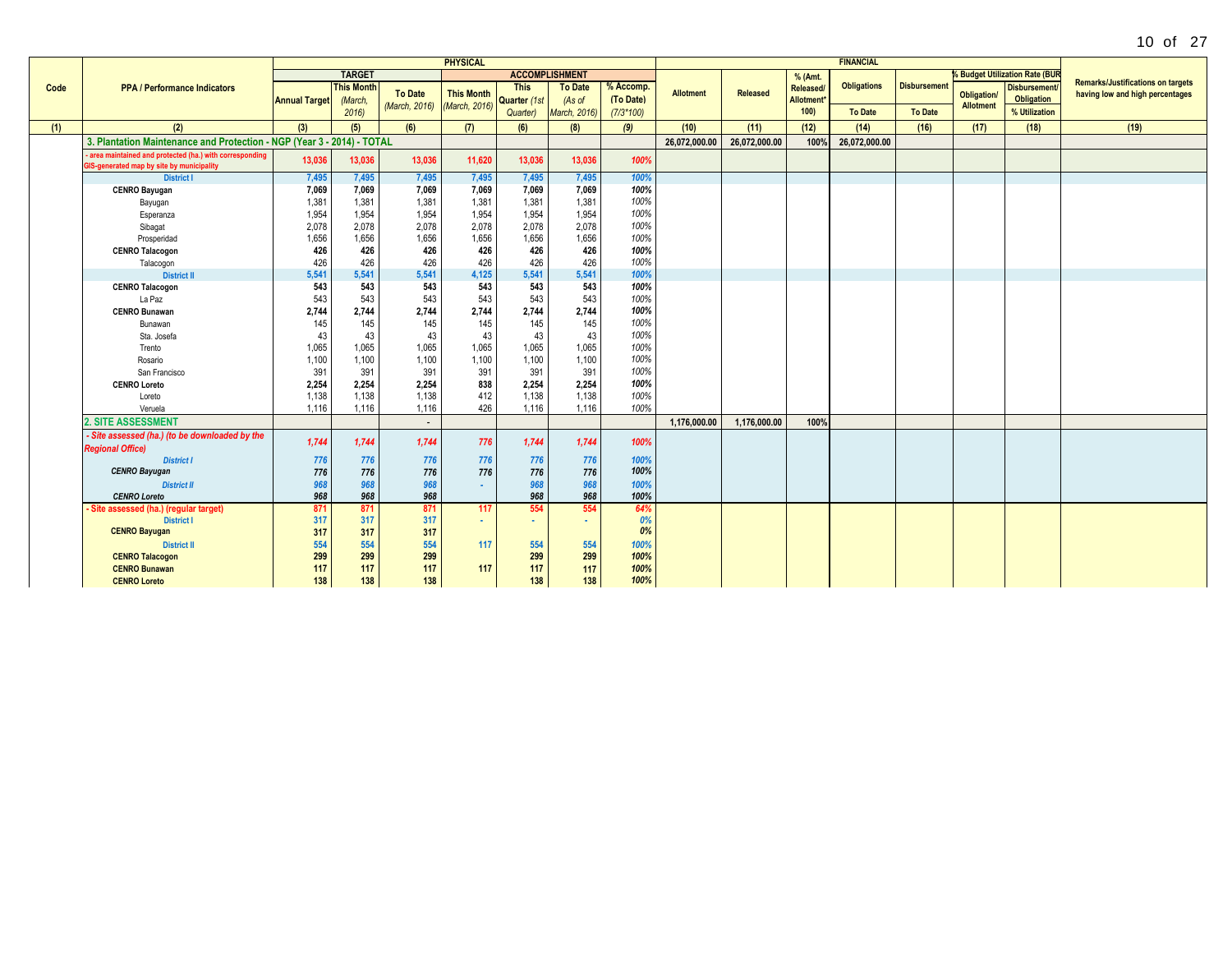|      |                                                |                        |                      |                      | <b>PHYSICAL</b>    |                       |                |             |                  |                 |                  | <b>FINANCIAL</b>   |                    |                    |                                     |                                          |
|------|------------------------------------------------|------------------------|----------------------|----------------------|--------------------|-----------------------|----------------|-------------|------------------|-----------------|------------------|--------------------|--------------------|--------------------|-------------------------------------|------------------------------------------|
|      |                                                |                        | <b>TARGET</b>        |                      |                    | <b>ACCOMPLISHMENT</b> |                |             |                  |                 | % (Amt.          |                    |                    |                    | <b>Budget Utilization Rate (BUR</b> |                                          |
| Code | <b>PPA / Performance Indicators</b>            |                        | <b>his Month</b>     |                      |                    | <b>This</b>           | <b>To Date</b> | % Accomp.   |                  |                 | <b>Released</b>  | <b>Obligations</b> | <b>Disbursemen</b> |                    | <b>Disbursement</b>                 | <b>Remarks/Justifications on targets</b> |
|      |                                                | <b>Annual Target</b>   | (March,              | <b>To Date</b>       | <b>This Month</b>  | Quarter (1st          | (As of         | (To Date)   | <b>Allotment</b> | <b>Released</b> | <b>Allotment</b> |                    |                    | <b>Obligation/</b> | <b>Obligation</b>                   | having low and high percentages          |
|      |                                                |                        | 2016                 | (March, 2016)        | (March, 2016)      | Quarter)              | March, 2016)   | $(7/3*100)$ |                  |                 | 100)             | <b>To Date</b>     | <b>To Date</b>     | <b>Allotment</b>   | % Utilization                       |                                          |
|      |                                                |                        |                      |                      |                    |                       |                |             |                  |                 |                  |                    |                    |                    |                                     |                                          |
| (1)  | (2)                                            | (3)                    | (5)                  | (6)                  | (7)                | (6)                   | (8)            | (9)         | (10)             | (11)            | (12)             | (14)               | (16)               | (17)               | (18)                                | (19)                                     |
|      | <b>3. SEEDLING PRODUCTION</b>                  |                        |                      |                      |                    |                       |                |             | 106,596,000.00   | 106,596,000.00  | 100%             | 101,836,832.00     | 2,925,212.60       | 34.81              | 3%                                  |                                          |
|      | Total no. of seedling produced/delivered (no.) | 13.419.80              | 7,639,71             | 7,639,71             | 5,185,26           | 7,789,47              | 7,789,473      | 58%         |                  |                 |                  |                    |                    |                    |                                     |                                          |
|      | <b>District I</b>                              | 5,057,976              | 2.840.846            | 2.840.846            | 2,198,975          | 3,026,975             | 3,026,975      | 60%         |                  |                 |                  |                    |                    |                    |                                     |                                          |
|      | <b>CENRO Bayugan</b>                           | 4,563,174              | 2,564,290            | 2,564,290            | 1,781,290          | 2,564,290             | 2,564,290      | 56%         |                  |                 |                  |                    |                    |                    |                                     |                                          |
|      |                                                |                        |                      |                      |                    |                       |                | 61%         |                  |                 |                  |                    |                    |                    |                                     |                                          |
|      | Bayugan                                        | 1,236,172              | 748,807              | 748,807              | 443,807            | 748,807               | 748,807        | 57%         |                  |                 |                  |                    |                    |                    |                                     |                                          |
|      | Esperanza                                      | 1,236,172              | 705,843              | 705,843              | 476,843            | 705,843               | 705,843        |             |                  |                 |                  |                    |                    |                    |                                     |                                          |
|      | Sibagat                                        | 1,234,506              | 703,927              | 703,927              | 578,927            | 703,927               | 703,927        | 57%         |                  |                 |                  |                    |                    |                    |                                     |                                          |
|      | Prosperidad                                    | 856,324                | 405,713              | 405,713              | 281,713            | 405,713               | 405,713        | 47%         |                  |                 |                  |                    |                    |                    |                                     |                                          |
|      | <b>CENRO Talacogon</b>                         | 494,802                | 276,556              | 276,556              | 417,685            | 462,685               | 462,685        | 94%         |                  |                 |                  |                    |                    |                    |                                     |                                          |
|      | Talacogon                                      | 161,602                | 102,626              | 102,626              | 108,232            | 153,232               | 153,232        | 95%         |                  |                 |                  |                    |                    |                    |                                     |                                          |
|      | San Luis                                       | 333,200                | 173,930              | 173,930              | 309,453            | 309,453               | 309.453        | 93%         |                  |                 |                  |                    |                    |                    |                                     |                                          |
|      | <b>District II</b>                             | 8.361.828              | 4.798.869            | 4.798.869            | 2,986,287          | 4,762,498             | 4.762.498      | 57%         |                  |                 |                  |                    |                    |                    |                                     |                                          |
|      | <b>CENRO Talacogon</b>                         | 1,999,200              | 1,129,647            | 1,129,647            | 1,017,184          | 1,195,184             | 1,195,184      | 60%         |                  |                 |                  |                    |                    |                    |                                     |                                          |
|      | La Paz                                         | 1,999,200              | 1,129,647            | 1,129,647            | 1,017,184          | 1,195,184             | 1,195,184      | 60%         |                  |                 |                  |                    |                    |                    |                                     |                                          |
|      | <b>CENRO Bunawan</b>                           | 2,394,216              | 1,252,514            | 1,252,514            | 952,514            | 1,252,514             | 1,252,514      | 52%         |                  |                 |                  |                    |                    |                    |                                     |                                          |
|      | Bunawan                                        | 1,107,890              | 503,897              | 503,897              | 400,000            | 450,000               | 450,000        | 41%         |                  |                 |                  |                    |                    |                    |                                     |                                          |
|      | Trento                                         | 683,060                | 436,159              | 436,159              | 267,568            | 467,568               | 467,568        | 68%         |                  |                 |                  |                    |                    |                    |                                     |                                          |
|      | Rosario                                        | 468,320                | 238,238              | 238,238              | 200,000            | 200,000               | 200,000        | 43%         |                  |                 |                  |                    |                    |                    |                                     |                                          |
|      | San Francisco                                  | 134,946                | 74,220               | 74,220               | 84,946             | 134,946               | 134.946        | 100%        |                  |                 |                  |                    |                    |                    |                                     |                                          |
|      | <b>CENRO Loreto</b>                            | 3,968,412              | 2,416,708            | 2,416,708            | 1,016,589          | 2,314,800             | 2,314,800      | 58%         |                  |                 |                  |                    |                    |                    |                                     |                                          |
|      | Loreto                                         | 1,649,340              | 979,107              | 979,107              | 386,289            | 984,500               | 984,500        | 60%         |                  |                 |                  |                    |                    |                    |                                     |                                          |
|      | Veruela                                        | 2,319,072              | 1,437,601            | 1,437,601            | 630,300            | 1,330,300             | 1,330,300      | 57%         |                  |                 |                  |                    |                    |                    |                                     |                                          |
|      |                                                | 9.957.462              | 5.517.564            | 5,517,564            | 3,263,702          | 5.867.91              | 5.867.913      | 59%         |                  |                 |                  |                    |                    |                    |                                     |                                          |
|      | <b>District I</b>                              | 3,482,28               | 1,935,875            | 1,935,875            | 1,294,004          | 2,122,004             | 2,122,004      | 61%         |                  |                 |                  |                    |                    |                    |                                     |                                          |
|      | <b>CENRO Bayugan</b>                           | 3,019,604              | 1,659,319            | 1,659,319            | 876,319            | 1,659,319             | 1,659,319      | 55%         |                  |                 |                  |                    |                    |                    |                                     |                                          |
|      | Bayugan                                        | 879,018                | 515,567              | 515,567              | 210,567            | 515,567               | 515,567        | 59%         |                  |                 |                  |                    |                    |                    |                                     |                                          |
|      | Esperanza                                      | 879,018                | 472,603              | 472.603              | 243,603            | 472,603               | 472.603        | 54%         |                  |                 |                  |                    |                    |                    |                                     |                                          |
|      | Sibagat                                        | 877,352                | 470,687              | 470,687              | 345,687            | 470,687               | 470,687        | 54%         |                  |                 |                  |                    |                    |                    |                                     |                                          |
|      | Prosperidad                                    | 384,216                | 200,462              | 200,462              | 76,462             | 200,462               | 200,462        | 52%         |                  |                 |                  |                    |                    |                    |                                     |                                          |
|      | <b>CENRO Talacogon</b>                         | 462,685                | 276,556              | 276,556              | 417,685            | 462,685               | 462,685        | 100%        |                  |                 |                  |                    |                    |                    |                                     |                                          |
|      | Talacogon                                      | 153,232                | 102,626              | 102,626              | 108,232            | 153,232               | 153,232        | 100%        |                  |                 |                  |                    |                    |                    |                                     |                                          |
|      | San Luis                                       | 309.453                | 173,930              | 173,930              | 309,453            | 309,453               | 309.453        | 100%        |                  |                 |                  |                    |                    |                    |                                     |                                          |
|      | <b>District II</b>                             | 6,475,173              | 3,581,689            | 3.581.689            | 1,969,698          | 3,745,909             | 3,745,909      | 58%         |                  |                 |                  |                    |                    |                    |                                     |                                          |
|      | <b>CENRO Talacogon</b>                         | 1,935,356              | 1,129,647            | 1,129,647            | 1,017,184          | 1,195,184             | 1,195,184      | 62%         |                  |                 |                  |                    |                    |                    |                                     |                                          |
|      |                                                | 1,935,356              | 1,129,647            | 1,129,647            |                    | 1,195,184             | 1,195,184      | 62%         |                  |                 |                  |                    |                    |                    |                                     |                                          |
|      | La Paz                                         |                        |                      |                      | 1,017,184          |                       | 1,252,514      | 55%         |                  |                 |                  |                    |                    |                    |                                     |                                          |
|      | <b>CENRO Bunawan</b><br>Bunawan                | 2,279,904<br>1,012,078 | 1,252,514<br>503,897 | 1,252,514<br>503,897 | 952,514<br>400,000 | 1,252,514<br>450,000  | 450,000        | 44%         |                  |                 |                  |                    |                    |                    |                                     |                                          |
|      |                                                |                        | 436,159              | 436,159              | 267,568            |                       | 467,568        | 68%         |                  |                 |                  |                    |                    |                    |                                     |                                          |
|      | Trento                                         | 683,060                |                      |                      |                    | 467,568               |                |             |                  |                 |                  |                    |                    |                    |                                     |                                          |
|      | Rosario                                        | 449,820                | 238,238              | 238,238              | 200,000            | 200,000               | 200,000        | 44%<br>100% |                  |                 |                  |                    |                    |                    |                                     |                                          |
|      | San Francisco                                  | 134,946                | 74,220               | 74,220               | 84,946             | 134,946               | 134,946        |             |                  |                 |                  |                    |                    |                    |                                     |                                          |
|      | <b>CENRO Loreto</b>                            | 2,259,913              | 1,199,528            | 1,199,528            | $\blacksquare$     | 1,298,211             | 1,298,211      | 57%         |                  |                 |                  |                    |                    |                    |                                     |                                          |
|      | Loreto                                         | 882.266                | 468.311              | 468.311              |                    | 598,211               | 598.211        | 68%         |                  |                 |                  |                    |                    |                    |                                     |                                          |
|      | Veruela                                        | 1,377,647              | 731,217              | 731,217              |                    | 700,000               | 700,000        | 51%         |                  |                 |                  |                    |                    |                    |                                     |                                          |
|      | digs/ha) - TO BE DOWNLOADED BY THE             | 2,905,504              | 2,122,151            | 2,122,151            | 1,921,560          | 1,921,560             | 1,921,560      | 66%         |                  |                 |                  |                    |                    |                    |                                     |                                          |
|      | <b>District I</b>                              | 1,292,816              | 904,971              | 904,971              | 904,971            | 904,971               | 904,971        | 70%         |                  |                 |                  |                    |                    |                    |                                     |                                          |
|      | <b>CENRO Bayugan</b>                           | 1,292,816              | 904.971              | 904.971              | 904,971            | 904,971               | 904.971        | 70%         |                  |                 |                  |                    |                    |                    |                                     |                                          |
|      | Bayugan                                        | 333,200                | 233,240              | 233,240              | 233,240            | 233,240               | 233,240        | 70%         |                  |                 |                  |                    |                    |                    |                                     |                                          |
|      | Esperanza                                      | 333,200                | 233,240              | 233,240              | 233,240            | 233,240               | 233,240        | 70%         |                  |                 |                  |                    |                    |                    |                                     |                                          |
|      | Sibagat                                        | 333,200                | 233,240              | 233,240              | 233,240            | 233,240               | 233,240        | 70%         |                  |                 |                  |                    |                    |                    |                                     |                                          |
|      | Prosperidad                                    | 293,216                | 205,251              | 205,251              | 205,251            | 205,251               | 205,251        | 70%         |                  |                 |                  |                    |                    |                    |                                     |                                          |
|      | <b>District II</b>                             | 1,612,688              | 1,217,180            | 1,217,180            | 1,016,589          | 1,016,589             | 1,016,589      | 63%         |                  |                 |                  |                    |                    |                    |                                     |                                          |
|      | <b>CENRO Loreto</b>                            | 1,612,688              | 1,217,180            | 1,217,180            | 1,016,589          | 1,016,589             | 1,016,589      | 63%         |                  |                 |                  |                    |                    |                    |                                     |                                          |
|      | Loreto                                         | 729,708                | 510,796              | 510,796              | 386,289            | 386,289               | 386,289        | 53%         |                  |                 |                  |                    |                    |                    |                                     |                                          |
|      | Veruela                                        | 882.980                | 706.384              | 706.384              | 630.300            | 630.300               | 630.300        | 71%         |                  |                 |                  |                    |                    |                    |                                     |                                          |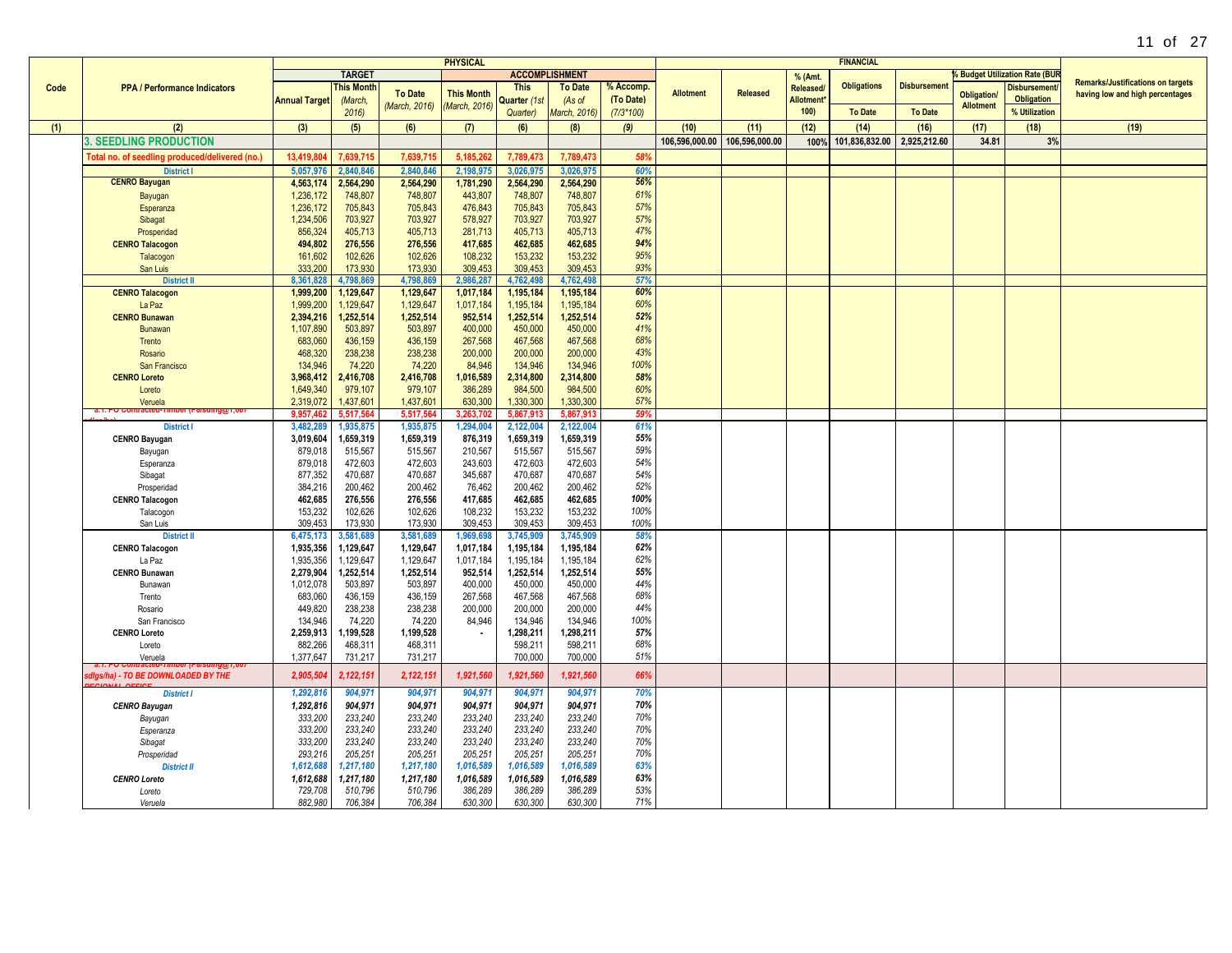|      |                                                                                          |                      |                          |                          | <b>PHYSICAL</b>          |                          |                       |             |                  |               |                        | <b>FINANCIAL</b>   |                     |                    |                                       |                                          |
|------|------------------------------------------------------------------------------------------|----------------------|--------------------------|--------------------------|--------------------------|--------------------------|-----------------------|-------------|------------------|---------------|------------------------|--------------------|---------------------|--------------------|---------------------------------------|------------------------------------------|
|      |                                                                                          |                      | <b>TARGET</b>            |                          |                          |                          | <b>ACCOMPLISHMENT</b> |             |                  |               | % (Amt.                |                    |                     |                    | <b>6 Budget Utilization Rate (BUR</b> |                                          |
| Code | <b>PPA / Performance Indicators</b>                                                      |                      | <b>This Month</b>        |                          |                          | <b>This</b>              | <b>To Date</b>        | % Accomp.   |                  |               | Released/              | <b>Obligations</b> | <b>Disbursement</b> |                    | Disbursement/                         | <b>Remarks/Justifications on targets</b> |
|      |                                                                                          | <b>Annual Target</b> | (March,                  | <b>To Date</b>           | <b>This Month</b>        | Quarter (1st             | (As of                | (To Date)   | <b>Allotment</b> | Released      | Allotment <sup>*</sup> |                    |                     | <b>Obligation/</b> | <b>Obligation</b>                     | having low and high percentages          |
|      |                                                                                          |                      |                          | (March, 2016)            | (March, 2016)            |                          |                       |             |                  |               | 100                    | <b>To Date</b>     | <b>To Date</b>      | <b>Allotment</b>   |                                       |                                          |
|      |                                                                                          |                      | 2016                     |                          |                          | Quarter)                 | March, 2016)          | $(7/3*100)$ |                  |               |                        |                    |                     |                    | % Utilization                         |                                          |
| (1)  | (2)                                                                                      | (3)                  | (5)                      | (6)                      | (7)                      | (6)                      | (8)                   | (9)         | (10)             | (11)          | (12)                   | (14)               | (16)                | (17)               | (18)                                  | (19)                                     |
|      | a.2. MMFN (Timber/FUELWOOD) (P5/sdlng@1,667                                              |                      |                          |                          |                          |                          |                       |             |                  |               |                        |                    |                     |                    |                                       |                                          |
|      | sdigs/ha) - TO BE DELIVERED BY THE REGIONAL                                              | 538,338              | $\sim$                   | $\sim$                   |                          |                          |                       | 0%          |                  |               |                        |                    |                     |                    |                                       |                                          |
|      | <b>OFFICE/MMFN</b>                                                                       |                      |                          |                          |                          |                          |                       |             |                  |               |                        |                    |                     |                    |                                       |                                          |
|      | <b>District I</b>                                                                        | 282,871              |                          | $\sim$                   |                          | $\sim$                   | $\sim$                | 0%          |                  |               |                        |                    |                     |                    |                                       |                                          |
|      |                                                                                          |                      | $\sim$                   |                          | 18                       |                          |                       | 0%          |                  |               |                        |                    |                     |                    |                                       |                                          |
|      | <b>CENRO Bayugan</b>                                                                     | 250,754              | $\sim$                   | ۰.                       | $\sim$                   | ٠                        |                       |             |                  |               |                        |                    |                     |                    |                                       |                                          |
|      | Bayugan                                                                                  | 23,954               |                          |                          |                          |                          |                       | 0%          |                  |               |                        |                    |                     |                    |                                       |                                          |
|      | Esperanza                                                                                | 23,954               |                          |                          |                          |                          |                       | 0%          |                  |               |                        |                    |                     |                    |                                       |                                          |
|      | Sibagat                                                                                  | 23,954               |                          |                          |                          |                          |                       | 0%          |                  |               |                        |                    |                     |                    |                                       |                                          |
|      | Prosperidad                                                                              | 178,892              |                          |                          |                          |                          |                       | 0%          |                  |               |                        |                    |                     |                    |                                       |                                          |
|      | <b>CENRO Talacogon</b>                                                                   | 32,117               | $\sim$                   | $\overline{\phantom{a}}$ | $\sim$                   | $\overline{\phantom{a}}$ |                       | 0%          |                  |               |                        |                    |                     |                    |                                       |                                          |
|      | Talacogon                                                                                | 8,370                |                          |                          |                          |                          |                       | 0%          |                  |               |                        |                    |                     |                    |                                       |                                          |
|      | San Luis                                                                                 | 23,747               |                          |                          |                          |                          |                       | 0%          |                  |               |                        |                    |                     |                    |                                       |                                          |
|      | <b>District II</b>                                                                       | 255,467              | $\sim$                   | $\sim$                   | $\sim$                   |                          |                       | 0%          |                  |               |                        |                    |                     |                    |                                       |                                          |
|      |                                                                                          |                      | $\overline{\phantom{a}}$ | $\overline{\phantom{a}}$ | $\blacksquare$           | $\overline{\phantom{a}}$ |                       | 0%          |                  |               |                        |                    |                     |                    |                                       |                                          |
|      | <b>CENRO Talacogon</b>                                                                   | 63,844               |                          |                          |                          |                          |                       |             |                  |               |                        |                    |                     |                    |                                       |                                          |
|      | La Paz                                                                                   | 63,844               |                          |                          |                          |                          |                       | 0%          |                  |               |                        |                    |                     |                    |                                       |                                          |
|      | <b>CENRO Bunawan</b>                                                                     | 95,812               | $\overline{\phantom{a}}$ | $\overline{\phantom{a}}$ | $\sim$                   | $\overline{\phantom{a}}$ |                       | 0%          |                  |               |                        |                    |                     |                    |                                       |                                          |
|      | Bunawan                                                                                  | 95,812               |                          |                          |                          |                          |                       | 0%          |                  |               |                        |                    |                     |                    |                                       |                                          |
|      | <b>CENRO Loreto</b>                                                                      | 95,811               | $\overline{\phantom{a}}$ | $\overline{\phantom{a}}$ | $\overline{\phantom{a}}$ |                          |                       | 0%          |                  |               |                        |                    |                     |                    |                                       |                                          |
|      | Loreto                                                                                   | 37,366               |                          |                          |                          |                          |                       | 0%          |                  |               |                        |                    |                     |                    |                                       |                                          |
|      | Veruela                                                                                  | 58,445               |                          |                          |                          |                          |                       | 0%          |                  |               |                        |                    |                     |                    |                                       |                                          |
|      | a.3. Bamboo-BUB (200 sdlng/ha. @ P35/sdlg)                                               | 7,000                | ×.                       | х.                       | $\sim$                   | х.                       | ×                     | 0%          |                  |               |                        |                    |                     |                    |                                       |                                          |
|      | <b>District I</b>                                                                        | 7,000                |                          |                          | ×                        |                          |                       | 0%          |                  |               |                        |                    |                     |                    |                                       |                                          |
|      | <b>CENRO Bayugan</b>                                                                     | 7,000                | $\sim$                   | $\sim$                   | $\sim$                   | ٠                        |                       | 0%          |                  |               |                        |                    |                     |                    |                                       |                                          |
|      | Prosperidad                                                                              | 7,000                |                          |                          |                          |                          |                       | 0%          |                  |               |                        |                    |                     |                    |                                       |                                          |
|      |                                                                                          |                      |                          |                          |                          |                          |                       |             |                  |               |                        |                    |                     |                    |                                       |                                          |
|      | a.4. Indigenous (500 sdlng/ha. @ P12/sdlg)                                               | 63.000               | ×.                       | ×                        | ×.                       |                          | ×                     | 0%          |                  |               |                        |                    |                     |                    |                                       |                                          |
|      | <b>District I</b>                                                                        | 44,500               | $\sim$                   | ٠                        | $\sim$                   | ×.                       | $\sim$                | 0%          |                  |               |                        |                    |                     |                    |                                       |                                          |
|      | <b>CENRO Talacogon</b>                                                                   | 44,500               | $\sim$                   | $\sim$                   | $\sim$                   |                          | ٠                     | 0%          |                  |               |                        |                    |                     |                    |                                       |                                          |
|      | San Luis                                                                                 | 44,500               |                          |                          |                          |                          |                       | 0%          |                  |               |                        |                    |                     |                    |                                       |                                          |
|      | <b>District II</b>                                                                       | 18,500               | ×.                       | . .                      | ж.                       | ×.                       |                       | 0%          |                  |               |                        |                    |                     |                    |                                       |                                          |
|      | <b>CENRO Bunawan</b>                                                                     | 18,500               | $\sim$                   | $\blacksquare$           | $\sim$                   | $\sim$                   |                       | 0%          |                  |               |                        |                    |                     |                    |                                       |                                          |
|      | Rosario                                                                                  | 18,500               |                          |                          |                          |                          |                       | 0%          |                  |               |                        |                    |                     |                    |                                       |                                          |
|      |                                                                                          |                      |                          |                          |                          |                          |                       |             | 53,333,000.00    | 53,333,000.00 |                        | 53,054,500.00      |                     |                    |                                       |                                          |
|      | 4. SITE PREPARATION INCLUDING HAULING, HOLE DIGGING, ETC AND AREA PLANTATION/DEVELOPMENT |                      |                          |                          |                          |                          |                       |             |                  |               | 100%                   |                    | $\sim$              |                    |                                       |                                          |
|      | Site prepared and area planted (ha.) (6,500/ha.)                                         | 8,205                | 874                      | 874                      | 1,417                    | 1,505                    | 1,505                 | 18%         |                  |               |                        |                    |                     |                    |                                       |                                          |
|      | <b>District I</b>                                                                        | 3,160                | 325                      | 325                      | 311                      | 389                      | 389                   | 12%         |                  |               |                        |                    |                     |                    |                                       |                                          |
|      | <b>CENRO Bayugan</b>                                                                     | 2,774                | 292                      | 292                      | 214                      | 292                      | 292                   | 11%         |                  |               |                        |                    |                     |                    |                                       |                                          |
|      | Bayugan                                                                                  | 742                  | 82                       | 82                       | 61                       | 82                       | 82                    | 11%         |                  |               |                        |                    |                     |                    |                                       |                                          |
|      | Esperanza                                                                                | 742                  | 82                       | 82                       | 64                       | 82                       | 82                    | 11%         |                  |               |                        |                    |                     |                    |                                       |                                          |
|      | Sibagat                                                                                  | 741                  | 82                       | 82                       | 64                       | 82                       | 82                    | 11%         |                  |               |                        |                    |                     |                    |                                       |                                          |
|      | Prosperidad                                                                              | 549                  | 46                       | 46                       | 25                       | 46                       | 46                    | 8%          |                  |               |                        |                    |                     |                    |                                       |                                          |
|      |                                                                                          | 386                  | 33                       | 33                       | 97                       | 97                       | 97                    | 25%         |                  |               |                        |                    |                     |                    |                                       |                                          |
|      | <b>CENRO Talacogon</b>                                                                   |                      |                          |                          |                          |                          |                       |             |                  |               |                        |                    |                     |                    |                                       |                                          |
|      | Talacogon                                                                                | 97                   | 11                       | 11                       | 97                       | 97                       | 97                    | 100%        |                  |               |                        |                    |                     |                    |                                       |                                          |
|      | San Luis                                                                                 | 289                  | 22                       | 22                       |                          |                          |                       | 0%          |                  |               |                        |                    |                     |                    |                                       |                                          |
|      | <b>District II</b>                                                                       | 5,045                | 549                      | 549                      | 1,106                    | 1,116                    | 1,116                 | 22%         |                  |               |                        |                    |                     |                    |                                       |                                          |
|      | <b>CENRO Talacogon</b>                                                                   | 1,200                | 129                      | 129                      | $\sim$                   |                          | $\blacksquare$        | 0%          |                  |               |                        |                    |                     |                    |                                       |                                          |
|      | La Paz                                                                                   | 1,200                | 129                      | 129                      | $\sim$                   |                          | $\sim$                | 0%          |                  |               |                        |                    |                     |                    |                                       |                                          |
|      | <b>CENRO Bunawan</b>                                                                     | 1,463                | 157                      | 157                      | 157                      | 157                      | 157                   | 11%         |                  |               |                        |                    |                     |                    |                                       |                                          |
|      | Bunawan                                                                                  | 609                  | 67                       | 67                       | 84                       | 84                       | 84                    | 14%         |                  |               |                        |                    |                     |                    |                                       |                                          |
|      | Trento                                                                                   | 476                  | 52                       | 52                       | 49                       | 49                       | 49                    | 10%         |                  |               |                        |                    |                     |                    |                                       |                                          |
|      | Rosario                                                                                  | 297                  | 29                       | 29                       | $\overline{4}$           | $\overline{4}$           | $\overline{4}$        | 1%          |                  |               |                        |                    |                     |                    |                                       |                                          |
|      | San Francisco                                                                            | 81                   | 9                        | 9                        | 20                       | 20                       | 20                    | 25%         |                  |               |                        |                    |                     |                    |                                       |                                          |
|      | <b>CENRO Loreto</b>                                                                      | 2,382                | 263                      | 263                      | 949                      | 959                      | 959                   | 40%         |                  |               |                        |                    |                     |                    |                                       |                                          |
|      | Loreto                                                                                   | 990                  | 110                      | 110                      | 302                      | 312                      | 312                   | 32%         |                  |               |                        |                    |                     |                    |                                       |                                          |
|      | Veruela                                                                                  | 1,392                | 153                      | 153                      | 647                      | 647                      | 647                   | 46%         |                  |               |                        |                    |                     |                    |                                       |                                          |
|      | ni acteu-                                                                                |                      |                          |                          |                          |                          |                       |             |                  |               |                        |                    |                     |                    |                                       |                                          |
|      |                                                                                          | 6,207                | 683                      | 683                      | 1,332                    | 1,420                    | 1,420                 | 23%         |                  |               |                        |                    |                     |                    |                                       |                                          |
|      | <b>District I</b>                                                                        | 2,167                | 240                      | 240                      | 226                      | 304                      | 304                   | 14%         |                  |               |                        |                    |                     |                    |                                       |                                          |
|      | <b>CENRO Bayugan</b>                                                                     | 1,870                | 207                      | 207                      | 129                      | 207                      | 207                   | 11%         |                  |               |                        |                    |                     |                    |                                       |                                          |
|      | Bayugan                                                                                  | 542                  | 60                       | 60                       | 39                       | 60                       | 60                    | 11%         |                  |               |                        |                    |                     |                    |                                       |                                          |
|      | Esperanza                                                                                | 542                  | 60                       | 60                       | 42                       | 60                       | 60                    | 11%         |                  |               |                        |                    |                     |                    |                                       |                                          |
|      | Sibagat                                                                                  | 541                  | 60                       | 60                       | 42                       | 60                       | 60                    | 11%         |                  |               |                        |                    |                     |                    |                                       |                                          |
|      | Prosperidad                                                                              | 245                  | 27                       | 27                       | 6                        | 27                       | 27                    | 11%         |                  |               |                        |                    |                     |                    |                                       |                                          |
|      | <b>CENRO Talacogon</b>                                                                   | 297                  | 33                       | 33                       | 97                       | 97                       | 97                    | 33%         |                  |               |                        |                    |                     |                    |                                       |                                          |
|      |                                                                                          |                      |                          |                          |                          |                          |                       |             |                  |               |                        |                    |                     |                    |                                       |                                          |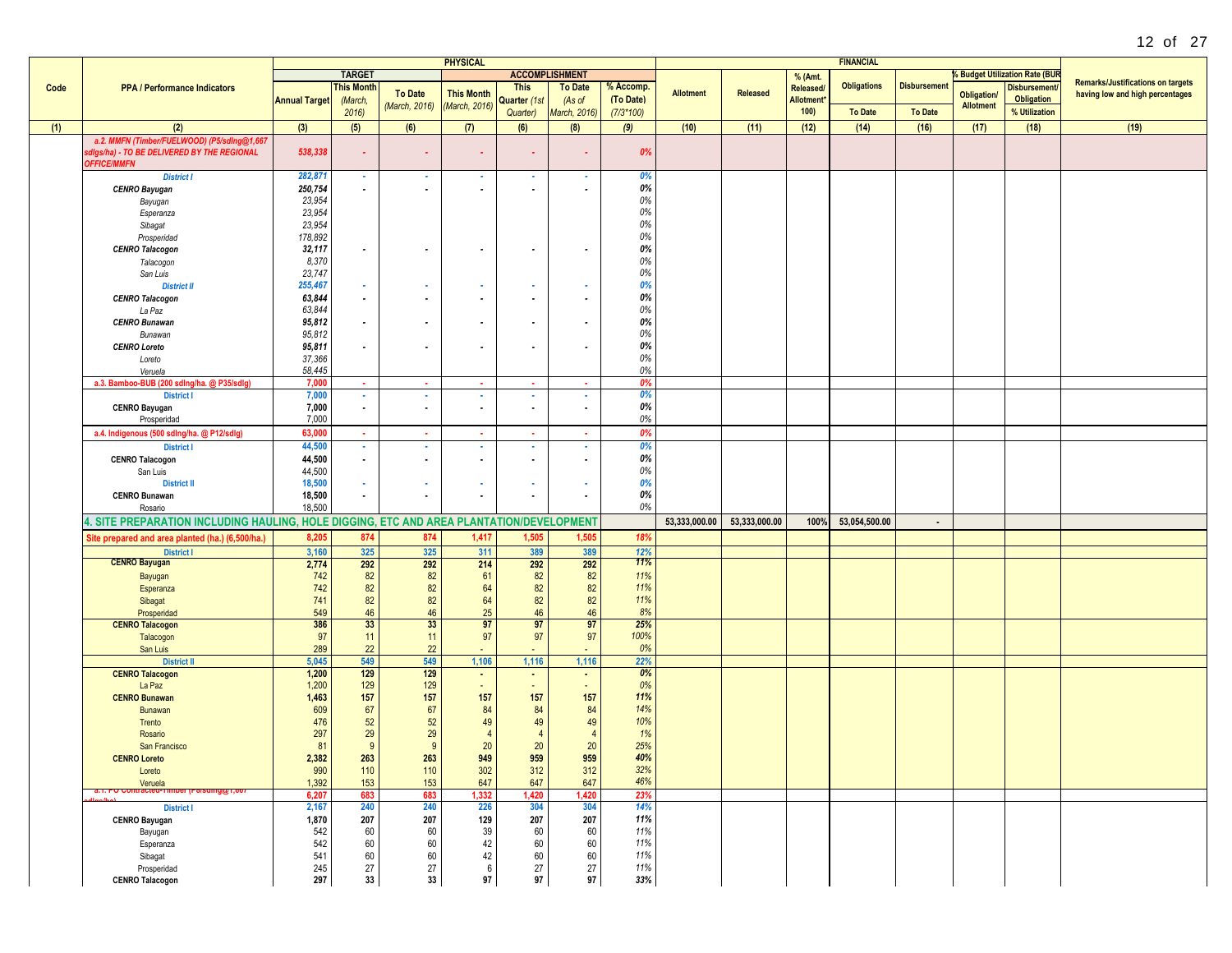|      |                                     |                              |                   |                             | <b>PHYSICAL</b> |             |                       |             |                  |          |            | <b>FINANCIAL</b>   |                     |                    |                                |                                                                             |
|------|-------------------------------------|------------------------------|-------------------|-----------------------------|-----------------|-------------|-----------------------|-------------|------------------|----------|------------|--------------------|---------------------|--------------------|--------------------------------|-----------------------------------------------------------------------------|
|      |                                     |                              | <b>TARGET</b>     |                             |                 |             | <b>ACCOMPLISHMENT</b> |             |                  |          | % (Amt.    |                    |                     |                    | % Budget Utilization Rate (BUR |                                                                             |
| Code | <b>PPA / Performance Indicators</b> |                              | <b>This Month</b> | <b>To Date</b>              | This Month      | <b>This</b> | <b>To Date</b>        | % Accomp.   | <b>Allotment</b> | Released | Released/  | <b>Obligations</b> | <b>Disbursement</b> | <b>Obligation/</b> | <b>Disbursement</b>            | <b>Remarks/Justifications on targets</b><br>having low and high percentages |
|      |                                     | <b>Annual Target</b> (March, |                   |                             |                 | Quarter     | (As of                | (To Date)   |                  |          | Allotment* |                    |                     |                    | <b>Obligation</b>              |                                                                             |
|      |                                     |                              | 2016              | (March, 2016) (March, 2016) |                 | Quarter     | n. 2016<br>March.     | $(7/3*100)$ |                  |          | 100)       | <b>To Date</b>     | <b>To Date</b>      | Allotment          | % Utilization                  |                                                                             |
|      |                                     |                              |                   | (6)                         | (7)             | (6)         |                       |             | <b>10)</b>       | (11)     | (12)       | (14)               | (16)                | (17)               | (18)                           | (19)                                                                        |
|      | Talacogon                           |                              |                   |                             |                 |             |                       | 100%        |                  |          |            |                    |                     |                    |                                |                                                                             |
|      | San Luis                            | 200                          |                   |                             |                 |             |                       | 0%          |                  |          |            |                    |                     |                    |                                |                                                                             |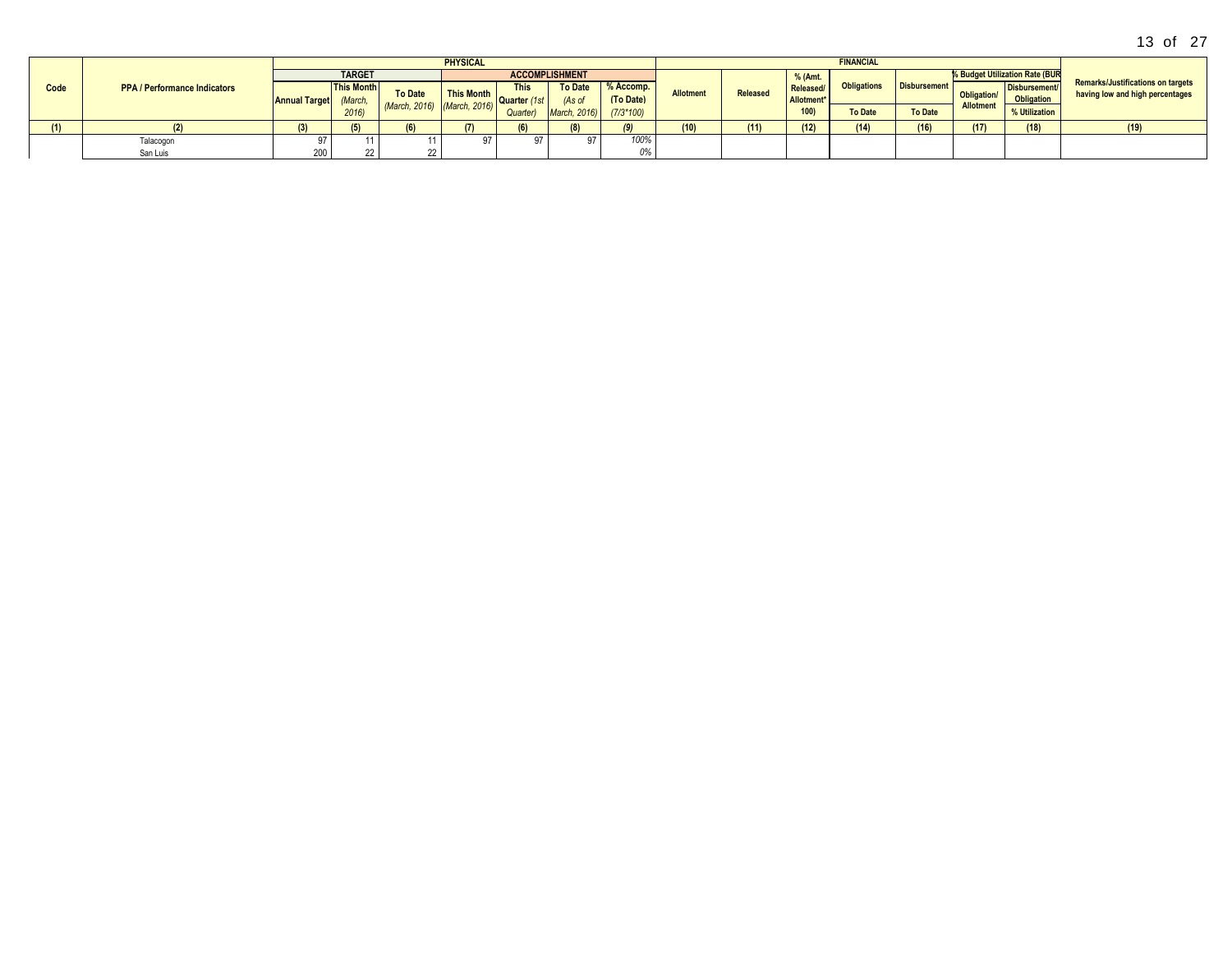|      |                                                                            |                      |                          |                          | <b>PHYSICAL</b>          |                |                          |             |                  |                             |                 | <b>FINANCIAL</b>   |                     |                    |                                           |                                          |
|------|----------------------------------------------------------------------------|----------------------|--------------------------|--------------------------|--------------------------|----------------|--------------------------|-------------|------------------|-----------------------------|-----------------|--------------------|---------------------|--------------------|-------------------------------------------|------------------------------------------|
|      |                                                                            |                      | <b>TARGET</b>            |                          |                          |                | <b>ACCOMPLISHMENT</b>    |             |                  |                             | % (Amt.         |                    |                     |                    | <b>&amp; Budget Utilization Rate (BUR</b> |                                          |
| Code | <b>PPA / Performance Indicators</b>                                        |                      | <b>This Month</b>        |                          |                          | <b>This</b>    | <b>To Date</b>           | % Accomp.   |                  |                             | <b>Released</b> | <b>Obligations</b> | <b>Disbursement</b> |                    | <b>Disbursement</b>                       | <b>Remarks/Justifications on targets</b> |
|      |                                                                            | <b>Annual Target</b> | (March,                  | <b>To Date</b>           | <b>This Month</b>        | Quarter (1st   | (As of                   | (To Date)   | <b>Allotment</b> | Released                    | Allotment       |                    |                     | <b>Obligation/</b> | <b>Obligation</b>                         | having low and high percentages          |
|      |                                                                            |                      | 2016                     | (March, 2016)            | (March, 2016)            | Quarter)       | March, 2016)             | $(7/3*100)$ |                  |                             | 100)            | <b>To Date</b>     | <b>To Date</b>      | <b>Allotment</b>   | % Utilization                             |                                          |
|      |                                                                            |                      |                          |                          |                          |                |                          |             |                  |                             |                 |                    |                     |                    |                                           |                                          |
| (1)  | (2)                                                                        | (3)                  | (5)                      | (6)                      | (7)                      | (6)            | (8)                      | (9)         | (10)             | (11)                        | (12)            | (14)               | (16)                | (17)               | (18)                                      | (19)                                     |
|      | <b>District II</b>                                                         | 4,040                | 443                      | 443                      | 1,106                    | 1,116          | 1,116                    | 28%         |                  |                             |                 |                    |                     |                    |                                           |                                          |
|      | <b>CENRO Talacogon</b>                                                     | 1,200                | 129                      | 129                      | $\sim$                   |                | $\blacksquare$           | 0%          |                  |                             |                 |                    |                     |                    |                                           |                                          |
|      | La Paz                                                                     | 1,200                | 129                      | 129                      |                          |                |                          | 0%          |                  |                             |                 |                    |                     |                    |                                           |                                          |
|      | <b>CENRO Bunawan</b>                                                       | 1,426                | 157                      | 157                      | 157                      | 157            | 157                      | 11%         |                  |                             |                 |                    |                     |                    |                                           |                                          |
|      | Bunawan                                                                    | 609                  | 67                       | 67                       | 84                       | 84             | 84                       | 14%         |                  |                             |                 |                    |                     |                    |                                           |                                          |
|      | Trento                                                                     | 476                  | 52                       | 52                       | 49.2                     | 49.2           | 49.2                     | 10%         |                  |                             |                 |                    |                     |                    |                                           |                                          |
|      | Rosario                                                                    | 260                  | 29                       | 29                       |                          | $\overline{4}$ | $\overline{4}$           | 2%          |                  |                             |                 |                    |                     |                    |                                           |                                          |
|      | San Francisco                                                              | 81                   | 9                        | 9                        | 20                       | 20             | 20                       | 25%         |                  |                             |                 |                    |                     |                    |                                           |                                          |
|      | <b>CENRO Loreto</b>                                                        | 1,414                | 157                      | 157                      | 949                      | 959            | 959                      | 68%         |                  |                             |                 |                    |                     |                    |                                           |                                          |
|      | Loreto                                                                     | 552                  | 62                       | 62                       | 302                      | 312            | 312                      | 57%         |                  |                             |                 |                    |                     |                    |                                           |                                          |
|      | Veruela                                                                    | 862                  | 95                       | 95                       | 647                      | 647            | 647                      | 75%         |                  |                             |                 |                    |                     |                    |                                           |                                          |
|      |                                                                            |                      |                          |                          |                          |                |                          |             |                  |                             |                 |                    |                     |                    |                                           |                                          |
|      | sdigs/ha) - TO BE DOWNLOADED BY THE                                        | 1,744                | 191                      | 191                      | 85                       | 85             | 85                       | 5%          |                  |                             |                 |                    |                     |                    |                                           |                                          |
|      |                                                                            | 776                  | 85                       | 85                       | 85                       | 85             | 85                       | 11%         |                  |                             |                 |                    |                     |                    |                                           |                                          |
|      | <b>District I</b>                                                          |                      |                          |                          |                          |                |                          |             |                  |                             |                 |                    |                     |                    |                                           |                                          |
|      | <b>CENRO Bayugan</b>                                                       | 776                  | 85                       | 85                       | 85                       | 85             | 85                       | 11%         |                  |                             |                 |                    |                     |                    |                                           |                                          |
|      | Bayugan                                                                    | 200                  | 22                       | 22                       | 22                       | 22             | 22                       | 11%         |                  |                             |                 |                    |                     |                    |                                           |                                          |
|      | Esperanza                                                                  | 200                  | 22                       | 22                       | 22                       | 22             | 22                       | 11%         |                  |                             |                 |                    |                     |                    |                                           |                                          |
|      | Sibagat                                                                    | 200                  | 22                       | 22                       | 22                       | 22             | 22                       | 11%         |                  |                             |                 |                    |                     |                    |                                           |                                          |
|      | Prosperidad                                                                | 176                  | 19                       | 19                       | 19                       | 19             | 19                       | 11%         |                  |                             |                 |                    |                     |                    |                                           |                                          |
|      | <b>District II</b>                                                         | 968                  | 106                      | 106                      |                          |                | ٠                        | 0%          |                  |                             |                 |                    |                     |                    |                                           |                                          |
|      | <b>CENRO Loreto</b>                                                        | 968                  | 106                      | 106                      | $\overline{\phantom{a}}$ |                | $\overline{\phantom{a}}$ | 0%          |                  |                             |                 |                    |                     |                    |                                           |                                          |
|      | Loreto                                                                     | 438                  | 48                       | 48                       |                          |                |                          | 0%          |                  |                             |                 |                    |                     |                    |                                           |                                          |
|      | Veruela                                                                    | 530                  | 58                       | 58                       |                          |                |                          | 0%          |                  |                             |                 |                    |                     |                    |                                           |                                          |
|      | a.2. MMFN (Timber/FUELWOOD) TO BE                                          |                      |                          |                          |                          |                |                          |             |                  |                             |                 |                    |                     |                    |                                           |                                          |
|      | <b>DOWNLOADED BY THE REGIONAL OFFICE/MMFN</b>                              | 93                   | $\blacksquare$           | $\blacksquare$           | $\sim$                   |                | ٠                        | 0%          |                  |                             |                 |                    |                     |                    |                                           |                                          |
|      | <b>District I</b>                                                          | 93                   | ٠                        | ٠                        | $\sim$                   |                | ٠                        | 0%          |                  |                             |                 |                    |                     |                    |                                           |                                          |
|      | <b>CENRO Bayugan</b>                                                       | 93                   | $\overline{\phantom{a}}$ | $\overline{\phantom{a}}$ | $\sim$                   |                | $\overline{\phantom{a}}$ | 0%          |                  |                             |                 |                    |                     |                    |                                           |                                          |
|      | Prosperidad                                                                | 93                   |                          |                          |                          |                |                          | 0%          |                  |                             |                 |                    |                     |                    |                                           |                                          |
|      | a.3. Bamboo-BUB (200 sdlng/ha. @ P35/sdlg)                                 | 35                   | $\sim$                   | $\sim$                   | ×.                       | $\sim$         | $\sim$                   | 0%          |                  |                             |                 |                    |                     |                    |                                           |                                          |
|      | <b>District I</b>                                                          | 35                   | $\sim$                   | ×                        | $\sim$                   | $\sim$         | ×.                       | 0%          |                  |                             |                 |                    |                     |                    |                                           |                                          |
|      |                                                                            | 35                   | $\blacksquare$           |                          |                          |                | $\blacksquare$           | 0%          |                  |                             |                 |                    |                     |                    |                                           |                                          |
|      | <b>CENRO Bayugan</b>                                                       |                      |                          | $\sim$                   | $\sim$                   | $\sim$         |                          |             |                  |                             |                 |                    |                     |                    |                                           |                                          |
|      | Prosperidad                                                                | 35                   |                          |                          |                          |                |                          | 0%          |                  |                             |                 |                    |                     |                    |                                           |                                          |
|      | a.4. Indigenous (500 sdlng/ha. @ P12/sdlg)                                 | 126                  | . .                      | . .                      | ×.                       | 18             | $\sim$                   | 0%          |                  |                             |                 |                    |                     |                    |                                           |                                          |
|      | <b>District I</b>                                                          | 89                   | ×.                       | $\sim$                   | <b>A</b>                 | ж.             | ٠                        | 0%          |                  |                             |                 |                    |                     |                    |                                           |                                          |
|      | <b>CENRO Talacogon</b>                                                     | 89                   | $\sim$                   | $\sim$                   | $\sim$                   | $\sim$         | $\sim$                   | 0%          |                  |                             |                 |                    |                     |                    |                                           |                                          |
|      | San Luis                                                                   | 89                   |                          |                          |                          |                |                          | 0%          |                  |                             |                 |                    |                     |                    |                                           |                                          |
|      | <b>District II</b>                                                         | 37                   | ٠                        | ٠                        |                          |                | ٠                        | 0%          |                  |                             |                 |                    |                     |                    |                                           |                                          |
|      | <b>CENRO Bunawan</b>                                                       | 37                   | $\blacksquare$           | $\sim$                   | $\sim$                   | $\sim$         | $\sim$                   | 0%          |                  |                             |                 |                    |                     |                    |                                           |                                          |
|      | Rosario                                                                    | 37                   |                          |                          |                          |                |                          | 0%          |                  |                             |                 |                    |                     |                    |                                           |                                          |
|      | 5. Hiring of Forestry Extension Officers                                   |                      |                          |                          |                          |                |                          |             |                  | 14,941,000.00 14,941,000.00 | 100%            | 6,559,190.00       | 614,000.00          | 10.68              | 9%                                        |                                          |
|      | - no. of FEOs hired (15T/month)                                            | 17                   | 17                       | -17                      | -17                      | -17            | 17                       | 100%        |                  |                             |                 |                    |                     |                    |                                           |                                          |
|      | <b>District I</b>                                                          |                      | 8                        |                          |                          | -8             | 8                        | 100%        |                  |                             |                 |                    |                     |                    |                                           |                                          |
|      | PENRO-ADS                                                                  |                      |                          |                          |                          |                |                          | 100%        |                  |                             |                 |                    |                     |                    |                                           |                                          |
|      | CENRO Bayugan                                                              |                      | 6                        |                          |                          |                | 6                        | 100%        |                  |                             |                 |                    |                     |                    |                                           |                                          |
|      | CENRO Talacogon                                                            |                      |                          |                          |                          |                |                          | 100%        |                  |                             |                 |                    |                     |                    |                                           |                                          |
|      | <b>District II</b>                                                         |                      |                          |                          |                          |                |                          |             |                  |                             |                 |                    |                     |                    |                                           |                                          |
|      | CENRO Talacogon                                                            |                      |                          |                          |                          |                |                          | 100%<br>50% |                  |                             |                 |                    |                     |                    |                                           |                                          |
|      |                                                                            |                      | 2                        |                          |                          |                |                          |             |                  |                             |                 |                    |                     |                    |                                           |                                          |
|      | CENRO Bunawan                                                              |                      | 3                        |                          |                          |                |                          | 133%        |                  |                             |                 |                    |                     |                    |                                           |                                          |
|      | CENRO Loreto                                                               |                      |                          |                          |                          |                |                          | 100%        |                  |                             |                 |                    |                     |                    |                                           |                                          |
|      | <b>6. Project Monitoring</b>                                               |                      |                          |                          |                          |                |                          |             | 8,543,000.00     | 8,543,000.00                | 100%            | 3,713,553.50       | 532,033.32          | 6.98               | 14%                                       |                                          |
|      | 302-020-000 A.03.c - LAND SURVEY, DISPOSITION & RECORDS SERVICES           |                      |                          |                          |                          |                |                          |             | 2,897,000.00     | 2.891.000.00                | 100%            | 567,555.56         | 180,910.56          | 3.14               | 32%                                       |                                          |
|      | 1. Land Surveys                                                            |                      |                          |                          |                          |                |                          |             | 624,000.00       | 624,000.00                  | 100%            | 113,800.00         | 5,600.00            | 20.32              | 5%                                        |                                          |
|      | 1.a Survey of Residential Lands                                            |                      |                          |                          |                          |                |                          |             |                  |                             |                 |                    |                     |                    |                                           |                                          |
|      | - lot surveyed (no.)                                                       | 520                  | 45                       | 60                       |                          |                | 82                       | 16%         |                  |                             |                 |                    |                     |                    |                                           |                                          |
|      | Bunawan                                                                    | 178                  | 20                       | 25                       | 24                       | 26             | 26                       | 15%         |                  |                             |                 |                    |                     |                    |                                           |                                          |
|      |                                                                            |                      |                          |                          |                          |                |                          |             |                  |                             |                 |                    |                     |                    |                                           |                                          |
|      | Loreto                                                                     | 156                  | 15                       | 15                       | 15                       | 15             | 15                       | 10%         |                  |                             |                 |                    |                     |                    |                                           |                                          |
|      | Talacogon                                                                  | 52                   | 5                        | 5                        | -6                       | 26             | 26                       | 50%         |                  |                             |                 |                    |                     |                    |                                           |                                          |
|      | Bayugan                                                                    | 134                  | 5                        | 15                       |                          | 15             | 15                       | 11%         |                  |                             |                 |                    |                     |                    |                                           |                                          |
|      | 2. Land Disposition                                                        |                      |                          |                          |                          |                |                          |             |                  |                             |                 |                    |                     |                    |                                           |                                          |
|      | 2.a Patent Processing and Issuance (PPI) Residential Free Patent(RA 10023) |                      |                          |                          |                          |                |                          |             | 1,430,000.00     | 1,430,000.00                | 100%            | 276,620.00         | 94,400.00           | 2.93               | 34%                                       |                                          |
|      | - Patents issued (no. of lots)                                             | 1,300                | 130                      | 130                      | 14                       | 164            | 164                      | 13%         |                  |                             |                 |                    |                     |                    |                                           |                                          |
|      |                                                                            |                      |                          |                          |                          |                |                          |             |                  |                             |                 |                    |                     |                    |                                           |                                          |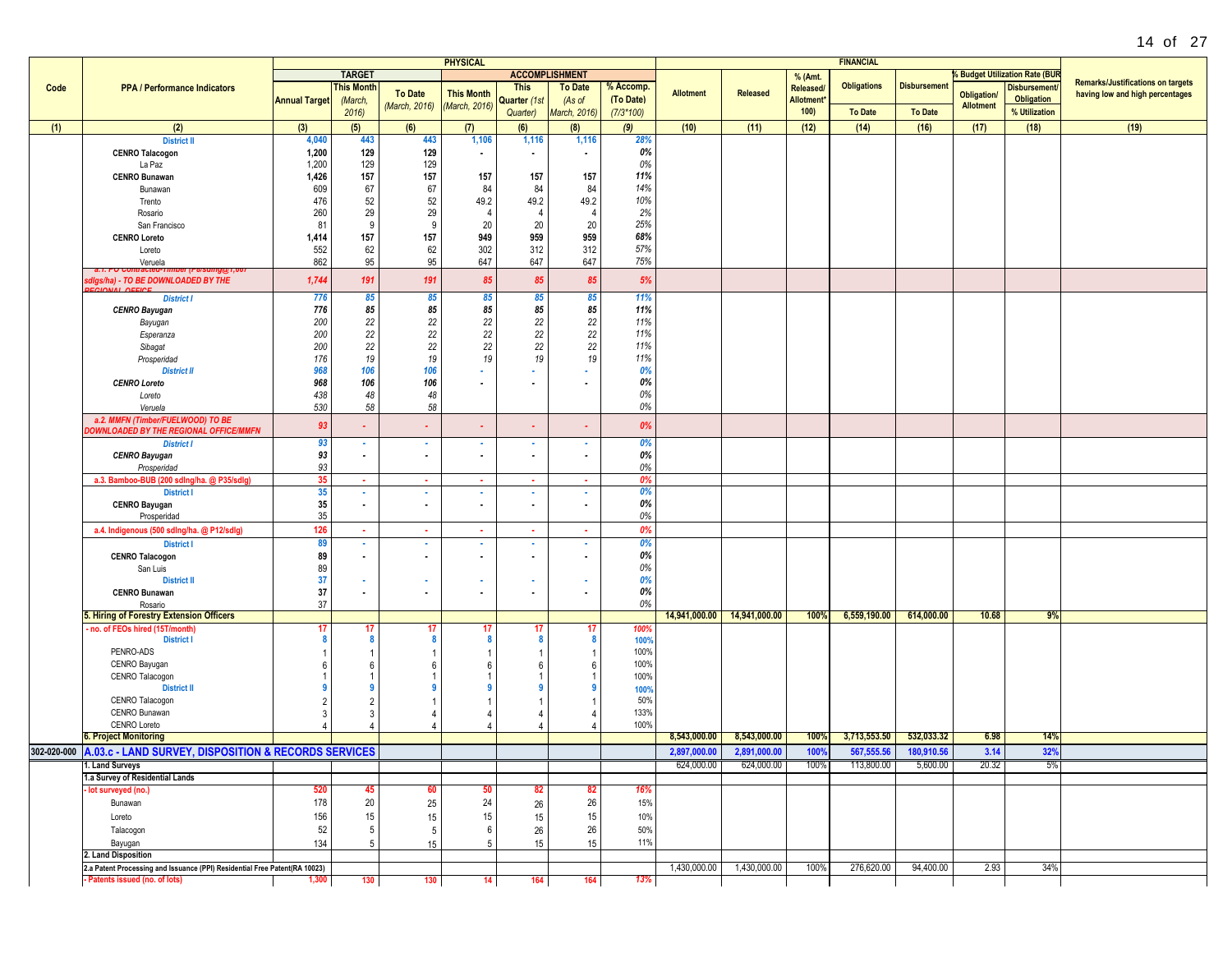|      |                                                                       |                      |                              |                             | <b>PHYSICAL</b>            |                                              |                               |                        |                  |           |                         | <b>FINANCIAL</b>   |                     |                  |                                |                                                                             |
|------|-----------------------------------------------------------------------|----------------------|------------------------------|-----------------------------|----------------------------|----------------------------------------------|-------------------------------|------------------------|------------------|-----------|-------------------------|--------------------|---------------------|------------------|--------------------------------|-----------------------------------------------------------------------------|
|      |                                                                       |                      | <b>TARGET</b>                |                             |                            |                                              | <b>ACCOMPLISHMENT</b>         |                        |                  |           | % (Amt.                 |                    |                     |                  | % Budget Utilization Rate (BUR |                                                                             |
| Code | <b>PPA / Performance Indicators</b>                                   | <b>Annual Target</b> | <b>This Month</b><br>(March, | <b>To Date</b>              | This Month<br>Quarter (1st | <b>This</b>                                  | <b>To Date</b><br>(As of      | % Accomp.<br>(To Date) | <b>Allotment</b> | Released  | Released/<br>Allotment* | <b>Obligations</b> | <b>Disbursement</b> | Obligation/      | Disbursement/<br>Obligation    | <b>Remarks/Justifications on targets</b><br>having low and high percentages |
|      |                                                                       |                      | 2016                         | (March, 2016) (March, 2016) |                            | Quarter)                                     | March, 2016)                  | $(7/3*100)$            |                  |           | 100)                    | <b>To Date</b>     | <b>To Date</b>      | <b>Allotment</b> | % Utilization                  |                                                                             |
| (1)  | (2)                                                                   | (3)                  | (5)                          | (6)                         | (7)                        | (6)                                          | (8)                           | (9)                    | (10)             | (11)      | (12)                    | (14)               | (16)                | (17)             | (18)                           | (19)                                                                        |
|      | (has.)<br>Bunawan                                                     | 390                  | . .<br>39                    | 39                          |                            | 5.9754<br>39<br>0.408/                       | 5.9754<br>39<br><b>U.4U8/</b> | 10%                    |                  |           |                         |                    |                     |                  |                                |                                                                             |
|      | Loreto                                                                | 260                  | 26                           | 26                          |                            |                                              |                               | 0%                     |                  |           |                         |                    |                     |                  |                                | Survey returns are still pending on the                                     |
|      | Talacogon                                                             | 260                  | 26                           | 26                          |                            |                                              |                               | 0%                     |                  |           |                         |                    |                     |                  |                                | Survey returns are still pending on the                                     |
|      | Bayugan                                                               | 390                  | 39                           | 39                          |                            | $\begin{array}{c} 125 \\ 5.5667 \end{array}$ | 125<br>5.5667                 | 32%                    |                  |           |                         |                    |                     |                  |                                |                                                                             |
|      | 2.b Patent Processing and Issuance (PPI) Commercial, industrial areas |                      |                              |                             |                            |                                              |                               |                        | 12,000.00        | 12,000.00 | 100%                    |                    |                     |                  |                                |                                                                             |
|      | - Patents issued (no. of lots)<br>(has.                               |                      |                              |                             |                            | ٠                                            |                               |                        |                  |           |                         |                    |                     |                  |                                |                                                                             |
|      | (no. of lots)<br>Bunawan<br>(ha.)                                     |                      | . .                          | ٠                           |                            |                                              |                               |                        |                  |           |                         |                    |                     |                  |                                |                                                                             |
|      | (no. of lots)<br>Bayugan<br>(ha.)                                     |                      |                              |                             |                            |                                              |                               | $\gamma\%$ .           |                  |           |                         |                    |                     |                  |                                |                                                                             |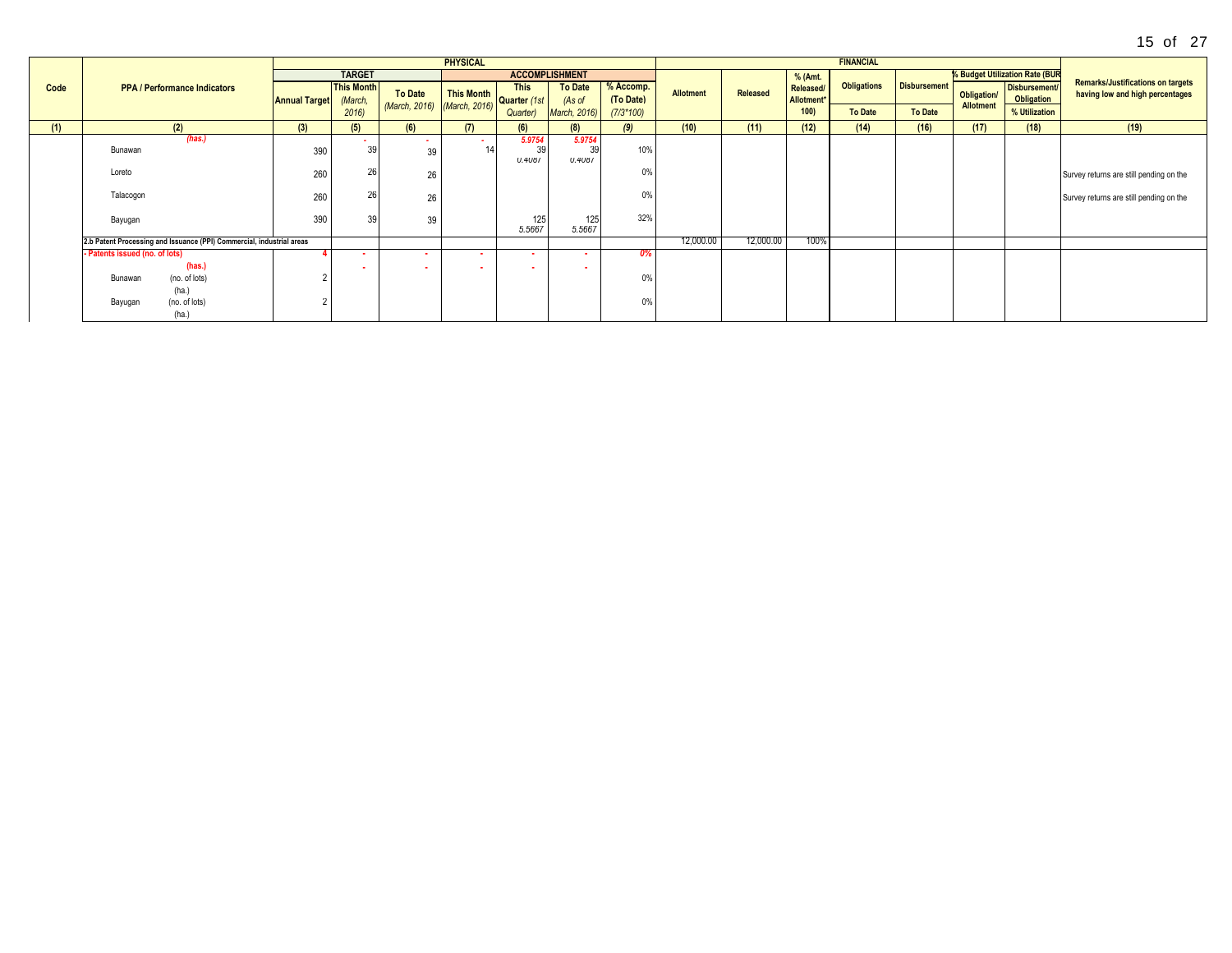|             |                                                                                                |                      |                   |                             | <b>PHYSICAL</b>   |                       |                     |              |                  |               |                        | <b>FINANCIAL</b>   |                     |                  |                                     |                                                   |
|-------------|------------------------------------------------------------------------------------------------|----------------------|-------------------|-----------------------------|-------------------|-----------------------|---------------------|--------------|------------------|---------------|------------------------|--------------------|---------------------|------------------|-------------------------------------|---------------------------------------------------|
|             |                                                                                                |                      | <b>TARGET</b>     |                             |                   | <b>ACCOMPLISHMENT</b> |                     |              |                  |               | % (Amt.                |                    |                     |                  | <b>Budget Utilization Rate (BUR</b> |                                                   |
| Code        | <b>PPA / Performance Indicators</b>                                                            |                      | <b>This Month</b> |                             |                   | <b>This</b>           | <b>To Date</b>      | % Accomp.    |                  |               | <b>Released/</b>       | <b>Obligations</b> | <b>Disbursement</b> |                  | <b>Disbursement</b>                 | <b>Remarks/Justifications on targets</b>          |
|             |                                                                                                | <b>Annual Target</b> | (March,           | <b>To Date</b>              | <b>This Month</b> | Quarter (1st          | (As of              | (To Date)    | <b>Allotment</b> | Released      | Allotment <sup>*</sup> |                    |                     | Obligation/      | Obligation                          | having low and high percentages                   |
|             |                                                                                                |                      | 2016              | (March, 2016) (March, 2016) |                   | Quarter)              | <b>March, 2016)</b> | $(7/3*100)$  |                  |               | 100                    | <b>To Date</b>     | <b>To Date</b>      | <b>Allotment</b> | % Utilization                       |                                                   |
| (1)         | (2)                                                                                            | (3)                  | (5)               | (6)                         | (7)               | (6)                   | (8)                 | (9)          | (10)             | (11)          | (12)                   | (14)               | (16)                | (17)             | (18)                                | (19)                                              |
|             | 3. Resolution of Land Dispute/Cases                                                            |                      |                   |                             |                   |                       |                     |              | 60.000.00        | 60,000.00     | 100%                   | 18.000.00          |                     |                  |                                     |                                                   |
|             | land cases resolved/decided (no.)                                                              | 12                   |                   |                             |                   |                       |                     | 8%           |                  |               |                        |                    |                     |                  |                                     |                                                   |
|             | Bunawan                                                                                        | $\overline{2}$       |                   |                             |                   |                       |                     | 0%           |                  |               |                        |                    |                     |                  |                                     |                                                   |
|             | Loreto                                                                                         | $\mathcal{R}$        |                   |                             |                   |                       |                     | 0%           |                  |               |                        |                    |                     |                  |                                     |                                                   |
|             | Talacogon                                                                                      | 3                    |                   |                             |                   |                       |                     | 0%           |                  |               |                        |                    |                     |                  |                                     |                                                   |
|             | Bayugan                                                                                        | $\Delta$             |                   |                             | $\overline{1}$    |                       |                     | 25%          |                  |               |                        |                    |                     |                  |                                     |                                                   |
|             | 4. Land Records Management                                                                     |                      |                   |                             |                   |                       |                     |              | 375,000.00       | 375,000.00    | 100%                   | 124,510.84         | 46,500.84           | 2.68             | 37%                                 |                                                   |
|             | LAMS and LAMSLite operationalized and maintained (no.)                                         | -5                   |                   |                             |                   |                       |                     | 100%         |                  |               |                        |                    |                     |                  |                                     |                                                   |
|             | Bunawan                                                                                        |                      |                   |                             |                   |                       |                     | 100%<br>100% |                  |               |                        |                    |                     |                  |                                     |                                                   |
|             | Loreto                                                                                         |                      |                   |                             |                   |                       |                     | 100%         |                  |               |                        |                    |                     |                  |                                     |                                                   |
|             | Talacogon<br>Bayugan                                                                           |                      |                   |                             |                   |                       |                     | 100%         |                  |               |                        |                    |                     |                  |                                     |                                                   |
|             | PENRO                                                                                          |                      |                   |                             |                   |                       |                     | 100%         |                  |               |                        |                    |                     |                  |                                     |                                                   |
|             | <b>Support to GAD</b>                                                                          |                      |                   |                             |                   |                       |                     |              | 40.000.00        | 34.000.00     | 85%                    | 2,370.00           | 2,155.00            | 1.10             | 91%                                 |                                                   |
|             | <b>Budgetary Impostions</b>                                                                    |                      |                   |                             |                   |                       |                     |              | 356,000.00       | 356,000.00    | 100%                   | 32,254.72          | 32.254.72           | 1.00             | 100%                                |                                                   |
|             | 302-030-000 A.03.d MANAGEMENT OF PROTECTED AREAS, WILDLIFE, COASTAL AND MARINE RESOURCES/AREAS |                      |                   |                             |                   |                       |                     |              | 10.755.000.00    | 10.755.000.00 | 100%                   | 4.110.687.32       | 308.253.99          | 13.34            | 7%                                  |                                                   |
| 302-030-001 | A.03.d.1 Protected Areas Development and Management                                            |                      |                   |                             |                   |                       |                     |              | 10.715.000.00    | 10,715,000.00 | 100%                   | 4,110,687.32       | 308,253.99          | 13.34            | 7%                                  |                                                   |
|             | 1. Management of Protected Areas                                                               |                      |                   |                             |                   |                       |                     |              | 1,946,000.00     | 1,946,000.00  | 100%                   | 500,999.00         | 64,429.00           | 7.78             | 13%                                 |                                                   |
|             | 1.1 Operationalization/strengthening of PAMBs                                                  |                      |                   |                             |                   |                       |                     |              | 361.000.00       | 361.000.00    | 100%                   | 11.440.00          | 7.440.00            | 1.54             | 65%                                 |                                                   |
|             | - PAMB meetings conducted (no.)                                                                |                      |                   |                             |                   |                       |                     | 13%          |                  |               |                        |                    |                     |                  |                                     |                                                   |
|             | 1. Proclaimed PAs                                                                              | -6                   |                   |                             |                   |                       |                     | 17%          |                  |               |                        |                    |                     |                  |                                     |                                                   |
|             | <b>PASu - AMWS</b>                                                                             | 6                    |                   |                             |                   |                       |                     | 17%          |                  |               |                        |                    |                     |                  |                                     |                                                   |
|             | Enbanc                                                                                         |                      |                   |                             |                   |                       |                     | 0%           |                  |               |                        |                    |                     |                  |                                     |                                                   |
|             | Execom                                                                                         |                      |                   |                             |                   |                       |                     | 25%          |                  |               |                        |                    |                     |                  |                                     | <b>ADS</b>                                        |
|             | 2. Interim PAMB                                                                                |                      |                   |                             |                   |                       |                     | 0%           |                  |               |                        |                    |                     |                  |                                     |                                                   |
|             | Bayugan - Andanan Natural Park                                                                 | $\mathcal{P}$        |                   |                             |                   |                       |                     | 0%           |                  |               |                        |                    |                     |                  |                                     |                                                   |
|             | 1.2 Engaging biodiversity brigade volunteers                                                   |                      |                   |                             |                   |                       |                     |              | 360,000,00       | 360,000.00    | 100%                   | 360,000.00         |                     |                  | 0%                                  |                                                   |
|             | - biodiversity brigades/volunteers engaged (no./ha.)                                           | 10/9,68              | 10/9.68           | 10/9.6                      | 10/9,68           | 10/9,68               | 10/9,68             | 100%         |                  |               |                        |                    |                     |                  |                                     |                                                   |
|             | PASu-AMWS - 9 volunteers                                                                       | 10/9,680             | 10/9,680          | 10/9,680                    | 10/9,680          | 10/9,680              | 10/9,680            | 100%         |                  |               |                        |                    |                     |                  |                                     |                                                   |
|             | 1.3 Conduct of Community Consultation in Barangays within PA                                   |                      |                   |                             |                   |                       |                     |              | 255,000.00       | 255,000.00    | 100%                   | 13,609.00          | 13,609.00           | 1.00             | 100%                                |                                                   |
|             | - community consultations conducted with report                                                | 17                   | ె                 |                             |                   |                       |                     | 100%         |                  |               |                        |                    |                     |                  |                                     |                                                   |
|             | submitted to Regional Office (no.)                                                             |                      |                   |                             |                   |                       |                     |              |                  |               |                        |                    |                     |                  |                                     |                                                   |
|             | PASu-AMWS                                                                                      | 12                   | $\overline{2}$    |                             |                   |                       |                     | 25%          |                  |               |                        |                    |                     |                  |                                     | Brgys. San Nicolas, San Agustin and San Isidro on |
|             | CENRO Bayugan (Andanan NP)<br>1.4 Production & distribution of IEC materials                   | 5                    |                   |                             | $\mathcal{D}$     |                       |                     | 60%          | 130,000,00       | 130,000.00    | 100%                   |                    |                     |                  |                                     |                                                   |
|             | - IEC materials produced & distrubuted with report                                             |                      |                   |                             |                   |                       |                     |              |                  |               |                        |                    |                     |                  |                                     |                                                   |
|             | submitted (no.)                                                                                | 1,625                |                   |                             |                   |                       |                     | 100%         |                  |               |                        |                    |                     |                  |                                     |                                                   |
|             | PASu-AMWS                                                                                      | 1.625                |                   |                             |                   |                       |                     | 0%           |                  |               |                        |                    |                     |                  |                                     |                                                   |
|             | - 325 umbrella, 1,300 brochures                                                                |                      |                   |                             |                   |                       |                     |              |                  |               |                        |                    |                     |                  |                                     |                                                   |
|             |                                                                                                |                      |                   |                             |                   |                       |                     |              |                  |               |                        |                    |                     |                  |                                     |                                                   |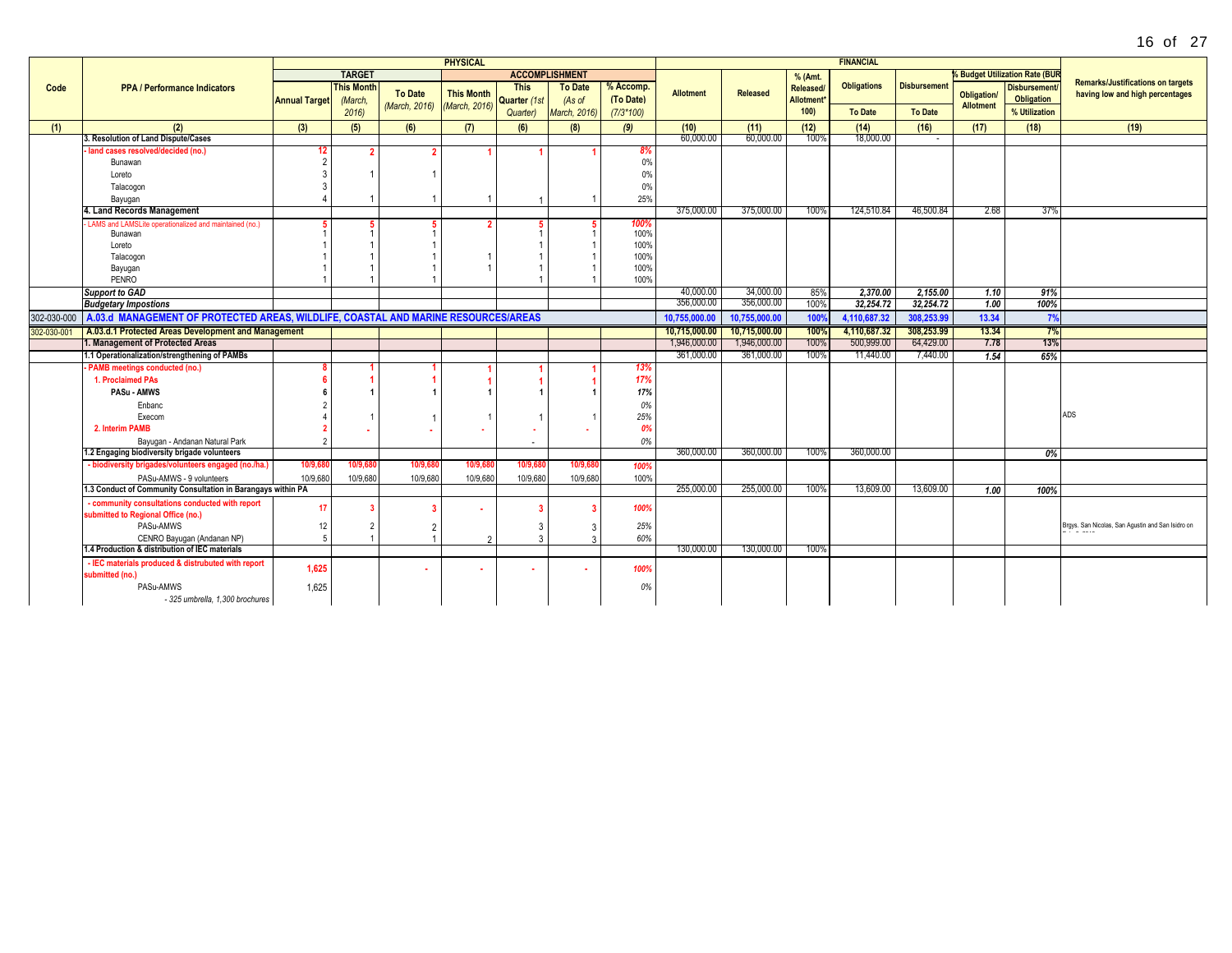|      |                                                                                                         |                      |                   |                | <b>PHYSICAL</b>   |              |                       |             |                  |                 |                        | <b>FINANCIAL</b>   |                     |                  |                                     |                                          |
|------|---------------------------------------------------------------------------------------------------------|----------------------|-------------------|----------------|-------------------|--------------|-----------------------|-------------|------------------|-----------------|------------------------|--------------------|---------------------|------------------|-------------------------------------|------------------------------------------|
|      |                                                                                                         |                      | <b>TARGET</b>     |                |                   |              | <b>ACCOMPLISHMENT</b> |             |                  |                 | % (Amt.                |                    |                     |                  | <b>Budget Utilization Rate (BUF</b> |                                          |
| Code | <b>PPA / Performance Indicators</b>                                                                     |                      | <b>This Month</b> |                |                   | <b>This</b>  | <b>To Date</b>        | % Accomp.   |                  |                 | Released/              | <b>Obligations</b> | <b>Disbursement</b> |                  | <b>Disbursement</b>                 | <b>Remarks/Justifications on targets</b> |
|      |                                                                                                         | <b>Annual Target</b> | (March,           | <b>To Date</b> | <b>This Month</b> | Quarter (1st | (As of                | (To Date)   | <b>Allotment</b> | <b>Released</b> | Allotment <sup>*</sup> |                    |                     | Obligation/      | <b>Obligation</b>                   | having low and high percentages          |
|      |                                                                                                         |                      | 2016              | (March, 2016)  | (March, 2016)     | Quarter)     | March, 2016)          | $(7/3*100)$ |                  |                 | 100                    | <b>To Date</b>     | <b>To Date</b>      | <b>Allotment</b> | % Utilization                       |                                          |
| (1)  | (2)                                                                                                     | (3)                  | (5)               | (6)            | (7)               | (6)          | (8)                   | (9)         | (10)             | (11)            | (12)                   | (14)               | (16)                | (17)             | (18)                                | (19)                                     |
|      | 1.5 4. Establishment/ maintenance of permanent vegetation& monitoring plots                             |                      |                   |                |                   |              |                       |             | 400,000.00       | 400.000.00      | 100%                   |                    |                     |                  |                                     |                                          |
|      | - permanent vegetation& monitoring plots                                                                |                      |                   |                |                   |              |                       |             |                  |                 |                        |                    |                     |                  |                                     |                                          |
|      | established/ maintained (no.)                                                                           |                      |                   |                |                   |              |                       | 0%          |                  |                 |                        |                    |                     |                  |                                     |                                          |
|      | PASu-AMWS                                                                                               |                      |                   |                |                   |              |                       | 0%          |                  |                 |                        |                    |                     |                  |                                     |                                          |
|      | 1.6 Putting up of signages within PAs                                                                   |                      |                   |                |                   |              |                       |             | 40.000.00        | 40.000.00       | 100%                   |                    |                     |                  |                                     |                                          |
|      | signages installed (no.)                                                                                |                      |                   |                |                   |              |                       | 50%         |                  |                 |                        |                    |                     |                  |                                     |                                          |
|      | PASu-AMWS                                                                                               |                      |                   |                |                   |              |                       | 50%         |                  |                 |                        |                    |                     |                  |                                     |                                          |
|      | 1.7 Conduct of Biodiversity Monitoring System (BMS)                                                     |                      |                   |                |                   |              |                       |             | 400,000.00       | 400,000.00      | 100%                   | 115,950.00         | 43.380.00           | 2.67             | 37%                                 |                                          |
|      | BMS conducted and results presented to PAMB (no.)                                                       |                      |                   |                |                   |              |                       | 100%        |                  |                 |                        |                    |                     |                  |                                     |                                          |
|      | (PASu) - AMWS                                                                                           |                      |                   |                |                   |              |                       | 100%        |                  |                 |                        |                    |                     |                  |                                     |                                          |
|      | 6 BMS sites: Lakes Mihaba, Mambagongon,                                                                 |                      |                   |                |                   |              |                       |             |                  |                 |                        |                    |                     |                  |                                     |                                          |
|      | Kelobidan/Ticgon, Panlabuhan including 2 additional<br>eiter in Coimmunan Deatland and Lake Tuese in La |                      |                   |                |                   |              |                       |             |                  |                 |                        |                    |                     |                  |                                     |                                          |
|      | CENRO Bayugan                                                                                           |                      |                   |                |                   |              |                       | 100%        |                  |                 |                        |                    |                     |                  |                                     |                                          |
|      | Andanan Natural Park (ANP)                                                                              |                      |                   |                |                   |              |                       |             |                  |                 |                        |                    |                     |                  |                                     |                                          |
|      | 2. Ecotourism Development                                                                               |                      |                   |                |                   |              |                       |             | 5,650,000.00     | 5,650,000.00    | 100%                   | 3,217,826.99       | 84,200,00           | 38.22            | 3%                                  |                                          |
|      | 2.1 Ecotourism Business/Investment Planning in Priority PAs                                             |                      |                   |                |                   |              |                       |             | 500,000.00       | 500,000.00      | 100%                   | 50,000.00          | 15,200.00           | 3.29             | 30%                                 |                                          |
|      | <b>Ecotourism Business Plan reviewed and endorsed</b>                                                   |                      |                   |                |                   |              |                       |             |                  |                 |                        |                    |                     |                  |                                     |                                          |
|      | to PAMB (no.)                                                                                           |                      |                   |                |                   |              |                       | 0%          |                  |                 |                        |                    |                     |                  |                                     |                                          |
|      | PASu - AMWS                                                                                             |                      |                   |                |                   |              |                       | 0%          |                  |                 |                        |                    |                     |                  |                                     |                                          |
|      | 2.2 Infra Support to Communication, Education & Public Awareness                                        |                      |                   |                |                   |              |                       |             | 200.000.00       | 200,000.00      | 100%                   | 20,000.00          | 13,300.00           | 1.50             | -67%                                |                                          |
|      | Information Center established/ installed (no.)                                                         |                      |                   |                |                   |              |                       | 0%          |                  |                 |                        |                    |                     |                  |                                     |                                          |
|      | PASu - AMWS                                                                                             |                      |                   |                |                   |              |                       | 0%          |                  |                 |                        |                    |                     |                  |                                     |                                          |
|      | 2.3 Maintenance of PA Facilities                                                                        |                      |                   |                |                   |              |                       |             | 300,000.00       | 300,000,00      | 100%                   | 24,450.00          |                     |                  |                                     |                                          |
|      | PA facilities maintained (no.)                                                                          |                      |                   |                |                   |              |                       | 100%        |                  |                 |                        |                    |                     |                  |                                     |                                          |
|      | PASu - AMWS<br>2.4 Construction of 2nd Storey of PASU Building                                          |                      |                   | 3              | ্ব                |              |                       | 100%        |                  | 3,000,000.00    |                        | 2,958,376.99       |                     |                  |                                     |                                          |
|      |                                                                                                         |                      |                   |                |                   |              |                       |             | 3,000,000.00     |                 | 100%                   |                    |                     |                  |                                     |                                          |
|      | 2nd Storey PASU Building constructed (no.)<br>PASu - AMWS                                               |                      |                   |                |                   |              |                       | 0%<br>0%    |                  |                 |                        |                    |                     |                  |                                     |                                          |
|      | 2.5 D.1 Development of Nature Exposure Program (NatureExpo)                                             |                      |                   |                |                   |              |                       |             | 1.650.000.00     | 1.650.000.00    | 100%                   | 165,000.00         | 55,700.00           | 2.96             | 34%                                 |                                          |
|      | NatureExpo developed (no.)                                                                              |                      |                   |                |                   |              |                       | 0%          |                  |                 |                        |                    |                     |                  |                                     |                                          |
|      | PASu - AMWS                                                                                             |                      |                   |                |                   |              |                       | 0%          |                  |                 |                        |                    |                     |                  |                                     |                                          |
|      | Milestone Activities:                                                                                   |                      |                   |                |                   |              |                       |             |                  |                 |                        |                    |                     |                  |                                     |                                          |
|      | - Baselining                                                                                            |                      |                   |                |                   |              |                       |             |                  |                 |                        |                    |                     |                  |                                     |                                          |
|      | - Formulation of Nature Exposure Program Modul                                                          |                      |                   |                |                   |              |                       |             |                  |                 |                        |                    |                     |                  |                                     |                                          |
|      | - Skills Training                                                                                       |                      |                   |                |                   |              |                       |             |                  |                 |                        |                    |                     |                  |                                     |                                          |
|      | - Dry Run/Pilot Testing of NepMod                                                                       |                      |                   |                |                   |              |                       |             |                  |                 |                        |                    |                     |                  |                                     |                                          |
|      | 3. Cave Management                                                                                      |                      |                   |                |                   |              |                       |             | 1,050,000.00     | 1,050,000.00    | 100%                   | 214,700.00         | 37,200.00           | 5.77             | 17%                                 |                                          |
|      | 3.1 Cave Assessment and Classification                                                                  |                      |                   |                |                   |              |                       |             | 100,000.00       | 100,000.00      | 100%                   |                    |                     |                  |                                     |                                          |
|      | cave assessment report prepared/reviewed and                                                            |                      | . .               | ж.             |                   |              |                       | 0%          |                  |                 |                        |                    |                     |                  |                                     |                                          |
|      | endorsed to RO (no.)                                                                                    |                      |                   |                |                   |              |                       |             |                  |                 |                        |                    |                     |                  |                                     |                                          |
|      | <b>CENRO Bunawan</b>                                                                                    |                      |                   |                |                   |              |                       | 0%          |                  |                 |                        |                    |                     |                  |                                     |                                          |
|      | - Datu Calipay Cave, San Francisco, ADS                                                                 |                      |                   |                |                   |              |                       |             |                  |                 |                        |                    |                     |                  |                                     |                                          |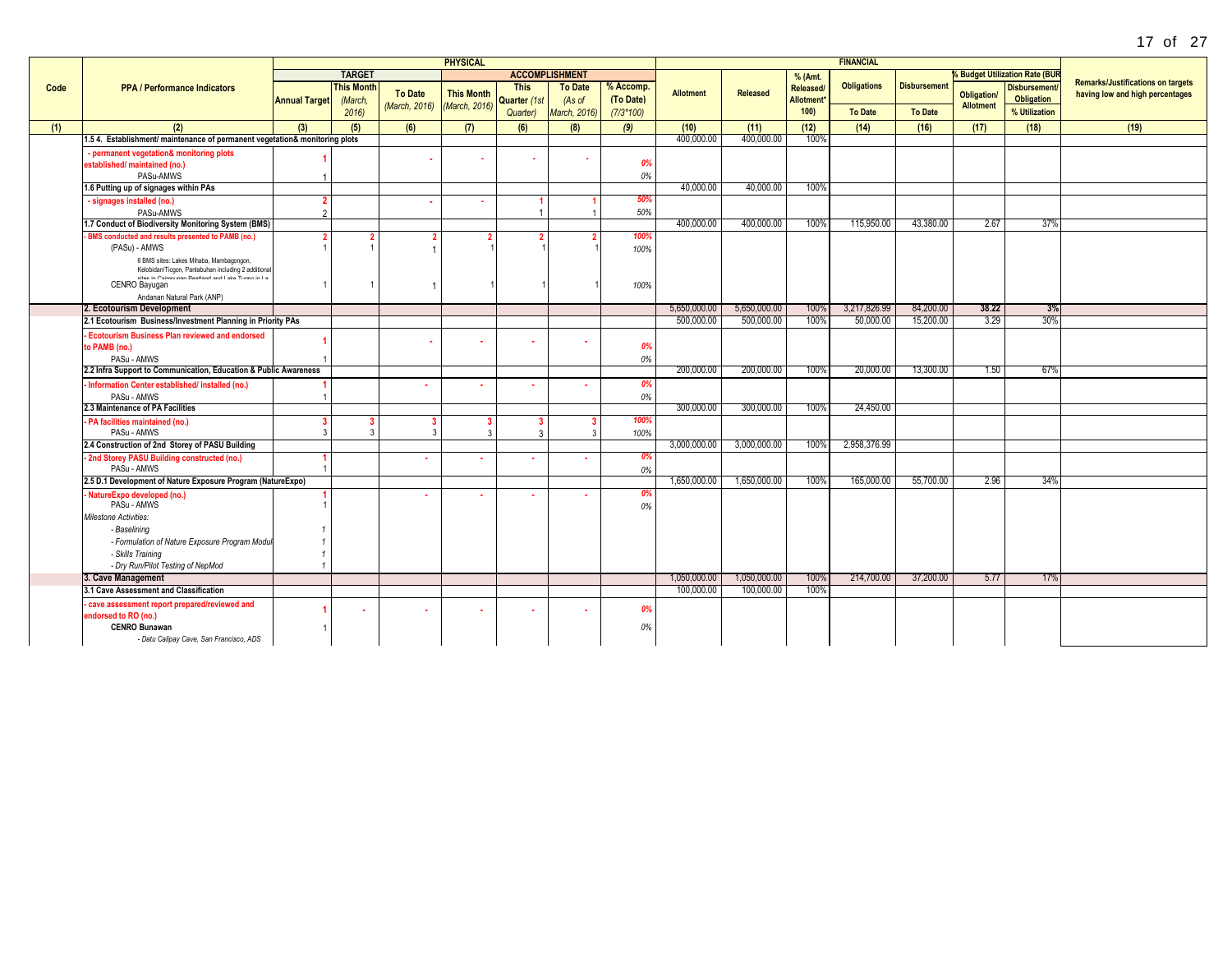| 18<br>Ωt | 27 |
|----------|----|
|----------|----|

|      |                                                                                                                                |                      |                |                | <b>PHYSICAL</b>   |                                  |                       |             |                         |                         |                        | <b>FINANCIAL</b>   |                     |                    |                                       |                                          |
|------|--------------------------------------------------------------------------------------------------------------------------------|----------------------|----------------|----------------|-------------------|----------------------------------|-----------------------|-------------|-------------------------|-------------------------|------------------------|--------------------|---------------------|--------------------|---------------------------------------|------------------------------------------|
|      |                                                                                                                                |                      | <b>TARGET</b>  |                |                   |                                  | <b>ACCOMPLISHMENT</b> |             |                         |                         | % (Amt.                |                    |                     |                    | <b>6 Budget Utilization Rate (BUR</b> | <b>Remarks/Justifications on targets</b> |
| Code | <b>PPA / Performance Indicators</b>                                                                                            |                      | This Month     | <b>To Date</b> | <b>This Month</b> | <b>This</b>                      | <b>To Date</b>        | % Accomp.   | <b>Allotment</b>        | Released                | Released/              | <b>Obligations</b> | <b>Disbursement</b> | <b>Obligation/</b> | <b>Disbursement</b>                   | having low and high percentages          |
|      |                                                                                                                                | <b>Annual Target</b> | (March,        | (March, 2016)  | (March, 2016)     | Quarter (1st                     | (As of                | (To Date)   |                         |                         | Allotment <sup>®</sup> |                    |                     | <b>Allotment</b>   | <b>Obligation</b>                     |                                          |
|      |                                                                                                                                |                      | 2016           |                |                   | Quarter)                         | March, 2016)          | $(7/3*100)$ |                         |                         | 100)                   | <b>To Date</b>     | <b>To Date</b>      |                    | % Utilization                         |                                          |
| (1)  | (2)                                                                                                                            | (3)                  | (5)            | (6)            | (7)               | (6)                              | (8)                   | (9)         | (10)                    | (11)                    | (12)                   | (14)               | (16)                | (17)               | (18)                                  | (19)                                     |
|      | 3.2 Preparation of site management plans for classified caves                                                                  |                      |                |                |                   |                                  |                       |             | 750,000.00              | 750,000.00              | 100%                   | 144,850.00         | 26,200.00           | 5.53               | 18%                                   |                                          |
|      | reviewed/approved and endorsed to Osec thru BMB                                                                                |                      |                |                |                   |                                  |                       |             |                         |                         |                        |                    |                     |                    |                                       |                                          |
|      | <b>CENRO Bunawan</b>                                                                                                           |                      |                |                |                   |                                  |                       | 0%          |                         |                         |                        |                    |                     |                    |                                       |                                          |
|      | - Paraiso Cave, Trento, ADS                                                                                                    |                      |                |                |                   |                                  |                       | 0%          |                         |                         |                        |                    |                     |                    |                                       |                                          |
|      | ADS                                                                                                                            |                      |                |                |                   |                                  |                       |             |                         |                         |                        |                    |                     |                    |                                       |                                          |
|      | <b>CENRO Bayugan</b>                                                                                                           |                      |                |                |                   |                                  |                       | 0%          |                         |                         |                        |                    |                     |                    |                                       |                                          |
|      | - Katam-is Cave                                                                                                                |                      |                |                |                   |                                  |                       |             |                         |                         |                        |                    |                     |                    |                                       |                                          |
|      | - Mt. Ararat Cave                                                                                                              |                      |                |                |                   |                                  |                       |             |                         |                         |                        |                    |                     |                    |                                       |                                          |
|      | - Mandagohong Cave                                                                                                             |                      |                |                |                   |                                  |                       |             |                         |                         |                        |                    |                     |                    |                                       |                                          |
|      | 3.3 Monitoring & Evaluation of Priority Caves - Implementation of Cave Mgt. Plan                                               |                      |                |                |                   |                                  |                       |             | 200,000.00              | 200,000.00              | 100%                   | 69,850.00          | 11,000.00           | 6.35               | 16%                                   |                                          |
|      | M&E report submitted to BMB (no.)                                                                                              |                      |                |                |                   |                                  |                       | 100%        |                         |                         |                        |                    |                     |                    |                                       |                                          |
|      | <b>CENRO Bayugan</b><br>- Ognop Caves 1 & 2                                                                                    |                      |                |                |                   | $\overline{2}$                   |                       | 100%        |                         |                         |                        |                    |                     |                    |                                       |                                          |
|      | - Puting Buhangin Cave*                                                                                                        |                      |                |                |                   |                                  |                       |             |                         |                         |                        |                    |                     |                    |                                       |                                          |
|      | 4. Wetland Conservation                                                                                                        |                      |                |                |                   |                                  |                       |             | 750,000.00              | 750,000.00              | 100%                   | 64,350.00          | 15,200.00           | 4.23               | 24%                                   |                                          |
|      | 4.1 Implementation of Wetland Management Plan                                                                                  |                      |                |                |                   |                                  |                       |             | 750,000.00              | 750,000.00              | 100%                   | 64,350.00          | 15,200.00           | 4.23               | 24%                                   |                                          |
|      | progress report endorsed to BMB (no.)                                                                                          |                      |                |                |                   |                                  |                       | 100%        |                         |                         |                        |                    |                     |                    |                                       |                                          |
|      | <b>PASu-AMWS</b>                                                                                                               |                      |                |                |                   |                                  |                       | 100%        |                         |                         |                        |                    |                     |                    |                                       |                                          |
|      | - Caimpugan Peatland, San Francisco*;                                                                                          |                      |                |                |                   |                                  |                       |             |                         |                         |                        |                    |                     |                    |                                       |                                          |
|      | Kalingayan Peatland, Bunawan; Talacogon                                                                                        |                      |                |                |                   |                                  |                       |             |                         |                         |                        |                    |                     |                    |                                       |                                          |
|      | Peatland, Talacogon; Pag-asa Peatland,                                                                                         |                      |                |                |                   |                                  |                       |             |                         |                         |                        |                    |                     |                    |                                       |                                          |
|      | <b>CENRO</b> Bayugan<br>- Dakong Napo, Esperanza                                                                               |                      |                |                |                   |                                  |                       | 100%        |                         |                         |                        |                    |                     |                    |                                       |                                          |
|      | 5. Establishment/Management of Critical Habitats                                                                               |                      |                |                |                   |                                  |                       |             | 350,000.00              | 350,000.00              | 100%                   | $\sim$             | $\sim$              |                    |                                       |                                          |
|      | 5.1 Development of Critical Habitat Management Plan                                                                            |                      |                |                |                   |                                  |                       |             | 350,000.00              | 350,000.00              | 100%                   |                    |                     |                    |                                       |                                          |
|      | critical habitat management plan drafted and                                                                                   |                      |                |                |                   |                                  |                       |             |                         |                         |                        |                    |                     |                    |                                       |                                          |
|      | endorsed by the CH Management Body (no.)                                                                                       |                      |                |                |                   |                                  |                       | 0%          |                         |                         |                        |                    |                     |                    |                                       |                                          |
|      | <b>PENRO-ADS</b>                                                                                                               |                      |                |                |                   |                                  |                       | 0%          |                         |                         |                        |                    |                     |                    |                                       |                                          |
|      | - Prosperidad (Jade Vine)*                                                                                                     |                      |                |                |                   |                                  |                       |             |                         |                         |                        |                    |                     |                    |                                       |                                          |
|      | <b>Support to GAD</b>                                                                                                          |                      |                |                |                   |                                  |                       |             | 67,000.00<br>902,000.00 | 67,000.00               | 100%                   |                    |                     |                    |                                       |                                          |
|      | <b>Budgetary Impostions</b><br>302-030-002 A.03.d.2 Protection and Conservation of Wildlife                                    |                      |                |                |                   |                                  |                       |             | 40,000.00               | 902,000.00<br>40,000.00 | 100%                   | 112,811.33         | 107,224.99          | 1.05               | 95%<br>0%                             |                                          |
|      |                                                                                                                                |                      |                |                |                   |                                  |                       |             |                         |                         |                        | $\sim$             | $\sim$              |                    |                                       |                                          |
|      | a. Annual Waterfowl Census<br>Annual waterfowl census conducted (no.)                                                          |                      |                |                |                   |                                  |                       | 100%        | 40,000.00               | 40,000.00               |                        |                    |                     |                    |                                       |                                          |
|      | PASu-AMWS                                                                                                                      |                      |                |                |                   |                                  |                       | 100%        |                         |                         |                        |                    |                     |                    |                                       |                                          |
|      | b. Annual Eagle Sites/Conduct of Confirmatory/ Verification of PE Sightings                                                    |                      |                |                |                   |                                  |                       |             |                         |                         |                        |                    |                     |                    |                                       |                                          |
|      | Verification of PE sightings conducted with map                                                                                |                      |                |                |                   |                                  |                       |             |                         |                         |                        |                    |                     |                    |                                       |                                          |
|      | submitted (no. of sites)                                                                                                       |                      | ٠              |                |                   |                                  |                       | 50%         |                         |                         |                        |                    |                     |                    |                                       |                                          |
|      | CENRO Bunawan                                                                                                                  |                      |                |                |                   |                                  |                       | 100%        |                         |                         |                        |                    |                     |                    |                                       |                                          |
|      | CENRO Bayugan                                                                                                                  |                      |                |                |                   |                                  |                       | 0%          |                         |                         |                        |                    |                     |                    |                                       |                                          |
|      | <b>MAJOR FINAL OUTPUT 3 - ECOSYSTEMS REGULATION SERVICES</b>                                                                   |                      |                |                |                   |                                  |                       |             |                         |                         |                        |                    |                     |                    |                                       |                                          |
|      | 303-010-000 A.03.g ENFORCEMENT OF LAWS, RULES & REGULATIONS                                                                    |                      |                |                |                   |                                  |                       |             | 1,332,000.00            | 1,332,000.00            | 100%                   | 71,067.25          | 29,867.25           | 2.38               | 42%                                   |                                          |
|      | 303-010-000   A.03.g.1 Permit Issuance and Monitoring of Forest and Forest Resource Use                                        |                      |                |                |                   |                                  |                       |             | 1,187,000.00            | 1,187,000.00            | 100%                   | 71,067.25          | 29,867.25           | 2.38               | 42%                                   |                                          |
|      | A. Forest Products Utilization & Land Use Regulation                                                                           |                      |                |                |                   |                                  |                       |             |                         |                         |                        |                    |                     |                    |                                       |                                          |
|      | 1.1 Review, assessment and monitoring of compliance to exixting agreements and permits<br><b>CBFMA holders monitored (no.)</b> |                      |                |                |                   |                                  |                       | 159         | 71,000.00               | 71,000.00               | 100%                   | 10,717.00          | 6,317.00            | 1.70               | 59%                                   |                                          |
|      | Bunawan                                                                                                                        |                      |                |                |                   |                                  |                       | 20%         |                         |                         |                        |                    |                     |                    |                                       |                                          |
|      | Loreto                                                                                                                         | 3                    |                |                |                   |                                  |                       | 33%         |                         |                         |                        |                    |                     |                    |                                       |                                          |
|      | Talacogon                                                                                                                      | $\overline{2}$       |                |                |                   |                                  |                       | 50%         |                         |                         |                        |                    |                     |                    |                                       |                                          |
|      | Bayugan                                                                                                                        | 23                   | z              |                |                   |                                  | z                     | 9%          |                         |                         |                        |                    |                     |                    |                                       |                                          |
|      | <b>CTPO</b> monitored (no.)                                                                                                    |                      |                |                | 10                | 11                               | 11                    | 29%         |                         |                         |                        |                    |                     |                    |                                       |                                          |
|      | Bunawan                                                                                                                        | 10                   | $\overline{2}$ |                | 5                 | -5                               | -5                    | 50%         |                         |                         |                        |                    |                     |                    |                                       |                                          |
|      | Loreto                                                                                                                         | 9                    |                |                |                   | $\overline{1}$<br>$\overline{4}$ |                       | 11%<br>44%  |                         |                         |                        |                    |                     |                    |                                       |                                          |
|      | Talacogon<br>Bayugan                                                                                                           | 9<br>10              |                |                |                   |                                  |                       | 10%         |                         |                         |                        |                    |                     |                    |                                       |                                          |
|      | <b>B. Forest Protection Program</b>                                                                                            |                      |                |                |                   |                                  |                       |             |                         |                         |                        |                    |                     |                    |                                       |                                          |
|      | <b>Protection of Untenured Forestland</b>                                                                                      |                      |                |                |                   |                                  |                       |             |                         |                         |                        |                    |                     |                    |                                       |                                          |
|      | Area protected (ha.)                                                                                                           | 175,289              | 175,289        | 175,289        | 175,289           | 175,289                          | 175,289               | 100%        |                         |                         |                        |                    |                     |                    |                                       |                                          |
|      | Bunawan                                                                                                                        | 58,240               | 58,240         | 58,240         | 58,240            | 58,240                           | 58,240                | 100%        |                         |                         |                        |                    |                     |                    |                                       |                                          |
|      | Loreto                                                                                                                         | 27,054               | 27,054         | 27,054         | 27,054            | 27,054                           | 27,054                | 100%        |                         |                         |                        |                    |                     |                    |                                       |                                          |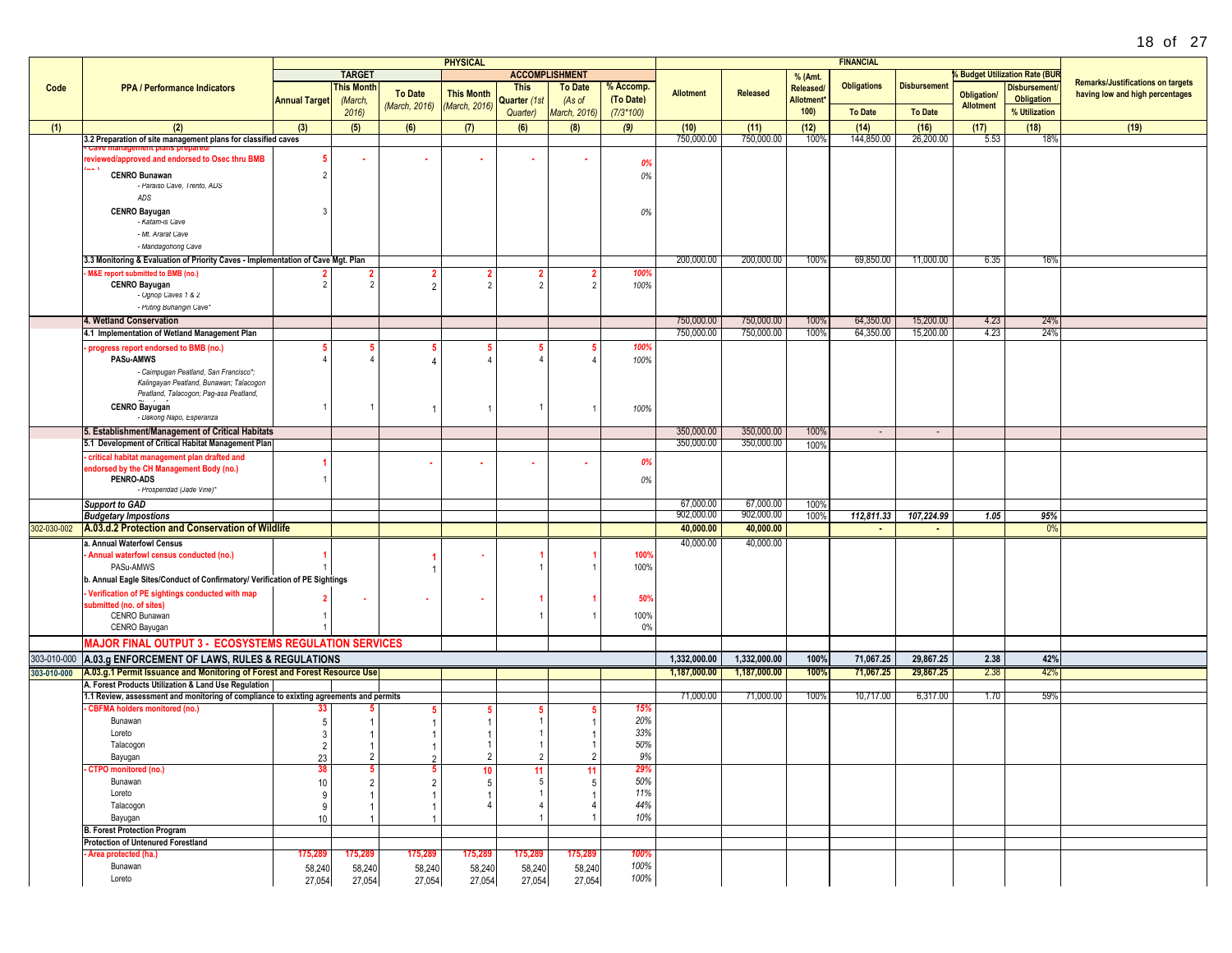|      |                                                                                                                                                                 |                      |                              |                                               | <b>PHYSICAL</b>            |             |                          |                        |                  |            |                              | <b>FINANCIAL</b>   |                     |                                        |                                       |                                                                             |
|------|-----------------------------------------------------------------------------------------------------------------------------------------------------------------|----------------------|------------------------------|-----------------------------------------------|----------------------------|-------------|--------------------------|------------------------|------------------|------------|------------------------------|--------------------|---------------------|----------------------------------------|---------------------------------------|-----------------------------------------------------------------------------|
|      |                                                                                                                                                                 |                      | <b>TARGET</b>                |                                               |                            |             | <b>ACCOMPLISHMENT</b>    |                        |                  |            | % (Amt.                      |                    |                     |                                        | <b>% Budget Utilization Rate (BUR</b> |                                                                             |
| Code | <b>PPA / Performance Indicators</b>                                                                                                                             | <b>Annual Target</b> | <b>This Month</b><br>(March, | <b>To Date</b><br>(March, 2016) (March, 2016) | This Month<br>Quarter (1st | <b>This</b> | <b>To Date</b><br>(As of | % Accomp.<br>(To Date) | <b>Allotment</b> | Released   | Released<br><b>Allotment</b> | <b>Obligations</b> | <b>Disbursement</b> | <b>Obligation/</b><br><b>Allotment</b> | <b>Disbursement</b><br>Obligation     | <b>Remarks/Justifications on targets</b><br>having low and high percentages |
|      |                                                                                                                                                                 |                      | 2016)                        |                                               |                            | Quarter)    | March, 2016)             | $(7/3*100)$            |                  |            | 100)                         | <b>To Date</b>     | <b>To Date</b>      |                                        | % Utilization                         |                                                                             |
| (1)  | (2)                                                                                                                                                             | (3)                  |                              | (6)                                           | (7)                        | (6)         | (8)                      | (9)                    | (10)             | (11)       | (12)                         | (14)               | (16)                | (17)                                   | (18)                                  | (19)                                                                        |
|      | Talacogon                                                                                                                                                       | 35,897               | 35,897                       | 35,897                                        | 35,897                     | 35,897      | 35,897                   | 100%                   |                  |            |                              |                    |                     |                                        |                                       |                                                                             |
|      | Bayugan                                                                                                                                                         | 54,098               | 54.098                       | 54,098                                        | 54,098                     | 54,098      | 54,098                   | 100%                   |                  |            |                              |                    |                     |                                        |                                       |                                                                             |
|      | Menu 2. Improve infrastructures and institutional support in investigation & filing of information and/or criminal complaints and prosecution of forestry cases |                      |                              |                                               |                            |             |                          |                        |                  |            |                              |                    |                     |                                        |                                       |                                                                             |
|      | 2.1 Improvement & support to Forest Products Monitoring Stations & Assistance Center                                                                            |                      |                              |                                               |                            |             |                          |                        | 700,000.00       | 700,000.00 | IUU%                         | 45,989.00          | 9,189.00            | 5.00                                   | 20%                                   |                                                                             |
|      | - forest products monitoring station & assistance                                                                                                               |                      |                              |                                               |                            | 14          |                          | 100%                   |                  |            |                              |                    |                     |                                        |                                       |                                                                             |
|      | center maintained (no.)                                                                                                                                         |                      |                              |                                               |                            |             |                          |                        |                  |            |                              |                    |                     |                                        |                                       |                                                                             |
|      | Bunawan                                                                                                                                                         |                      |                              |                                               |                            |             |                          | 100%                   |                  |            |                              |                    |                     |                                        |                                       |                                                                             |
|      | Loreto                                                                                                                                                          |                      |                              |                                               |                            |             |                          | 100%                   |                  |            |                              |                    |                     |                                        |                                       |                                                                             |
|      | Talacogon                                                                                                                                                       |                      |                              |                                               |                            |             |                          | 100%                   |                  |            |                              |                    |                     |                                        |                                       |                                                                             |
|      | Bayugan                                                                                                                                                         |                      |                              |                                               |                            |             |                          | 100%                   |                  |            |                              |                    |                     |                                        |                                       |                                                                             |
|      | 2.4 Support to investigation & filing of criminal complaints                                                                                                    |                      |                              |                                               |                            |             |                          |                        | 100,000.00       | 100,000.00 | 100%                         |                    |                     |                                        |                                       |                                                                             |
|      | - cases reported and acted upon (no.)                                                                                                                           |                      |                              | . .                                           | . .                        |             |                          |                        |                  |            |                              |                    |                     |                                        |                                       |                                                                             |
|      | PENRO-ADS                                                                                                                                                       |                      |                              |                                               | $\sim$                     |             |                          | 0%                     |                  |            |                              |                    |                     |                                        |                                       |                                                                             |
|      | 2.5 Maintenance of e-database of apprehended/ confiscated forest products and cases filed                                                                       |                      |                              |                                               |                            |             |                          |                        | 50,000.00        | 50,000.00  | 100%                         |                    |                     |                                        |                                       |                                                                             |
|      | - e-database of forest products confiscations and<br>cases filed maintained (no.)                                                                               |                      |                              |                                               |                            |             |                          | 100%                   |                  |            |                              |                    |                     |                                        |                                       |                                                                             |
|      | Bunawan                                                                                                                                                         |                      |                              |                                               |                            |             |                          | 100%                   |                  |            |                              |                    |                     |                                        |                                       |                                                                             |
|      | Bunawan                                                                                                                                                         |                      |                              |                                               |                            |             |                          | 100%                   |                  |            |                              |                    |                     |                                        |                                       |                                                                             |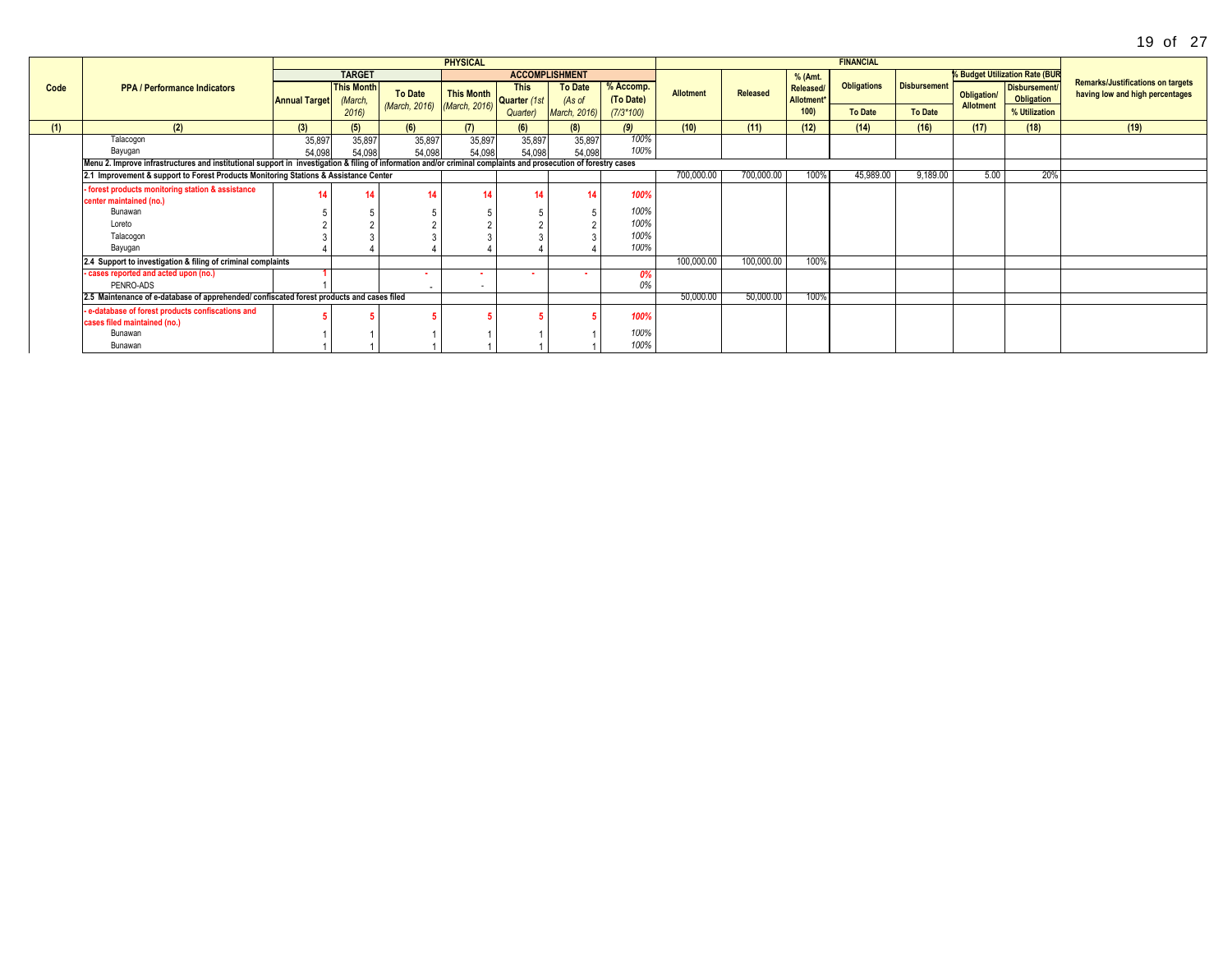| 20<br>Ωf | 27 |  |
|----------|----|--|
|----------|----|--|

|      |                                                                                                                             |                      |                   |               | <b>PHYSICAL</b>   |                |                       |              |            |            |                        | <b>FINANCIAL</b>   |                        |                  |                                           |                                                                             |
|------|-----------------------------------------------------------------------------------------------------------------------------|----------------------|-------------------|---------------|-------------------|----------------|-----------------------|--------------|------------|------------|------------------------|--------------------|------------------------|------------------|-------------------------------------------|-----------------------------------------------------------------------------|
|      |                                                                                                                             |                      | <b>TARGET</b>     |               |                   |                | <b>ACCOMPLISHMENT</b> |              |            |            | % (Amt.                |                    |                        |                  | <b>&amp; Budget Utilization Rate (BUR</b> |                                                                             |
| Code | <b>PPA / Performance Indicators</b>                                                                                         |                      | <b>This Month</b> |               |                   | <b>This</b>    | <b>To Date</b>        | % Accomp.    |            |            | Released/              | <b>Obligations</b> | <b>Disbursement</b>    |                  | <b>Disbursement</b>                       | <b>Remarks/Justifications on targets</b>                                    |
|      |                                                                                                                             | <b>Annual Target</b> | (March,           | To Date       | <b>This Month</b> | Quarter (1st   | (As of                | (To Date)    | Allotment  | Released   | Allotment <sup>*</sup> |                    |                        | Obligation/      | <b>Obligation</b>                         | having low and high percentages                                             |
|      |                                                                                                                             |                      | 2016              | (March, 2016) | (March, 2016)     | Quarter)       | <b>March, 2016)</b>   | $(7/3*100)$  |            |            | 100                    | <b>To Date</b>     | <b>To Date</b>         | <b>Allotment</b> | % Utilization                             |                                                                             |
| (1)  | (2)                                                                                                                         | (3)                  | (5)               | (6)           | (7)               | (6)            | (8)                   | (9)          | (10)       | (11)       | (12)                   | (14)               | (16)                   | (17)             | (18)                                      | (19)                                                                        |
|      | Loreto                                                                                                                      |                      |                   |               |                   |                |                       | 100%         |            |            |                        |                    |                        |                  |                                           |                                                                             |
|      | Talacogon                                                                                                                   |                      |                   |               |                   |                |                       | 100%         |            |            |                        |                    |                        |                  |                                           |                                                                             |
|      | Bayugan                                                                                                                     |                      |                   |               |                   |                |                       | 100%         |            |            |                        |                    |                        |                  |                                           |                                                                             |
|      | Menu 3. Active Involvement of forest communities and other stakeholders in forest protection & law enforcement undertakings |                      |                   |               |                   |                |                       |              |            |            |                        |                    |                        |                  |                                           |                                                                             |
|      | 3.2 Activate/revitalize MFPCs, individuals & group volunteers for Deputation as S/DENROs to MFPCs, and other support groups |                      |                   |               |                   |                |                       |              | 100,000,00 | 100.000.00 | 100%                   |                    |                        |                  |                                           |                                                                             |
|      | MFPC/group strengthened (no.)<br>PENRO-ADS                                                                                  |                      |                   |               |                   | $\overline{1}$ |                       | 100%<br>100% |            |            |                        |                    |                        |                  |                                           |                                                                             |
|      | -forest products apprehended (no.)                                                                                          |                      |                   |               | 94.70             | 100.97         | 100.97                |              |            |            |                        |                    |                        |                  |                                           |                                                                             |
|      | $- log s (cu.m.)$                                                                                                           |                      |                   |               |                   | $\sim$         |                       |              |            |            |                        |                    |                        |                  |                                           |                                                                             |
|      | CENRO Bunawan                                                                                                               |                      |                   |               | 52.68             | 58.95          | 58.95                 |              |            |            |                        |                    |                        |                  |                                           |                                                                             |
|      | CENRO Loreto                                                                                                                |                      |                   |               |                   |                |                       |              |            |            |                        |                    |                        |                  |                                           |                                                                             |
|      | CENRO Talacogon<br>CENRO Bayugan                                                                                            |                      |                   |               | 42.02             | 42.02          | 42.02                 |              |            |            |                        |                    |                        |                  |                                           | 262 pcs.                                                                    |
|      | - lumber/flitches (bd.ft.)                                                                                                  |                      |                   |               | 7,175.00          | 7.639.64       | 7,639.64              |              |            |            |                        |                    |                        |                  |                                           |                                                                             |
|      | CENRO Bunawan                                                                                                               |                      |                   |               |                   | 464.64         | 464.64                |              |            |            |                        |                    |                        |                  |                                           |                                                                             |
|      | <b>CENRO Loreto</b>                                                                                                         |                      |                   |               |                   |                |                       |              |            |            |                        |                    |                        |                  |                                           |                                                                             |
|      | CENRO Talacogon<br>CENRO Bayugan                                                                                            |                      |                   |               | 7,175.00          | 7,175.00       | 7,175.00              |              |            |            |                        |                    |                        |                  |                                           | .025 pcs.                                                                   |
|      | - Conveyance                                                                                                                |                      |                   |               | 22                | 24             | -24                   |              |            |            |                        |                    |                        |                  |                                           |                                                                             |
|      | CENRO Bunawan                                                                                                               |                      |                   |               | 22                | 24             | 24                    |              |            |            |                        |                    |                        |                  |                                           | 1-unit IMX-155 with plate no. 9622-LN; 1-unit SYM with<br>$data$ no. $E740$ |
|      | CENRO Loreto                                                                                                                |                      |                   |               |                   |                |                       |              |            |            |                        |                    |                        |                  |                                           |                                                                             |
|      | CENRO Talacogon                                                                                                             |                      |                   |               |                   |                |                       |              |            |            |                        |                    |                        |                  |                                           |                                                                             |
|      | CENRO Bayugan<br>Menu 8. Barcoding of Color Coded SMF & other transport documents                                           |                      |                   |               |                   |                |                       |              |            |            |                        |                    |                        |                  |                                           |                                                                             |
|      | 8.3 Acquisition of wifi internet                                                                                            |                      |                   |               |                   |                |                       |              | 50,000.00  | 50,000.00  | 100%                   |                    |                        |                  |                                           |                                                                             |
|      | wifi-internet acquired (no.)                                                                                                |                      |                   |               |                   |                |                       | 100%         |            |            |                        |                    |                        |                  |                                           |                                                                             |
|      | PENRO-ADS                                                                                                                   |                      |                   |               |                   |                |                       | 100%         |            |            |                        |                    |                        |                  |                                           |                                                                             |
|      | CENRO Talacogon                                                                                                             |                      |                   |               |                   |                |                       | 100%         |            |            |                        |                    |                        |                  |                                           |                                                                             |
|      | CENRO Bunawan                                                                                                               |                      |                   |               |                   |                |                       | 100%         |            |            |                        |                    |                        |                  |                                           |                                                                             |
|      | <b>CENRO Loreto</b>                                                                                                         |                      |                   |               |                   |                |                       | 100%         |            |            |                        |                    |                        |                  |                                           |                                                                             |
|      | CENRO Bayugan                                                                                                               |                      |                   |               |                   | $\overline{1}$ |                       | 100%         |            |            |                        |                    |                        |                  |                                           |                                                                             |
|      | revenue generated from other forest rees/charges<br>$\sim$ $\sim$                                                           |                      |                   |               | 1,166.00          | 2.598.00       | 2,598.00              |              |            |            |                        |                    |                        |                  |                                           |                                                                             |
|      | CENRO Bunawan                                                                                                               |                      |                   |               | 1,166.00          | 2,598.00       | 2,598.00              |              |            |            |                        |                    |                        |                  |                                           |                                                                             |
|      | CENRO Bayugan                                                                                                               |                      |                   |               |                   | 15,312.50      | 15,312.50             |              |            |            |                        |                    |                        |                  |                                           |                                                                             |
|      | revenue generated from forest fees/charges (no.)                                                                            |                      |                   |               |                   | 16.330.00      | 16,330.00             |              |            |            |                        |                    |                        |                  |                                           |                                                                             |
|      | CENRO Bayugan                                                                                                               |                      |                   |               |                   | 16,330.00      | 16,330.00             |              |            |            |                        |                    |                        |                  |                                           |                                                                             |
|      | <b>Support to GAD</b>                                                                                                       |                      |                   |               |                   |                |                       |              |            |            |                        |                    |                        |                  |                                           |                                                                             |
|      | <b>Budgetary Impostions</b>                                                                                                 |                      |                   |               |                   |                |                       |              | 116,000.00 | 116,000.00 | 100%                   | 14.361.25          | $\overline{14,361.25}$ | 1.00             | 100%                                      |                                                                             |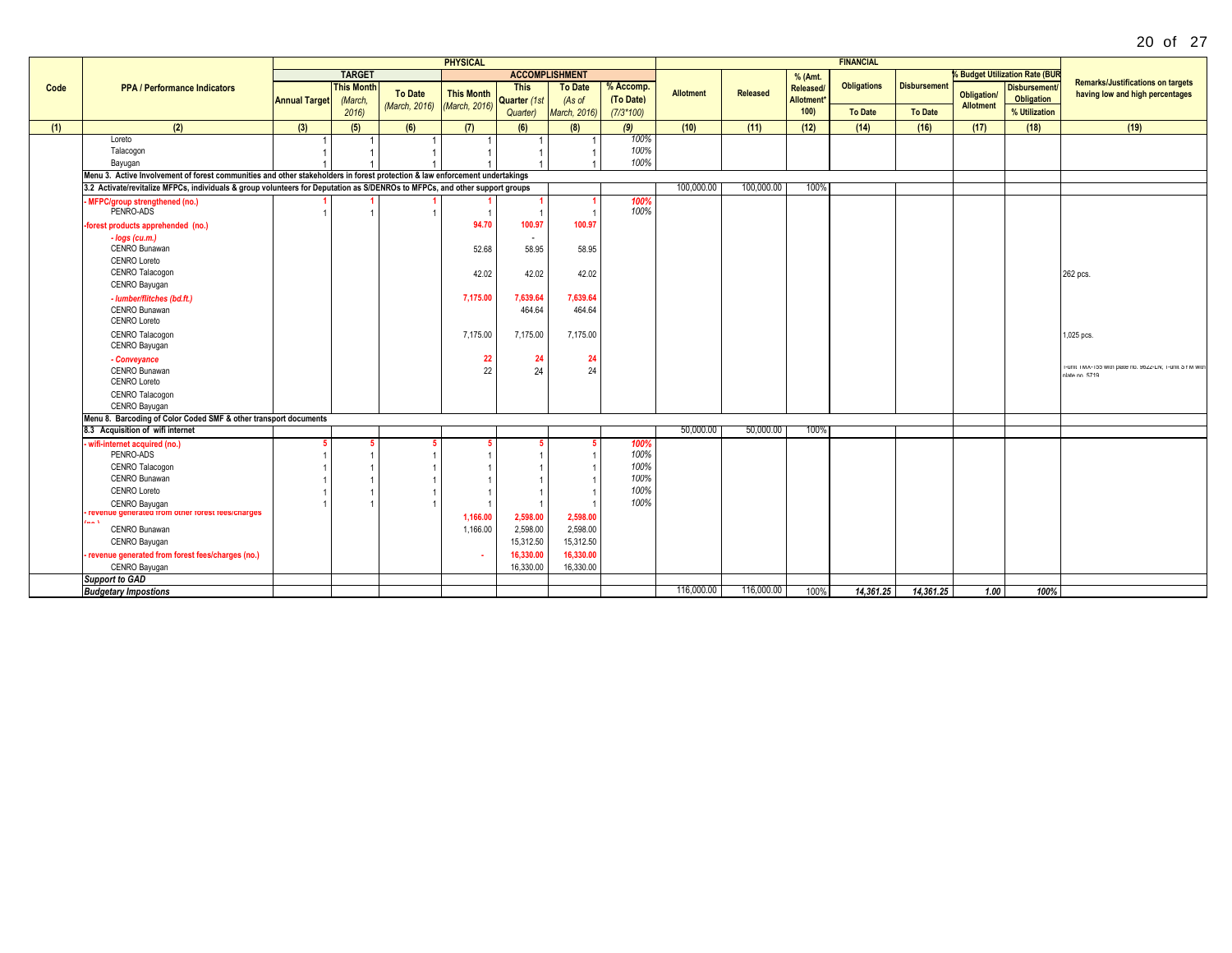|      |                                                                                                                                                                       |                      |                   |                | <b>PHYSICAL</b>   |                       |                |             |                  |                 |                  | <b>FINANCIAL</b>   |                     |                    |                                     |                                          |
|------|-----------------------------------------------------------------------------------------------------------------------------------------------------------------------|----------------------|-------------------|----------------|-------------------|-----------------------|----------------|-------------|------------------|-----------------|------------------|--------------------|---------------------|--------------------|-------------------------------------|------------------------------------------|
|      |                                                                                                                                                                       |                      | <b>TARGET</b>     |                |                   | <b>ACCOMPLISHMENT</b> |                |             |                  |                 | % (Amt.          |                    |                     |                    | <b>Budget Utilization Rate (BUR</b> |                                          |
| Code | <b>PPA / Performance Indicators</b>                                                                                                                                   |                      | <b>This Month</b> |                |                   | <b>This</b>           | <b>To Date</b> | % Accomp.   |                  |                 | Released/        | <b>Obligations</b> | <b>Disbursement</b> |                    | <b>Disbursement</b>                 | <b>Remarks/Justifications on targets</b> |
|      |                                                                                                                                                                       | <b>Annual Target</b> | (March,           | <b>To Date</b> | <b>This Month</b> | Quarter (1st          | (As of         | (To Date)   | <b>Allotment</b> | <b>Released</b> | <b>Allotment</b> |                    |                     | <b>Obligation/</b> | <b>Obligation</b>                   | having low and high percentages          |
|      |                                                                                                                                                                       |                      | 2016              | (March, 2016)  | (March, 2016)     | Quarter)              | March, 2016)   | $(7/3*100)$ |                  |                 | 100)             | <b>To Date</b>     | <b>To Date</b>      | <b>Allotment</b>   | % Utilization                       |                                          |
|      |                                                                                                                                                                       |                      |                   |                |                   |                       |                |             |                  |                 | (12)             |                    |                     |                    |                                     |                                          |
| (1)  | (2)                                                                                                                                                                   | (3)                  | (5)               | (6)            | (7)               | (6)                   | (8)            | (9)         | (10)             | (11)            |                  | (14)               | (16)                | (17)               | (18)                                | (19)                                     |
|      | A.03.g.3 ISSUANCE OF PROTECTED AREA COMMUNITY-BASED RESOURCE MANAGEMENT AGREEMENT AND MONITORING OF PROTECTED AREAS, WILDLIFE,<br><b>COASTAL AND MARINE RESOURCES</b> |                      |                   |                |                   |                       |                |             | 145,000.00       | 145,000.00      |                  |                    |                     |                    | 0%                                  |                                          |
|      | 1. Enforcement of PA, Wildlife, Cave Laws and Coastal and Marine Rules and Regulations                                                                                |                      |                   |                |                   |                       |                |             |                  |                 |                  |                    |                     |                    |                                     |                                          |
|      | 1.1 Compliance monitoring of permit holders                                                                                                                           |                      |                   |                |                   |                       |                |             | 8,000.00         | 8,000.00        | 100%             |                    |                     |                    |                                     |                                          |
|      |                                                                                                                                                                       |                      |                   |                |                   |                       |                |             |                  |                 |                  |                    |                     |                    |                                     |                                          |
|      | permit holders monitored with reports endorsed to                                                                                                                     |                      |                   |                |                   |                       |                | 13%         |                  |                 |                  |                    |                     |                    |                                     |                                          |
|      | <b>RO</b> (no.)                                                                                                                                                       |                      |                   |                |                   |                       |                |             |                  |                 |                  |                    |                     |                    |                                     |                                          |
|      | Bunawan                                                                                                                                                               |                      |                   |                |                   |                       |                | 0%          |                  |                 |                  |                    |                     |                    |                                     |                                          |
|      | Talacogon                                                                                                                                                             |                      |                   |                |                   |                       |                | 100%        |                  |                 |                  |                    |                     |                    |                                     |                                          |
|      | 1.2 Mobilization of WEO                                                                                                                                               |                      |                   |                |                   |                       |                |             | 125,000.00       | 125,000.00      | 100%             |                    |                     |                    |                                     |                                          |
|      |                                                                                                                                                                       |                      |                   |                |                   |                       |                | 100%        |                  |                 |                  |                    |                     |                    |                                     |                                          |
|      | PENRO (San Francisco)                                                                                                                                                 |                      |                   |                |                   |                       |                | 100%        |                  |                 |                  |                    |                     |                    |                                     |                                          |
|      | Bunawan                                                                                                                                                               |                      |                   |                |                   |                       |                | 100%        |                  |                 |                  |                    |                     |                    |                                     |                                          |
|      | Loreto                                                                                                                                                                |                      |                   |                |                   |                       |                | 100%        |                  |                 |                  |                    |                     |                    |                                     |                                          |
|      | Talacogon                                                                                                                                                             |                      |                   |                |                   |                       |                | 100%        |                  |                 |                  |                    |                     |                    |                                     |                                          |
|      | Bayugan                                                                                                                                                               |                      |                   |                |                   |                       |                | 100%        |                  |                 |                  |                    |                     |                    |                                     |                                          |
|      | <b>Support to GAD</b>                                                                                                                                                 |                      |                   |                |                   |                       |                |             | 3,000.00         | 3,000.00        | 100%             |                    |                     |                    |                                     |                                          |
|      | <b>Budgetary Impostions</b>                                                                                                                                           |                      |                   |                |                   |                       |                |             | 9,000.00         | 9,000.00        | 100%             |                    |                     |                    |                                     |                                          |
|      | <b>CENTRAL OFFICE - BASED TARGET</b>                                                                                                                                  |                      |                   |                |                   |                       |                |             |                  |                 |                  |                    |                     |                    |                                     |                                          |
|      | A.03.b FOREST DEVELOPMENT, REHABILITATION AND PROTECTION (CENTRAL OFFICE-BASED FUND)                                                                                  |                      |                   |                |                   |                       |                |             | 8.372.024.00     |                 |                  |                    |                     |                    | 0%                                  |                                          |
|      |                                                                                                                                                                       |                      |                   |                |                   |                       |                | CO          | 33,024.00        |                 |                  |                    |                     |                    |                                     |                                          |
|      |                                                                                                                                                                       |                      |                   |                |                   |                       |                | <b>MOOE</b> | 8,339,000.00     |                 |                  |                    |                     |                    |                                     |                                          |
|      | 1. Mechanization and Modernization of DENR Forest Nursery - Continuing Activity                                                                                       |                      |                   |                |                   |                       |                |             |                  |                 |                  |                    |                     |                    |                                     |                                          |
|      | Seedling Production - to be delivered by DENR Forest Nursery                                                                                                          |                      |                   |                |                   |                       |                |             |                  |                 |                  |                    |                     |                    |                                     |                                          |
|      | seedling produced (5/seedling)                                                                                                                                        | 11,008,000           | ٠                 |                | 123,800.0         | 123,800.0             | 123,800.0      | 1%          |                  |                 |                  |                    |                     |                    |                                     |                                          |
|      | CENRO Bunawan                                                                                                                                                         | 683,000              |                   |                | 42,000            | 42,000                | 42,000         | 6%          |                  |                 |                  |                    |                     |                    |                                     |                                          |
|      | CENRO Loreto                                                                                                                                                          | 1,500,000            |                   |                | 38,800            | 38,800                | 38,800         | 3%          |                  |                 |                  |                    |                     |                    |                                     |                                          |
|      | CENRO Talacogon                                                                                                                                                       | 1,183,000            |                   |                | 43,000            | 43,000                | 43,000         | 4%          |                  |                 |                  |                    |                     |                    |                                     |                                          |
|      | CENRO Bayugan                                                                                                                                                         | 7,642,000            |                   |                |                   |                       |                | $0\%$       |                  |                 |                  |                    |                     |                    |                                     |                                          |
|      | <b>SITE PREPARATION</b>                                                                                                                                               |                      |                   |                |                   |                       |                |             |                  |                 |                  |                    |                     |                    |                                     |                                          |
|      | site prepared (3,000/ha.)                                                                                                                                             | 11,008.0             |                   |                | 41.7              | 41.7                  | 41.7           | 0%          |                  |                 |                  |                    |                     |                    |                                     |                                          |
|      | CENRO Bunawan                                                                                                                                                         | 683.0                |                   |                | 11.7              | 11.7                  | 11.7           | 2%          |                  |                 |                  |                    |                     |                    |                                     |                                          |
|      | CENRO Loreto                                                                                                                                                          | 1,500.0              |                   |                |                   |                       |                | $0\%$       |                  |                 |                  |                    |                     |                    |                                     |                                          |
|      | CENRO Talacogon                                                                                                                                                       | 1,183.0              |                   |                | 30.0              | 30.0                  | 30.0           | 3%          |                  |                 |                  |                    |                     |                    |                                     |                                          |
|      | CENRO Bayugan                                                                                                                                                         | 7,642.0              |                   |                |                   |                       |                | $0\%$       |                  |                 |                  |                    |                     |                    |                                     |                                          |
|      | <b>PLANTATION DEVELOPMENT</b>                                                                                                                                         |                      |                   |                |                   |                       |                |             |                  |                 |                  |                    |                     |                    |                                     |                                          |
|      | area planted (1,000/ha.)                                                                                                                                              | 11,008.0             |                   |                | 41.7              | 41.7                  | 41.7           | 0%          |                  |                 |                  |                    |                     |                    |                                     |                                          |
|      | CENRO Bunawan                                                                                                                                                         |                      |                   |                | 11.7              | 11.7                  | 11.7           | 2%          |                  |                 |                  |                    |                     |                    |                                     |                                          |
|      | CENRO Loreto                                                                                                                                                          | 683.0                |                   |                |                   |                       |                | $0\%$       |                  |                 |                  |                    |                     |                    |                                     |                                          |
|      | CENRO Talacogon                                                                                                                                                       | 1,500.0              |                   |                | 30.0              | 30.0                  | 30.0           | 3%          |                  |                 |                  |                    |                     |                    |                                     |                                          |
|      |                                                                                                                                                                       | 1,183.0<br>7.642.0   |                   |                |                   |                       |                | $0\%$       |                  |                 |                  |                    |                     |                    |                                     |                                          |
|      | CENRO Bayugan<br>PLANTATION MAINTENANCE AND PROTECTION - Year 1                                                                                                       |                      |                   |                |                   |                       |                |             |                  |                 |                  |                    |                     |                    |                                     |                                          |
|      |                                                                                                                                                                       |                      |                   |                |                   |                       |                |             |                  |                 |                  |                    |                     |                    |                                     |                                          |
|      | plantation maintained (1,000/ha.)<br>CENRO Bunawan                                                                                                                    | 11,008.0             |                   |                |                   |                       |                | 0%<br>0%    |                  |                 |                  |                    |                     |                    |                                     |                                          |
|      | CENRO Loreto                                                                                                                                                          | 683.0                |                   |                |                   |                       |                | $0\%$       |                  |                 |                  |                    |                     |                    |                                     |                                          |
|      |                                                                                                                                                                       | 1,500.0              |                   |                |                   |                       |                | $0\%$       |                  |                 |                  |                    |                     |                    |                                     |                                          |
|      | CENRO Talacogon                                                                                                                                                       | 1,183.0              |                   |                |                   |                       |                | $0\%$       |                  |                 |                  |                    |                     |                    |                                     |                                          |
|      | CENRO Bayugan<br>PLANTATION MAINTENANCE AND PROTECTION - Year 2                                                                                                       | 7,642.0              |                   |                |                   |                       |                |             |                  |                 |                  |                    |                     |                    |                                     |                                          |
|      |                                                                                                                                                                       |                      |                   |                |                   |                       |                |             |                  |                 |                  |                    |                     |                    |                                     |                                          |
|      | · plantation maintained (1.000/ha.)                                                                                                                                   | 11.008.0             |                   |                |                   |                       |                | 0%          |                  |                 |                  |                    |                     |                    |                                     |                                          |
|      | CENRO Bunawan                                                                                                                                                         | 683.0                |                   |                |                   |                       |                | $0\%$       |                  |                 |                  |                    |                     |                    |                                     |                                          |
|      | CENRO Loreto                                                                                                                                                          | 1,500.0              |                   |                |                   |                       |                | $0\%$       |                  |                 |                  |                    |                     |                    |                                     |                                          |
|      | CENRO Talacogon                                                                                                                                                       | 1,183.0              |                   |                |                   |                       |                | $0\%$       |                  |                 |                  |                    |                     |                    |                                     |                                          |
|      | CENRO Bayugan                                                                                                                                                         | 7,642.0              |                   |                |                   |                       |                | $0\%$       |                  |                 |                  |                    |                     |                    |                                     |                                          |
|      | 2. Hiring of Forestry Extension Officers                                                                                                                              |                      |                   |                |                   |                       |                |             |                  |                 |                  |                    |                     |                    |                                     |                                          |
|      | - no. of FEOs hired (15T/month)                                                                                                                                       | 66                   | 66<br>40          | 66             | 66                | 66                    | 66             | 100%        |                  |                 |                  |                    |                     |                    |                                     |                                          |
|      | <b>District I</b>                                                                                                                                                     | 40                   |                   | 40             | 40                | 40                    | 40             | 100%        |                  |                 |                  |                    |                     |                    |                                     |                                          |
|      | PENRO-ADS                                                                                                                                                             | $\overline{2}$       | $\overline{2}$    | $\overline{2}$ | $\overline{2}$    | $\overline{2}$        | $\overline{2}$ | 100%        |                  |                 |                  |                    |                     |                    |                                     |                                          |
|      | CENRO Bayugan                                                                                                                                                         | $\frac{35}{3}$       | $\frac{35}{3}$    | 35             | 35                | $\frac{35}{3}$        | $35\,$         | 100%        |                  |                 |                  |                    |                     |                    |                                     |                                          |
|      | CENRO Talacogon                                                                                                                                                       |                      |                   | 3              | 3                 |                       | 3              | 100%        |                  |                 |                  |                    |                     |                    |                                     |                                          |
|      | <b>District II</b>                                                                                                                                                    | 26                   | 26                | 26             | 26                | 26                    | 26             | 100%        |                  |                 |                  |                    |                     |                    |                                     |                                          |
|      | CENRO Talacogon                                                                                                                                                       | $\sqrt{3}$           | $\mathbf{3}$      | 3              | 3                 | $\mathbf{3}$          | $\mathbf{3}$   | 100%        |                  |                 |                  |                    |                     |                    |                                     |                                          |
|      | CENRO Bunawan                                                                                                                                                         | 12                   | 12                | 12             | 12 <sup>°</sup>   | 12                    | 12             | 100%        |                  |                 |                  |                    |                     |                    |                                     |                                          |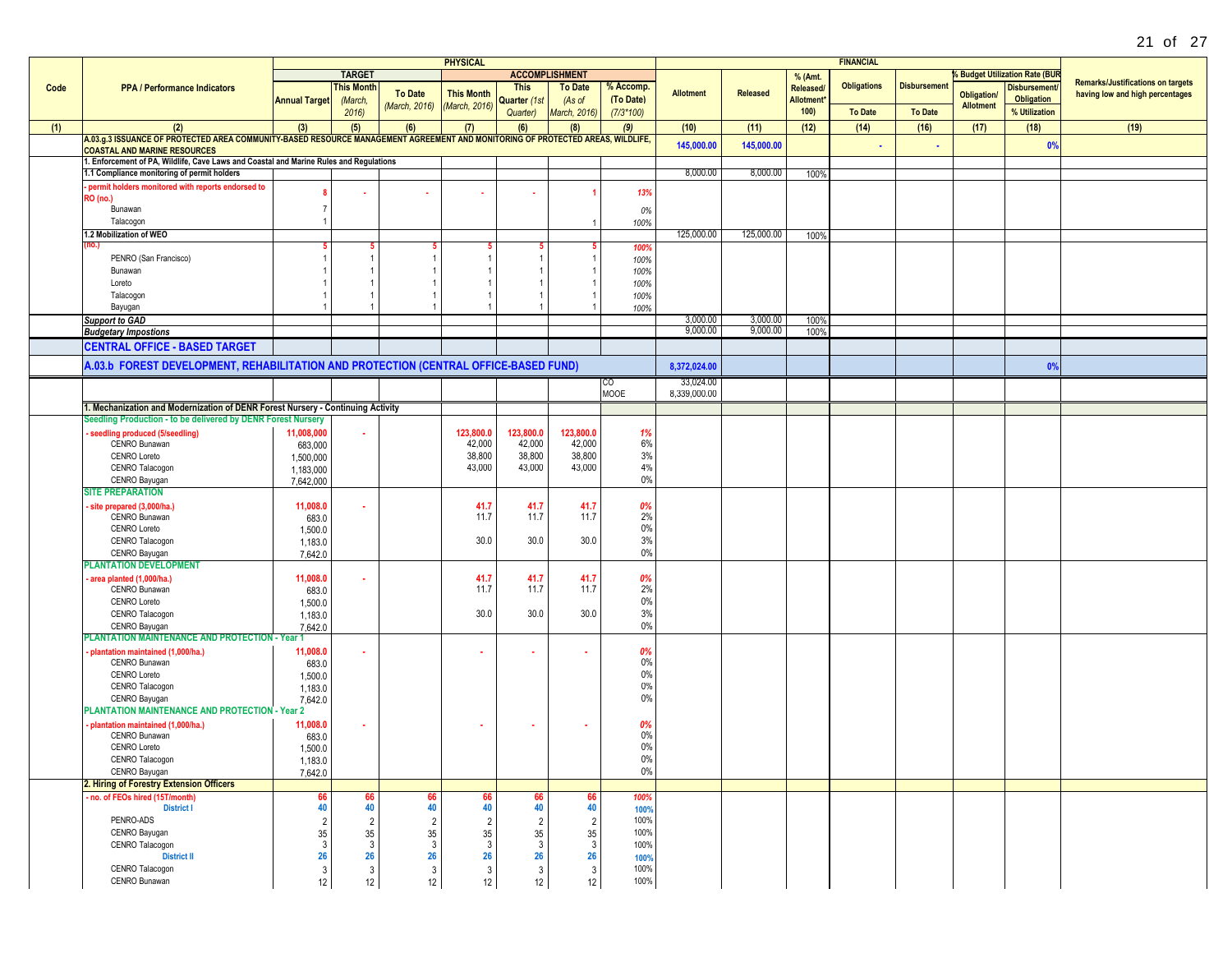|      |                                                                               |                      |                              |                          | <b>PHYSICAL</b>                             |             |                          |                        |                  |          |                         | <b>FINANCIAL</b>   |                     |                                 |                                       |                                                                             |
|------|-------------------------------------------------------------------------------|----------------------|------------------------------|--------------------------|---------------------------------------------|-------------|--------------------------|------------------------|------------------|----------|-------------------------|--------------------|---------------------|---------------------------------|---------------------------------------|-----------------------------------------------------------------------------|
|      |                                                                               |                      | <b>TARGET</b>                |                          |                                             |             | <b>ACCOMPLISHMENT</b>    |                        |                  |          | % (Amt.                 |                    |                     |                                 | <b>% Budget Utilization Rate (BUR</b> |                                                                             |
| Code | <b>PPA / Performance Indicators</b>                                           | <b>Annual Target</b> | <b>This Month</b><br>(March, | To Date<br>(March, 2016) | This Month<br>Quarter (1st<br>(March, 2016) | <b>This</b> | <b>To Date</b><br>(As of | % Accomp.<br>(To Date) | <b>Allotment</b> | Released | Released/<br>Allotment* | <b>Obligations</b> | <b>Disbursement</b> | Obligation/<br><b>Allotment</b> | Disbursement/<br>Obligation           | <b>Remarks/Justifications on targets</b><br>having low and high percentages |
|      |                                                                               |                      | 2016)                        |                          |                                             | Quarter)    | <b>March, 2016)</b>      | $(7/3*100)$            |                  |          | 100                     | <b>To Date</b>     | <b>To Date</b>      |                                 | % Utilization                         |                                                                             |
| (1)  | (2)                                                                           | (3)                  | (5)                          | (6)                      | (7)                                         | (6)         | (8)                      | (9)                    | (10)             | (11)     | (12)                    | (14)               | (16)                | (17)                            | (18)                                  | (19)                                                                        |
|      | <b>CENRO Loreto</b>                                                           | 44                   | $\overline{A}$               |                          | AA                                          | 44          |                          | 100%                   |                  |          |                         |                    |                     |                                 |                                       |                                                                             |
|      | <b>GENDER AND DEVELOPMENT (GAD)</b>                                           |                      |                              |                          |                                             |             |                          |                        |                  |          |                         |                    |                     |                                 |                                       |                                                                             |
|      | <b>Strengthening of GAD Focal Points</b>                                      |                      |                              |                          |                                             |             |                          |                        |                  |          |                         |                    |                     |                                 |                                       |                                                                             |
|      | <b>GAD Focal Points Strengthened (no.)</b>                                    |                      |                              |                          |                                             |             |                          | 100%                   |                  |          |                         |                    |                     |                                 |                                       |                                                                             |
|      | Bunawan                                                                       |                      |                              |                          |                                             |             |                          | 100%                   |                  |          |                         |                    |                     |                                 |                                       |                                                                             |
|      | Loreto                                                                        |                      |                              |                          |                                             |             |                          | 100%                   |                  |          |                         |                    |                     |                                 |                                       |                                                                             |
|      | Talacogon                                                                     |                      |                              |                          |                                             |             |                          | 100%                   |                  |          |                         |                    |                     |                                 |                                       | 16, 2016                                                                    |
|      | Bayugan                                                                       |                      |                              |                          |                                             |             |                          | 100%                   |                  |          |                         |                    |                     |                                 |                                       |                                                                             |
|      | <b>PENRO</b>                                                                  |                      |                              |                          |                                             |             |                          | 100%                   |                  |          |                         |                    |                     |                                 |                                       |                                                                             |
|      | <b>GAD IEC/Advocacy</b>                                                       |                      |                              |                          |                                             |             |                          |                        |                  |          |                         |                    |                     |                                 |                                       |                                                                             |
|      | GAD IEC materials produced/ reproduced with exhibited<br>bulletin board (no.) |                      |                              |                          |                                             |             |                          | 100%                   |                  |          |                         |                    |                     |                                 |                                       |                                                                             |
|      | Bunawan                                                                       |                      |                              |                          |                                             |             |                          | 100%                   |                  |          |                         |                    |                     |                                 |                                       |                                                                             |
|      | Loreto                                                                        |                      |                              |                          |                                             |             |                          | 100%                   |                  |          |                         |                    |                     |                                 |                                       |                                                                             |
|      | Talacogon                                                                     |                      |                              |                          |                                             |             |                          | 100%                   |                  |          |                         |                    |                     |                                 |                                       |                                                                             |
|      | Bayugan                                                                       |                      |                              |                          |                                             |             |                          | 100%                   |                  |          |                         |                    |                     |                                 |                                       |                                                                             |
|      | PENRO                                                                         |                      |                              |                          |                                             |             |                          | 100%                   |                  |          |                         |                    |                     |                                 |                                       |                                                                             |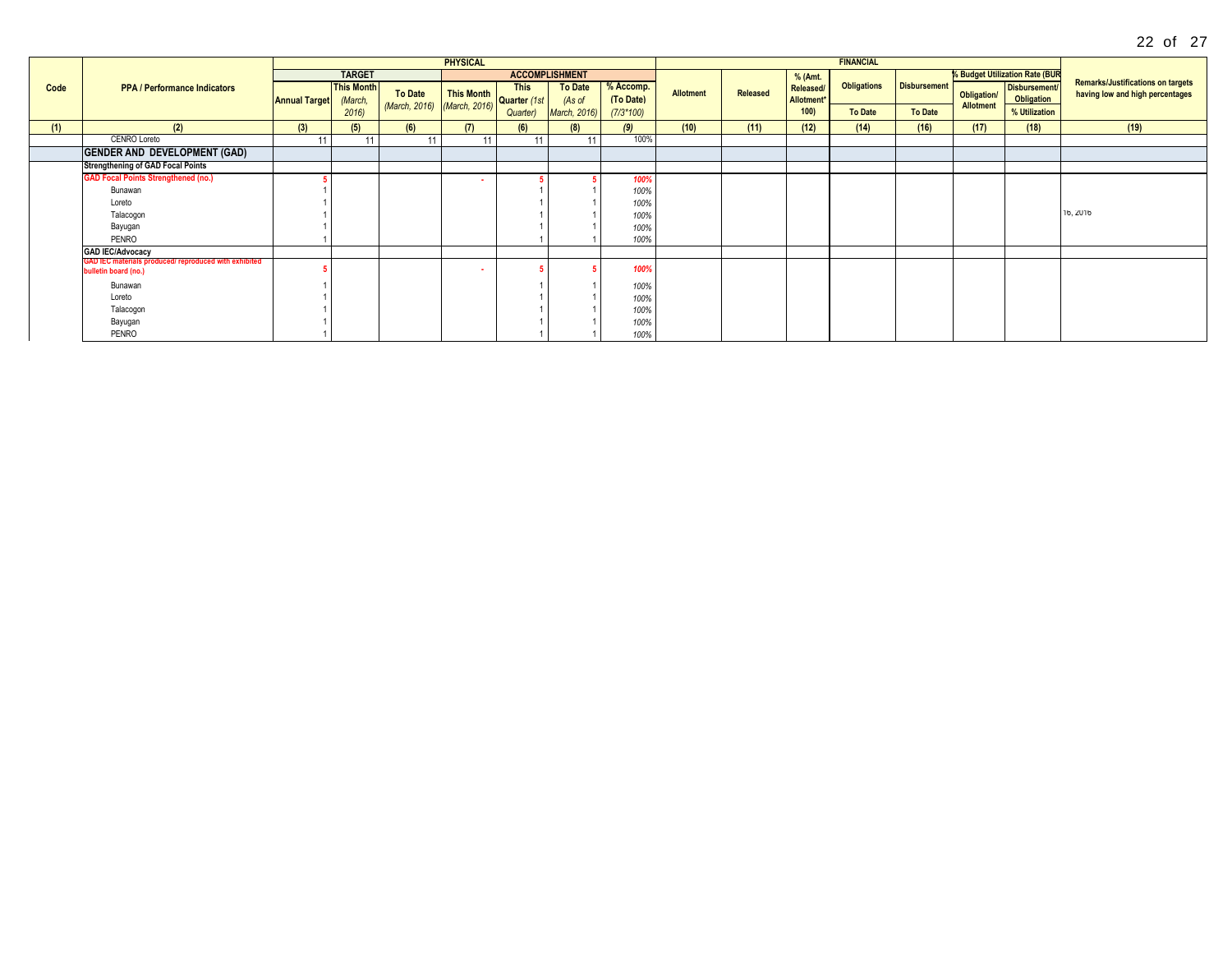|      |                                                               |                          |                   |               | <b>PHYSICAL</b>   |              |                       |             |                  |          |            | <b>FINANCIAL</b>   |                     |                          |                                       |                                                                             |
|------|---------------------------------------------------------------|--------------------------|-------------------|---------------|-------------------|--------------|-----------------------|-------------|------------------|----------|------------|--------------------|---------------------|--------------------------|---------------------------------------|-----------------------------------------------------------------------------|
|      |                                                               |                          | <b>TARGET</b>     |               |                   |              | <b>ACCOMPLISHMENT</b> |             |                  |          | % (Amt.    |                    |                     |                          | <b>% Budget Utilization Rate (BUR</b> |                                                                             |
| Code | <b>PPA / Performance Indicators</b>                           |                          | <b>This Month</b> |               | <b>This Month</b> | <b>This</b>  | <b>To Date</b>        | % Accomp.   |                  | Released | Released/  | <b>Obligations</b> | <b>Disbursement</b> |                          | <b>Disbursement</b>                   | <b>Remarks/Justifications on targets</b><br>having low and high percentages |
|      |                                                               | <b>Annual Target</b>     | (March,           | To Date       |                   | Quarter (1st | (As of                | (To Date)   | <b>Allotment</b> |          | Allotment* |                    |                     | Obligation/<br>Allotment | Obligation                            |                                                                             |
|      |                                                               |                          | 2016              | (March, 2016) | (March, 2016)     | Quarter)     | March, 2016)          | $(7/3*100)$ |                  |          | 100        | <b>To Date</b>     | <b>To Date</b>      |                          | % Utilization                         |                                                                             |
| (1)  | (2)                                                           | (3)                      | (5)               | (6)           | (7)               | (6)          | (8)                   | (9)         | (10)             | (11)     | (12)       | (14)               | (16)                | (17)                     | (18)                                  | (19)                                                                        |
|      | Installation/strengthening of Women's Desk                    |                          |                   |               |                   |              |                       |             |                  |          |            |                    |                     |                          |                                       |                                                                             |
|      | <b>GAD women's desk strengthened (no.)</b>                    |                          |                   |               | ٠                 |              |                       | 100%        |                  |          |            |                    |                     |                          |                                       |                                                                             |
|      | Bunawan                                                       |                          |                   |               |                   |              |                       | 100%        |                  |          |            |                    |                     |                          |                                       |                                                                             |
|      | Loreto                                                        |                          |                   |               |                   |              |                       | 100%        |                  |          |            |                    |                     |                          |                                       |                                                                             |
|      | Talacogon                                                     |                          |                   |               |                   |              |                       | 100%        |                  |          |            |                    |                     |                          |                                       |                                                                             |
|      | Bayugan                                                       |                          |                   |               |                   |              |                       | 100%        |                  |          |            |                    |                     |                          |                                       |                                                                             |
|      | PENRO                                                         |                          |                   |               |                   |              |                       | 100%        |                  |          |            |                    |                     |                          |                                       |                                                                             |
|      | <b>Conduct /attend GAD Assessment/Exposure</b>                |                          |                   |               |                   |              |                       |             |                  |          |            |                    |                     |                          |                                       |                                                                             |
|      | <b>GAD Assessment/Exposure Tour</b>                           |                          |                   |               | $\sim$            |              |                       | 0%          |                  |          |            |                    |                     |                          |                                       |                                                                             |
|      | PENRO-ADS                                                     |                          |                   |               |                   |              |                       | 0%          |                  |          |            |                    |                     |                          |                                       |                                                                             |
|      | Conduct of GST, GRP and TOTAGA throughout the region          |                          |                   |               |                   |              |                       |             |                  |          |            |                    |                     |                          |                                       |                                                                             |
|      | GST, GRP and TOTAGA conducted/attended                        |                          |                   |               | <b>COL</b>        |              |                       | 0%          |                  |          |            |                    |                     |                          |                                       |                                                                             |
|      | PENRO                                                         |                          |                   |               |                   |              |                       | 0%          |                  |          |            |                    |                     |                          |                                       |                                                                             |
|      | Institutionalization of Women's Month Celebration             |                          |                   |               |                   |              |                       |             |                  |          |            |                    |                     |                          |                                       |                                                                             |
|      | пинени соопи<br>أوالاستراف للمستقف                            |                          |                   |               |                   |              |                       | 100%        |                  |          |            |                    |                     |                          |                                       |                                                                             |
|      | Bunawan                                                       |                          |                   |               |                   |              |                       | 100%        |                  |          |            |                    |                     |                          |                                       |                                                                             |
|      | Loreto                                                        |                          |                   |               |                   |              |                       | 100%        |                  |          |            |                    |                     |                          |                                       |                                                                             |
|      | Talacogon                                                     |                          |                   |               |                   |              |                       | 100%        |                  |          |            |                    |                     |                          |                                       |                                                                             |
|      | Bayugan                                                       |                          |                   |               |                   |              |                       | 100%        |                  |          |            |                    |                     |                          |                                       |                                                                             |
|      | PENRO                                                         |                          |                   |               |                   |              |                       | 100%        |                  |          |            |                    |                     |                          |                                       |                                                                             |
|      | <b>Establishment &amp; Strengthening of External Linkages</b> |                          |                   |               |                   |              |                       |             |                  |          |            |                    |                     |                          |                                       |                                                                             |
|      | - GAD meetings/seminars attended (no.)                        | 10                       |                   |               |                   |              |                       | 50%         |                  |          |            |                    |                     |                          |                                       |                                                                             |
|      | Bunawan                                                       |                          |                   |               |                   |              |                       | 50%         |                  |          |            |                    |                     |                          |                                       |                                                                             |
|      | Loreto                                                        |                          |                   |               |                   |              |                       | 50%         |                  |          |            |                    |                     |                          |                                       |                                                                             |
|      | Talacogon                                                     |                          |                   |               |                   |              |                       | 50%         |                  |          |            |                    |                     |                          |                                       |                                                                             |
|      | Bayugan                                                       |                          |                   |               |                   |              |                       | 50%         |                  |          |            |                    |                     |                          |                                       |                                                                             |
|      | PENRO                                                         | $\overline{\phantom{a}}$ |                   |               |                   |              |                       | 50%         |                  |          |            |                    |                     |                          |                                       |                                                                             |
|      | <b>GAD MAINSTREAMED ACTIVITY (Client-Focused)</b>             |                          |                   |               |                   |              |                       |             |                  |          |            |                    |                     |                          |                                       |                                                                             |
|      | Output 1 - Inclusion of Gender Concerns                       |                          |                   |               |                   |              |                       |             |                  |          |            |                    |                     |                          |                                       |                                                                             |
|      | 1. Forestland Use Planning                                    |                          |                   |               |                   |              |                       |             |                  |          |            |                    |                     |                          |                                       |                                                                             |
|      | women concerns/issues are integrated/addressed in the         |                          |                   |               |                   |              |                       | 0%          |                  |          |            |                    |                     |                          |                                       |                                                                             |
|      | plan based on gender-analyses results                         |                          |                   |               |                   |              |                       |             |                  |          |            |                    |                     |                          |                                       |                                                                             |
|      | <b>CENRO Loreto</b>                                           |                          |                   |               |                   |              |                       | 0%          |                  |          |            |                    |                     |                          |                                       |                                                                             |
|      | 2. Preparation of CRMF                                        |                          |                   |               |                   |              |                       |             |                  |          |            |                    |                     |                          |                                       |                                                                             |
|      | women concerns/issues are integrated/addressed in the         |                          |                   |               |                   |              |                       | 0%          |                  |          |            |                    |                     |                          |                                       |                                                                             |
|      | plan based on gender-analyses results<br>CENRO Loreto         |                          |                   |               |                   |              |                       |             |                  |          |            |                    |                     |                          |                                       |                                                                             |
|      | CENRO Talacogon                                               |                          |                   |               |                   |              |                       | 0%          |                  |          |            |                    |                     |                          |                                       |                                                                             |
|      | CENRO Bayugan                                                 | -2                       |                   |               |                   |              |                       | 0%          |                  |          |            |                    |                     |                          |                                       |                                                                             |
|      |                                                               |                          |                   |               |                   |              |                       | 0%          |                  |          |            |                    |                     |                          |                                       |                                                                             |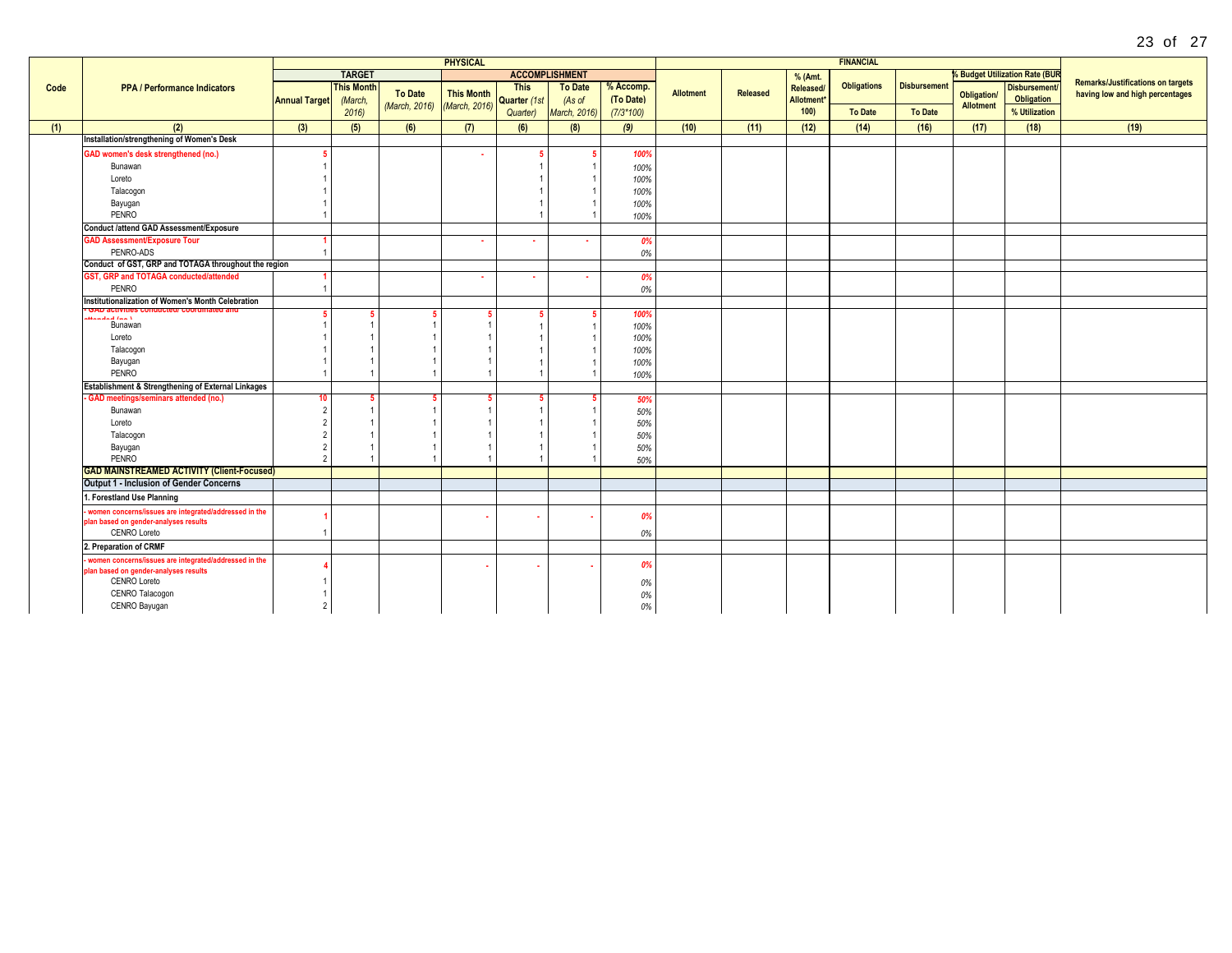| Δ | ΩT | 7 |
|---|----|---|
|   |    |   |

|      |                                                                                                                                       |                      |                              |                             | <b>PHYSICAL</b>   |                             |                          |                        |                  |                 |                         | <b>FINANCIAL</b>   |                     |             |                                           |                                                                             |
|------|---------------------------------------------------------------------------------------------------------------------------------------|----------------------|------------------------------|-----------------------------|-------------------|-----------------------------|--------------------------|------------------------|------------------|-----------------|-------------------------|--------------------|---------------------|-------------|-------------------------------------------|-----------------------------------------------------------------------------|
|      |                                                                                                                                       |                      | <b>TARGET</b>                |                             |                   |                             | <b>ACCOMPLISHMENT</b>    |                        |                  |                 | % (Amt.                 |                    |                     |             | <b>&amp; Budget Utilization Rate (BUR</b> |                                                                             |
| Code | <b>PPA / Performance Indicators</b>                                                                                                   | <b>Annual Target</b> | <b>This Month</b><br>(March, | To Date                     | <b>This Month</b> | <b>This</b><br>Quarter (1st | <b>To Date</b><br>(As of | % Accomp.<br>(To Date) | <b>Allotment</b> | <b>Released</b> | Released/<br>Allotment* | <b>Obligations</b> | <b>Disbursement</b> | Obligation/ | <b>Disbursement</b><br>Obligation         | <b>Remarks/Justifications on targets</b><br>having low and high percentages |
|      |                                                                                                                                       |                      | 2016                         | (March, 2016) (March, 2016) |                   | Quarter)                    | March, 2016)             | $(7/3*100)$            |                  |                 | 100                     | <b>To Date</b>     | <b>To Date</b>      | Allotment   | % Utilization                             |                                                                             |
| (1)  | (2)                                                                                                                                   | (3)                  | (5)                          | (6)                         | (7)               | (6)                         | (8)                      | (9)                    | (10)             | (11)            | (12)                    | (14)               | (16)                | (17)        | (18)                                      | (19)                                                                        |
|      | 3. Cave Management Planning                                                                                                           |                      |                              |                             |                   |                             |                          |                        |                  |                 |                         |                    |                     |             |                                           |                                                                             |
|      | women concerns.issues are integrated/addressed in the<br>plan based on gender-analyses results<br>CENRO Bunawan<br>CENRO Bayugan      |                      |                              |                             |                   |                             |                          | 0%<br>0%<br>0%         |                  |                 |                         |                    |                     |             |                                           |                                                                             |
|      | Output 2                                                                                                                              |                      |                              |                             |                   |                             |                          |                        |                  |                 |                         |                    |                     |             |                                           |                                                                             |
|      | <b>NATIONAL GREENING PROGRAM</b>                                                                                                      |                      |                              |                             |                   |                             |                          |                        |                  |                 |                         |                    |                     |             |                                           |                                                                             |
|      | NGP Activities (Years 1, 2 & 3 M&P, Seedling Production, Site Preparation and Area Establsihment)                                     |                      |                              |                             |                   |                             |                          |                        |                  |                 |                         |                    |                     |             |                                           |                                                                             |
|      | - database established and maintained with<br>corresponding sex-disaggregated and with single data<br>analysis at the end of the year | 15,414               |                              |                             | 655               | 655                         | 655                      | 4%                     |                  |                 |                         |                    |                     |             |                                           |                                                                             |
|      | Bunawan                                                                                                                               | 3,540<br>3,448       |                              |                             | 86                | 86                          | 86                       | 2%                     |                  |                 |                         |                    |                     |             |                                           |                                                                             |
|      | Loreto<br>Talacogon                                                                                                                   | 3,806                |                              |                             |                   |                             |                          | 0%<br>0%               |                  |                 |                         |                    |                     |             |                                           |                                                                             |
|      | Bayugan                                                                                                                               | 4,620                |                              |                             | 569               | 569                         | 569                      | 12%                    |                  |                 |                         |                    |                     |             |                                           |                                                                             |
|      | <b>Hiring of Extension Officers</b>                                                                                                   |                      |                              |                             |                   |                             |                          |                        |                  |                 |                         |                    |                     |             |                                           |                                                                             |
|      | - sex disaggregated data on the hiring of Extension<br>Officers for both men and women (no.)<br>PENRO-ADS                             | 17                   |                              |                             |                   |                             | 17                       | 100%<br>100%           |                  |                 |                         |                    |                     |             |                                           |                                                                             |
|      | Bunawan                                                                                                                               |                      |                              |                             |                   |                             |                          | 100%                   |                  |                 |                         |                    |                     |             |                                           |                                                                             |
|      | Loreto                                                                                                                                |                      |                              |                             |                   |                             |                          | 100%                   |                  |                 |                         |                    |                     |             |                                           |                                                                             |
|      | Talacogon                                                                                                                             |                      |                              |                             |                   |                             | 3                        | 100%                   |                  |                 |                         |                    |                     |             |                                           |                                                                             |
|      | Bayugan                                                                                                                               | $6\overline{6}$      |                              |                             | ĥ                 |                             |                          | 100%                   |                  |                 |                         |                    |                     |             |                                           |                                                                             |
|      | <b>LAND DISPOSITION</b>                                                                                                               |                      |                              |                             |                   |                             |                          |                        |                  |                 |                         |                    |                     |             |                                           |                                                                             |
|      | 7. Residential Free Patent                                                                                                            |                      |                              |                             |                   |                             |                          |                        |                  |                 |                         |                    |                     |             |                                           |                                                                             |
|      | - female & male issued with patents (no.)                                                                                             | 1,304<br>392         |                              |                             | 78<br>39          | 78<br>39                    | 98<br>39                 | 8%<br>10%              |                  |                 |                         |                    |                     |             |                                           |                                                                             |
|      | Bunawan<br>Loreto                                                                                                                     | 260                  |                              |                             |                   |                             |                          | 0%                     |                  |                 |                         |                    |                     |             |                                           |                                                                             |
|      | Talacogon                                                                                                                             | 260                  |                              |                             |                   |                             | 20                       | 8%                     |                  |                 |                         |                    |                     |             |                                           |                                                                             |
|      | Bayugan                                                                                                                               | 392                  |                              |                             | 39                | 39                          | 39                       | 10%                    |                  |                 |                         |                    |                     |             |                                           |                                                                             |
|      | <b>HABITAT PROTECTION</b>                                                                                                             |                      |                              |                             |                   |                             |                          |                        |                  |                 |                         |                    |                     |             |                                           |                                                                             |
|      | 8. PAMB Operationalization                                                                                                            |                      |                              |                             |                   |                             |                          |                        |                  |                 |                         |                    |                     |             |                                           |                                                                             |
|      | - sex disaggregated data of male & female involved in<br>habitat protetion (no.)                                                      | 8<br>8               |                              |                             |                   |                             |                          | 13%                    |                  |                 |                         |                    |                     |             |                                           |                                                                             |
|      | PENRO-ADS<br>9. Engagement of Biodiversity Conservation                                                                               |                      |                              |                             |                   |                             |                          | 13%                    |                  |                 |                         |                    |                     |             |                                           |                                                                             |
|      | sex disaggregated data of male & female involved in                                                                                   |                      |                              |                             |                   |                             |                          |                        |                  |                 |                         |                    |                     |             |                                           |                                                                             |
|      | habitat protetion (no.)                                                                                                               | 10                   |                              |                             | 10                | 10                          | 10                       | 100%                   |                  |                 |                         |                    |                     |             |                                           |                                                                             |
|      | PENRO-ADS                                                                                                                             | 10                   |                              |                             | 10 <sup>°</sup>   | 10                          | 10 <sup>°</sup>          | 100%                   |                  |                 |                         |                    |                     |             |                                           |                                                                             |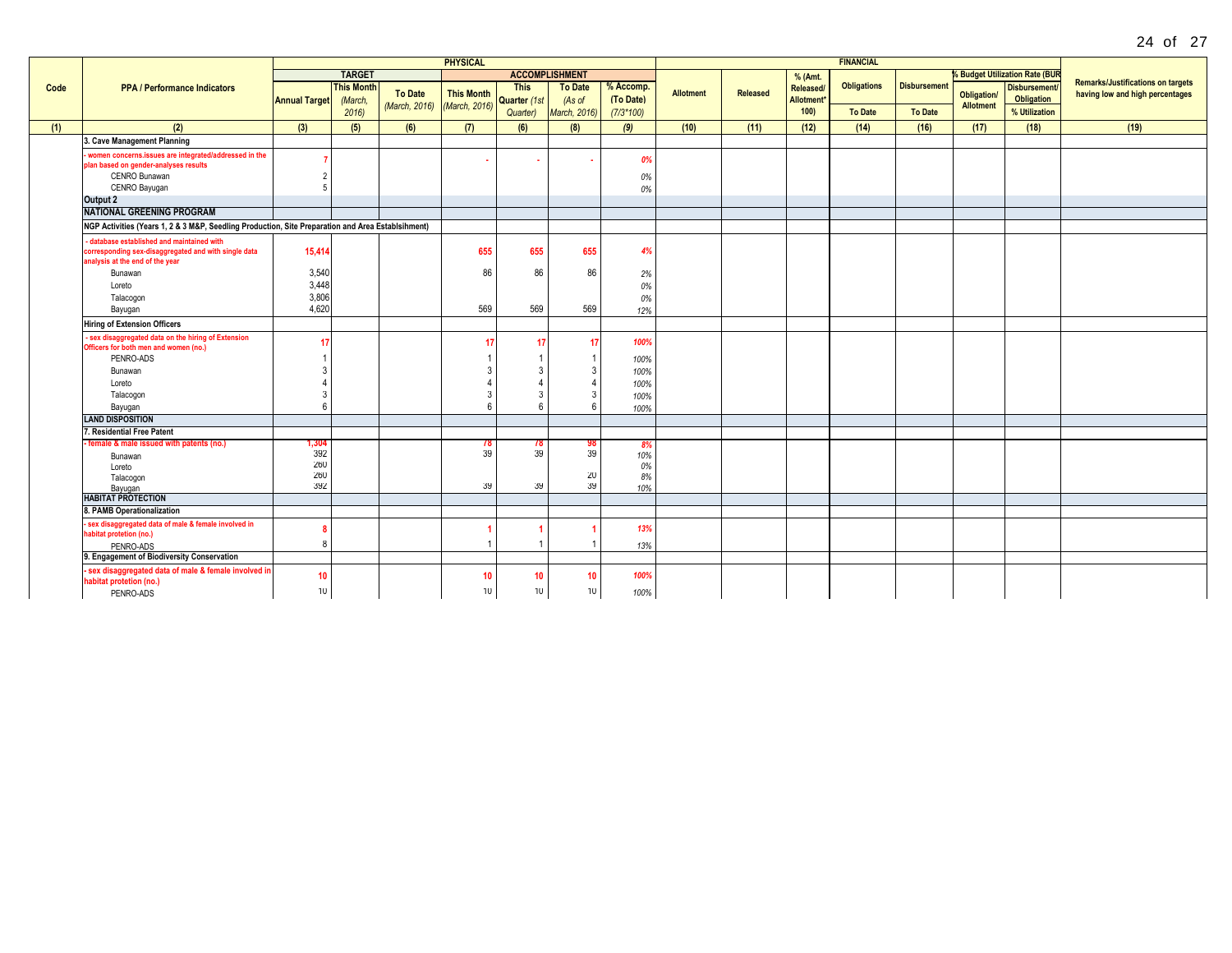| <b>% Budget Utilization Rate (BUR</b><br><b>TARGET</b><br><b>ACCOMPLISHMENT</b><br>% (Amt.<br><b>Remarks/Justifications on targets</b><br><b>Obligations</b><br><b>Disbursement</b><br><b>This Month</b><br>% Accomp.<br>Disbursement/<br><b>This</b><br><b>To Date</b><br><b>PPA / Performance Indicators</b><br>Released/<br>Code<br>To Date<br><b>This Month</b><br>Allotment<br>Released<br>having low and high percentages<br><b>Obligation/</b><br>Obligation<br>(To Date)<br>Quarter (1st<br>(As of<br><b>Annual Target</b><br>(March,<br>Allotment <sup>*</sup><br>(March, 2016) (March, 2016)<br><b>Allotment</b><br>100<br><b>To Date</b><br><b>To Date</b><br>% Utilization<br><b>March, 2016)</b><br>$(7/3*100)$<br>2016<br>Quarter)<br>(2)<br>(3)<br>(6)<br>(7)<br>(9)<br>(10)<br>(17)<br>(19)<br>(5)<br>(6)<br>(8)<br>(11)<br>(12)<br>(14)<br>(16)<br>(18)<br>(1)<br><b>OTHER MANDATORY EXPENSES</b><br>A. Implementation of ESWM<br>1. PENRO/CENRO ESWM coord. Strengthened (no.)<br>100%<br>5<br>-5<br>100%<br>Bunawan<br>100%<br>Loreto<br>100%<br>Talacogon<br>100%<br>Bayugan<br>100%<br>PENRO<br>2. Replication of Eco-savers Program in DENR Office<br>100%<br>100%<br>Bunawan<br>100%<br>Loreto<br>100%<br>Talacogon<br>100%<br>Bayugan<br>PENRO<br>100%<br>B. Support to Youth, Differently-abled Person and Senior Citizens<br>. Support/Assistance for School/Youth Organization/Program<br>School/Youth Organization/Program assisted (no.)<br>100%<br>100%<br>Bunawan<br>Loreto<br>100%<br>Talacogon<br>100%<br>Bayugan<br>100%<br>PENRO<br>100%<br>2. Support to Programs for Differently-abled Persons and Senior Citizen<br>- Programs/activities for differently-abled persons and |  |  |  |    | <b>PHYSICAL</b> |  |      |  | <b>FINANCIAL</b> |  |  |  |
|-------------------------------------------------------------------------------------------------------------------------------------------------------------------------------------------------------------------------------------------------------------------------------------------------------------------------------------------------------------------------------------------------------------------------------------------------------------------------------------------------------------------------------------------------------------------------------------------------------------------------------------------------------------------------------------------------------------------------------------------------------------------------------------------------------------------------------------------------------------------------------------------------------------------------------------------------------------------------------------------------------------------------------------------------------------------------------------------------------------------------------------------------------------------------------------------------------------------------------------------------------------------------------------------------------------------------------------------------------------------------------------------------------------------------------------------------------------------------------------------------------------------------------------------------------------------------------------------------------------------------------------------------------------------------------------------------------------------|--|--|--|----|-----------------|--|------|--|------------------|--|--|--|
|                                                                                                                                                                                                                                                                                                                                                                                                                                                                                                                                                                                                                                                                                                                                                                                                                                                                                                                                                                                                                                                                                                                                                                                                                                                                                                                                                                                                                                                                                                                                                                                                                                                                                                                   |  |  |  |    |                 |  |      |  |                  |  |  |  |
|                                                                                                                                                                                                                                                                                                                                                                                                                                                                                                                                                                                                                                                                                                                                                                                                                                                                                                                                                                                                                                                                                                                                                                                                                                                                                                                                                                                                                                                                                                                                                                                                                                                                                                                   |  |  |  |    |                 |  |      |  |                  |  |  |  |
|                                                                                                                                                                                                                                                                                                                                                                                                                                                                                                                                                                                                                                                                                                                                                                                                                                                                                                                                                                                                                                                                                                                                                                                                                                                                                                                                                                                                                                                                                                                                                                                                                                                                                                                   |  |  |  |    |                 |  |      |  |                  |  |  |  |
|                                                                                                                                                                                                                                                                                                                                                                                                                                                                                                                                                                                                                                                                                                                                                                                                                                                                                                                                                                                                                                                                                                                                                                                                                                                                                                                                                                                                                                                                                                                                                                                                                                                                                                                   |  |  |  |    |                 |  |      |  |                  |  |  |  |
|                                                                                                                                                                                                                                                                                                                                                                                                                                                                                                                                                                                                                                                                                                                                                                                                                                                                                                                                                                                                                                                                                                                                                                                                                                                                                                                                                                                                                                                                                                                                                                                                                                                                                                                   |  |  |  |    |                 |  |      |  |                  |  |  |  |
|                                                                                                                                                                                                                                                                                                                                                                                                                                                                                                                                                                                                                                                                                                                                                                                                                                                                                                                                                                                                                                                                                                                                                                                                                                                                                                                                                                                                                                                                                                                                                                                                                                                                                                                   |  |  |  |    |                 |  |      |  |                  |  |  |  |
|                                                                                                                                                                                                                                                                                                                                                                                                                                                                                                                                                                                                                                                                                                                                                                                                                                                                                                                                                                                                                                                                                                                                                                                                                                                                                                                                                                                                                                                                                                                                                                                                                                                                                                                   |  |  |  |    |                 |  |      |  |                  |  |  |  |
|                                                                                                                                                                                                                                                                                                                                                                                                                                                                                                                                                                                                                                                                                                                                                                                                                                                                                                                                                                                                                                                                                                                                                                                                                                                                                                                                                                                                                                                                                                                                                                                                                                                                                                                   |  |  |  |    |                 |  |      |  |                  |  |  |  |
|                                                                                                                                                                                                                                                                                                                                                                                                                                                                                                                                                                                                                                                                                                                                                                                                                                                                                                                                                                                                                                                                                                                                                                                                                                                                                                                                                                                                                                                                                                                                                                                                                                                                                                                   |  |  |  |    |                 |  |      |  |                  |  |  |  |
|                                                                                                                                                                                                                                                                                                                                                                                                                                                                                                                                                                                                                                                                                                                                                                                                                                                                                                                                                                                                                                                                                                                                                                                                                                                                                                                                                                                                                                                                                                                                                                                                                                                                                                                   |  |  |  |    |                 |  |      |  |                  |  |  |  |
|                                                                                                                                                                                                                                                                                                                                                                                                                                                                                                                                                                                                                                                                                                                                                                                                                                                                                                                                                                                                                                                                                                                                                                                                                                                                                                                                                                                                                                                                                                                                                                                                                                                                                                                   |  |  |  |    |                 |  |      |  |                  |  |  |  |
|                                                                                                                                                                                                                                                                                                                                                                                                                                                                                                                                                                                                                                                                                                                                                                                                                                                                                                                                                                                                                                                                                                                                                                                                                                                                                                                                                                                                                                                                                                                                                                                                                                                                                                                   |  |  |  |    |                 |  |      |  |                  |  |  |  |
|                                                                                                                                                                                                                                                                                                                                                                                                                                                                                                                                                                                                                                                                                                                                                                                                                                                                                                                                                                                                                                                                                                                                                                                                                                                                                                                                                                                                                                                                                                                                                                                                                                                                                                                   |  |  |  |    |                 |  |      |  |                  |  |  |  |
|                                                                                                                                                                                                                                                                                                                                                                                                                                                                                                                                                                                                                                                                                                                                                                                                                                                                                                                                                                                                                                                                                                                                                                                                                                                                                                                                                                                                                                                                                                                                                                                                                                                                                                                   |  |  |  |    |                 |  |      |  |                  |  |  |  |
|                                                                                                                                                                                                                                                                                                                                                                                                                                                                                                                                                                                                                                                                                                                                                                                                                                                                                                                                                                                                                                                                                                                                                                                                                                                                                                                                                                                                                                                                                                                                                                                                                                                                                                                   |  |  |  |    |                 |  |      |  |                  |  |  |  |
|                                                                                                                                                                                                                                                                                                                                                                                                                                                                                                                                                                                                                                                                                                                                                                                                                                                                                                                                                                                                                                                                                                                                                                                                                                                                                                                                                                                                                                                                                                                                                                                                                                                                                                                   |  |  |  |    |                 |  |      |  |                  |  |  |  |
|                                                                                                                                                                                                                                                                                                                                                                                                                                                                                                                                                                                                                                                                                                                                                                                                                                                                                                                                                                                                                                                                                                                                                                                                                                                                                                                                                                                                                                                                                                                                                                                                                                                                                                                   |  |  |  |    |                 |  |      |  |                  |  |  |  |
|                                                                                                                                                                                                                                                                                                                                                                                                                                                                                                                                                                                                                                                                                                                                                                                                                                                                                                                                                                                                                                                                                                                                                                                                                                                                                                                                                                                                                                                                                                                                                                                                                                                                                                                   |  |  |  |    |                 |  |      |  |                  |  |  |  |
|                                                                                                                                                                                                                                                                                                                                                                                                                                                                                                                                                                                                                                                                                                                                                                                                                                                                                                                                                                                                                                                                                                                                                                                                                                                                                                                                                                                                                                                                                                                                                                                                                                                                                                                   |  |  |  |    |                 |  |      |  |                  |  |  |  |
|                                                                                                                                                                                                                                                                                                                                                                                                                                                                                                                                                                                                                                                                                                                                                                                                                                                                                                                                                                                                                                                                                                                                                                                                                                                                                                                                                                                                                                                                                                                                                                                                                                                                                                                   |  |  |  |    |                 |  |      |  |                  |  |  |  |
|                                                                                                                                                                                                                                                                                                                                                                                                                                                                                                                                                                                                                                                                                                                                                                                                                                                                                                                                                                                                                                                                                                                                                                                                                                                                                                                                                                                                                                                                                                                                                                                                                                                                                                                   |  |  |  |    |                 |  |      |  |                  |  |  |  |
|                                                                                                                                                                                                                                                                                                                                                                                                                                                                                                                                                                                                                                                                                                                                                                                                                                                                                                                                                                                                                                                                                                                                                                                                                                                                                                                                                                                                                                                                                                                                                                                                                                                                                                                   |  |  |  |    |                 |  |      |  |                  |  |  |  |
|                                                                                                                                                                                                                                                                                                                                                                                                                                                                                                                                                                                                                                                                                                                                                                                                                                                                                                                                                                                                                                                                                                                                                                                                                                                                                                                                                                                                                                                                                                                                                                                                                                                                                                                   |  |  |  |    |                 |  |      |  |                  |  |  |  |
|                                                                                                                                                                                                                                                                                                                                                                                                                                                                                                                                                                                                                                                                                                                                                                                                                                                                                                                                                                                                                                                                                                                                                                                                                                                                                                                                                                                                                                                                                                                                                                                                                                                                                                                   |  |  |  |    |                 |  |      |  |                  |  |  |  |
|                                                                                                                                                                                                                                                                                                                                                                                                                                                                                                                                                                                                                                                                                                                                                                                                                                                                                                                                                                                                                                                                                                                                                                                                                                                                                                                                                                                                                                                                                                                                                                                                                                                                                                                   |  |  |  |    |                 |  |      |  |                  |  |  |  |
|                                                                                                                                                                                                                                                                                                                                                                                                                                                                                                                                                                                                                                                                                                                                                                                                                                                                                                                                                                                                                                                                                                                                                                                                                                                                                                                                                                                                                                                                                                                                                                                                                                                                                                                   |  |  |  |    |                 |  |      |  |                  |  |  |  |
|                                                                                                                                                                                                                                                                                                                                                                                                                                                                                                                                                                                                                                                                                                                                                                                                                                                                                                                                                                                                                                                                                                                                                                                                                                                                                                                                                                                                                                                                                                                                                                                                                                                                                                                   |  |  |  |    |                 |  |      |  |                  |  |  |  |
|                                                                                                                                                                                                                                                                                                                                                                                                                                                                                                                                                                                                                                                                                                                                                                                                                                                                                                                                                                                                                                                                                                                                                                                                                                                                                                                                                                                                                                                                                                                                                                                                                                                                                                                   |  |  |  |    |                 |  |      |  |                  |  |  |  |
|                                                                                                                                                                                                                                                                                                                                                                                                                                                                                                                                                                                                                                                                                                                                                                                                                                                                                                                                                                                                                                                                                                                                                                                                                                                                                                                                                                                                                                                                                                                                                                                                                                                                                                                   |  |  |  |    |                 |  |      |  |                  |  |  |  |
| senior citizens conducted/participated (no.)                                                                                                                                                                                                                                                                                                                                                                                                                                                                                                                                                                                                                                                                                                                                                                                                                                                                                                                                                                                                                                                                                                                                                                                                                                                                                                                                                                                                                                                                                                                                                                                                                                                                      |  |  |  | -5 |                 |  | 100% |  |                  |  |  |  |
| Bunawan<br>100%                                                                                                                                                                                                                                                                                                                                                                                                                                                                                                                                                                                                                                                                                                                                                                                                                                                                                                                                                                                                                                                                                                                                                                                                                                                                                                                                                                                                                                                                                                                                                                                                                                                                                                   |  |  |  |    |                 |  |      |  |                  |  |  |  |
| Loreto<br>100%                                                                                                                                                                                                                                                                                                                                                                                                                                                                                                                                                                                                                                                                                                                                                                                                                                                                                                                                                                                                                                                                                                                                                                                                                                                                                                                                                                                                                                                                                                                                                                                                                                                                                                    |  |  |  |    |                 |  |      |  |                  |  |  |  |
| Talacogon<br>100%                                                                                                                                                                                                                                                                                                                                                                                                                                                                                                                                                                                                                                                                                                                                                                                                                                                                                                                                                                                                                                                                                                                                                                                                                                                                                                                                                                                                                                                                                                                                                                                                                                                                                                 |  |  |  |    |                 |  |      |  |                  |  |  |  |
| Bayugan<br>100%                                                                                                                                                                                                                                                                                                                                                                                                                                                                                                                                                                                                                                                                                                                                                                                                                                                                                                                                                                                                                                                                                                                                                                                                                                                                                                                                                                                                                                                                                                                                                                                                                                                                                                   |  |  |  |    |                 |  |      |  |                  |  |  |  |
| PENRO<br>100%                                                                                                                                                                                                                                                                                                                                                                                                                                                                                                                                                                                                                                                                                                                                                                                                                                                                                                                                                                                                                                                                                                                                                                                                                                                                                                                                                                                                                                                                                                                                                                                                                                                                                                     |  |  |  |    |                 |  |      |  |                  |  |  |  |
| Celebration of Special Events, Clean Air Act & Top Level mgt. & Supervision                                                                                                                                                                                                                                                                                                                                                                                                                                                                                                                                                                                                                                                                                                                                                                                                                                                                                                                                                                                                                                                                                                                                                                                                                                                                                                                                                                                                                                                                                                                                                                                                                                       |  |  |  |    |                 |  |      |  |                  |  |  |  |
| A. Early Preparation for & meaningful celebration of Special Events                                                                                                                                                                                                                                                                                                                                                                                                                                                                                                                                                                                                                                                                                                                                                                                                                                                                                                                                                                                                                                                                                                                                                                                                                                                                                                                                                                                                                                                                                                                                                                                                                                               |  |  |  |    |                 |  |      |  |                  |  |  |  |
| 1. celebration of World Wetland Day cond.(no.)<br>100%<br>-5                                                                                                                                                                                                                                                                                                                                                                                                                                                                                                                                                                                                                                                                                                                                                                                                                                                                                                                                                                                                                                                                                                                                                                                                                                                                                                                                                                                                                                                                                                                                                                                                                                                      |  |  |  |    |                 |  |      |  |                  |  |  |  |
| 100%<br>Bunawan                                                                                                                                                                                                                                                                                                                                                                                                                                                                                                                                                                                                                                                                                                                                                                                                                                                                                                                                                                                                                                                                                                                                                                                                                                                                                                                                                                                                                                                                                                                                                                                                                                                                                                   |  |  |  |    |                 |  |      |  |                  |  |  |  |
| 100%<br>Loreto                                                                                                                                                                                                                                                                                                                                                                                                                                                                                                                                                                                                                                                                                                                                                                                                                                                                                                                                                                                                                                                                                                                                                                                                                                                                                                                                                                                                                                                                                                                                                                                                                                                                                                    |  |  |  |    |                 |  |      |  |                  |  |  |  |
| 100%<br>Talacogon                                                                                                                                                                                                                                                                                                                                                                                                                                                                                                                                                                                                                                                                                                                                                                                                                                                                                                                                                                                                                                                                                                                                                                                                                                                                                                                                                                                                                                                                                                                                                                                                                                                                                                 |  |  |  |    |                 |  |      |  |                  |  |  |  |
| 100%<br>Bayugan<br>100%<br>PENRO                                                                                                                                                                                                                                                                                                                                                                                                                                                                                                                                                                                                                                                                                                                                                                                                                                                                                                                                                                                                                                                                                                                                                                                                                                                                                                                                                                                                                                                                                                                                                                                                                                                                                  |  |  |  |    |                 |  |      |  |                  |  |  |  |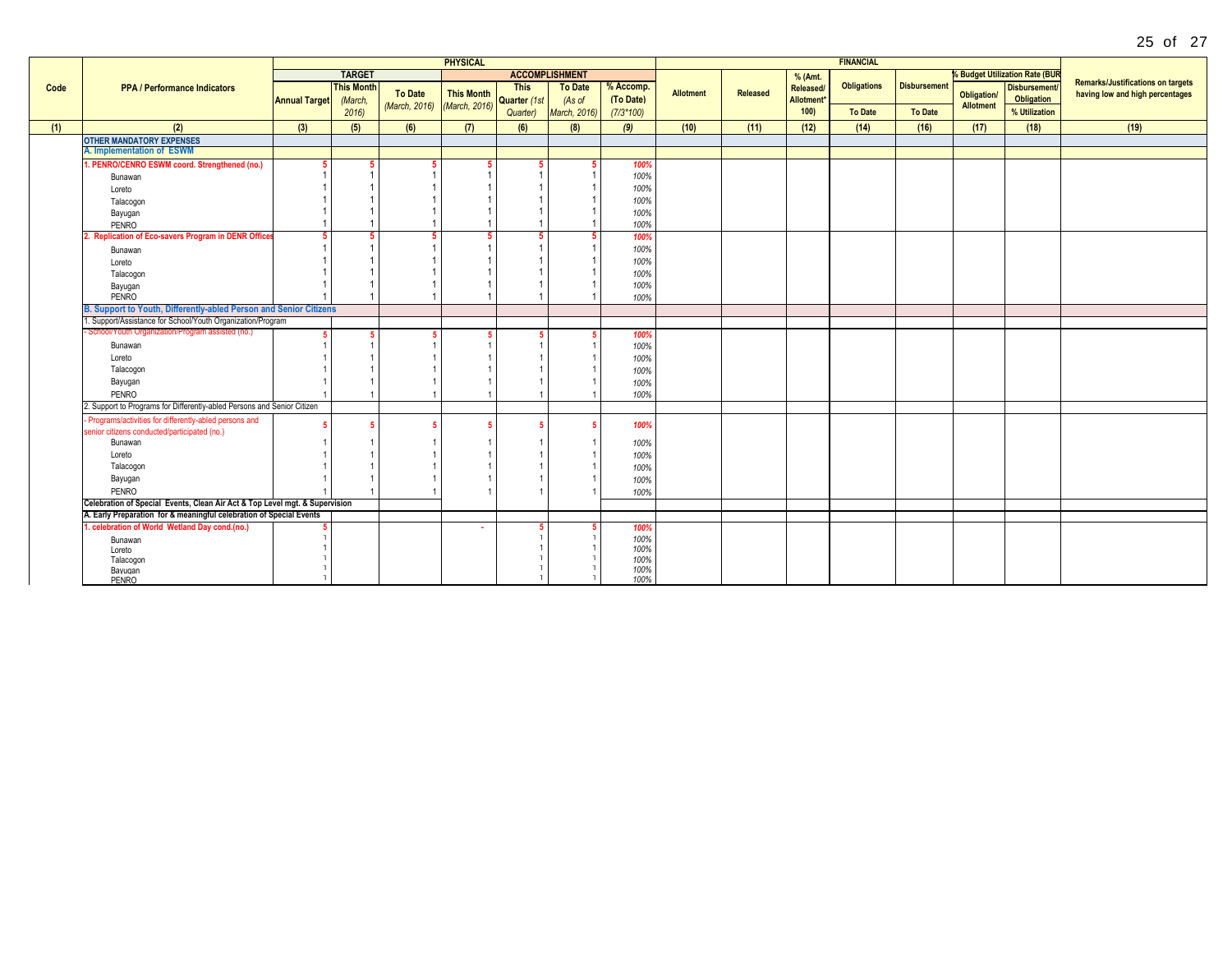|      |                                                      |                      |                              |                | <b>PHYSICAL</b>   |              |                       |             |                  |          |                        |                    |                     |                    |                                           |                                          |
|------|------------------------------------------------------|----------------------|------------------------------|----------------|-------------------|--------------|-----------------------|-------------|------------------|----------|------------------------|--------------------|---------------------|--------------------|-------------------------------------------|------------------------------------------|
|      |                                                      |                      | <b>TARGET</b>                |                |                   |              | <b>ACCOMPLISHMENT</b> |             |                  |          | % (Amt.                |                    |                     |                    | <b>&amp; Budget Utilization Rate (BUR</b> |                                          |
| Code | <b>PPA / Performance Indicators</b>                  |                      | <b>This Month</b><br>(March, | <b>To Date</b> |                   | <b>This</b>  | <b>To Date</b>        | % Accomp.   |                  |          | Released/              | <b>Obligations</b> | <b>Disbursement</b> |                    | Disbursement/                             | <b>Remarks/Justifications on targets</b> |
|      |                                                      | <b>Annual Target</b> |                              |                | <b>This Month</b> | Quarter (1st | (As of                | (To Date)   | <b>Allotment</b> | Released | Allotment <sup>*</sup> |                    |                     | <b>Obligation/</b> | Obligation                                | having low and high percentages          |
|      |                                                      |                      | 2016                         | (March, 2016)  | (March, 2016)     | Quarter)     | March, 2016)          | $(7/3*100)$ |                  |          | 100                    | To Date            | <b>To Date</b>      | <b>Allotment</b>   | % Utilization                             |                                          |
|      |                                                      |                      |                              |                |                   |              |                       |             |                  |          |                        |                    |                     |                    |                                           |                                          |
| (1)  | (2)                                                  | (3)                  | (5)                          | (6)            | (7)               | (6)          | (8)                   | (9)         | (10)             | (11)     | (12)                   | (14)               | (16)                | (17)               | (18)                                      | (19)                                     |
|      | 2. Celebration of Women's Month (no.)                |                      |                              |                | -5                | 5            |                       | 100%        |                  |          |                        |                    |                     |                    |                                           |                                          |
|      | Bunawan                                              |                      |                              |                |                   |              |                       | 100%        |                  |          |                        |                    |                     |                    |                                           |                                          |
|      | Loreto                                               |                      |                              |                |                   |              |                       | 100%        |                  |          |                        |                    |                     |                    |                                           |                                          |
|      | Talacogon                                            |                      |                              |                |                   |              |                       | 100%        |                  |          |                        |                    |                     |                    |                                           |                                          |
|      | Bayugan                                              |                      |                              |                |                   |              |                       | 100%        |                  |          |                        |                    |                     |                    |                                           |                                          |
|      | PENRO                                                |                      |                              |                |                   |              |                       | 100%        |                  |          |                        |                    |                     |                    |                                           |                                          |
|      | 3. Celebration of International Day of Forests (no.) | -51                  |                              |                |                   | 5            |                       | 100%        |                  |          |                        |                    |                     |                    |                                           |                                          |
|      | Bunawan                                              |                      |                              |                |                   |              |                       | 100%        |                  |          |                        |                    |                     |                    |                                           |                                          |
|      | Loreto                                               |                      |                              |                |                   |              |                       | 100%        |                  |          |                        |                    |                     |                    |                                           |                                          |
|      | Talacogon                                            |                      |                              |                |                   |              |                       | 100%        |                  |          |                        |                    |                     |                    |                                           |                                          |
|      | Bayugan<br>PENRO                                     |                      |                              |                |                   |              |                       | 100%        |                  |          |                        |                    |                     |                    |                                           |                                          |
|      | Celebration of World Water Day (no.)                 |                      |                              |                |                   |              |                       | 100%        |                  |          |                        |                    |                     |                    |                                           |                                          |
|      | Bunawan                                              | -51                  |                              |                | $\sim$            | $\sim$       | ч.                    | 0%<br>0%    |                  |          |                        |                    |                     |                    |                                           |                                          |
|      | Loreto                                               |                      |                              |                |                   |              |                       | $0\%$       |                  |          |                        |                    |                     |                    |                                           |                                          |
|      | Talacogon                                            |                      |                              |                |                   |              |                       | $0\%$       |                  |          |                        |                    |                     |                    |                                           |                                          |
|      | Bayugan                                              |                      |                              |                |                   |              |                       | $0\%$       |                  |          |                        |                    |                     |                    |                                           |                                          |
|      | PENRO                                                |                      |                              |                |                   |              |                       | 0%          |                  |          |                        |                    |                     |                    |                                           |                                          |
|      | 5. Celeb. Of Envi. Month cond. (no.)                 | 51                   |                              |                | $\sim$            | $\sim$       | $\sim$                | 0%          |                  |          |                        |                    |                     |                    |                                           |                                          |
|      | Bunawan                                              |                      |                              |                |                   |              |                       | 0%          |                  |          |                        |                    |                     |                    |                                           |                                          |
|      | Loreto                                               |                      |                              |                |                   |              |                       | 0%          |                  |          |                        |                    |                     |                    |                                           |                                          |
|      | Talacogon                                            |                      |                              |                |                   |              |                       | 0%          |                  |          |                        |                    |                     |                    |                                           |                                          |
|      | Bayugan<br>PENRO                                     |                      |                              |                |                   |              |                       | 0%          |                  |          |                        |                    |                     |                    |                                           |                                          |
|      |                                                      |                      |                              |                |                   |              |                       | 0%          |                  |          |                        |                    |                     |                    |                                           |                                          |
|      | . Celebration of Arbor Day                           | -5.                  |                              |                | $\sim$            | $\sim$       | $\sim$                | 0%          |                  |          |                        |                    |                     |                    |                                           |                                          |
|      | Bunawan                                              |                      |                              |                |                   |              |                       | 0%          |                  |          |                        |                    |                     |                    |                                           |                                          |
|      | Loreto                                               |                      |                              |                |                   |              |                       | 0%          |                  |          |                        |                    |                     |                    |                                           |                                          |
|      | Talacogon                                            |                      |                              |                |                   |              |                       | 0%          |                  |          |                        |                    |                     |                    |                                           |                                          |
|      | Bayugan                                              |                      |                              |                |                   |              |                       | 0%          |                  |          |                        |                    |                     |                    |                                           |                                          |
|      | PENRO                                                |                      |                              |                |                   |              |                       | $0\%$       |                  |          |                        |                    |                     |                    |                                           |                                          |
|      | Celebration of Flag day/ Independence Day            | 5 <sup>1</sup>       |                              |                | $\sim$            | $\sim$       | $\sim$                | 0%          |                  |          |                        |                    |                     |                    |                                           |                                          |
|      | Bunawan                                              |                      |                              |                |                   |              |                       | 0%          |                  |          |                        |                    |                     |                    |                                           |                                          |
|      | Loreto                                               |                      |                              |                |                   |              |                       | 0%          |                  |          |                        |                    |                     |                    |                                           |                                          |
|      | Talacogon                                            |                      |                              |                |                   |              |                       | 0%          |                  |          |                        |                    |                     |                    |                                           |                                          |
|      | Bayugan                                              |                      |                              |                |                   |              |                       | $0\%$       |                  |          |                        |                    |                     |                    |                                           |                                          |
|      | PENRO                                                |                      |                              |                |                   |              |                       | $0\%$       |                  |          |                        |                    |                     |                    |                                           |                                          |
|      | 3. Celebration of Phil. Eagle Week (no.)             | -51                  |                              |                | <b>A</b>          | <b>A</b>     | <b>A</b>              | 0%          |                  |          |                        |                    |                     |                    |                                           |                                          |
|      | Bunawan                                              |                      |                              |                |                   |              |                       | 0%          |                  |          |                        |                    |                     |                    |                                           |                                          |
|      | Loreto                                               |                      |                              |                |                   |              |                       | 0%          |                  |          |                        |                    |                     |                    |                                           |                                          |
|      | Talacogon                                            |                      |                              |                |                   |              |                       | 0%          |                  |          |                        |                    |                     |                    |                                           |                                          |
|      | Bayugan                                              |                      |                              |                |                   |              |                       | 0%          |                  |          |                        |                    |                     |                    |                                           |                                          |
|      | PENRO                                                |                      |                              |                |                   |              |                       | $0\%$       |                  |          |                        |                    |                     |                    |                                           |                                          |